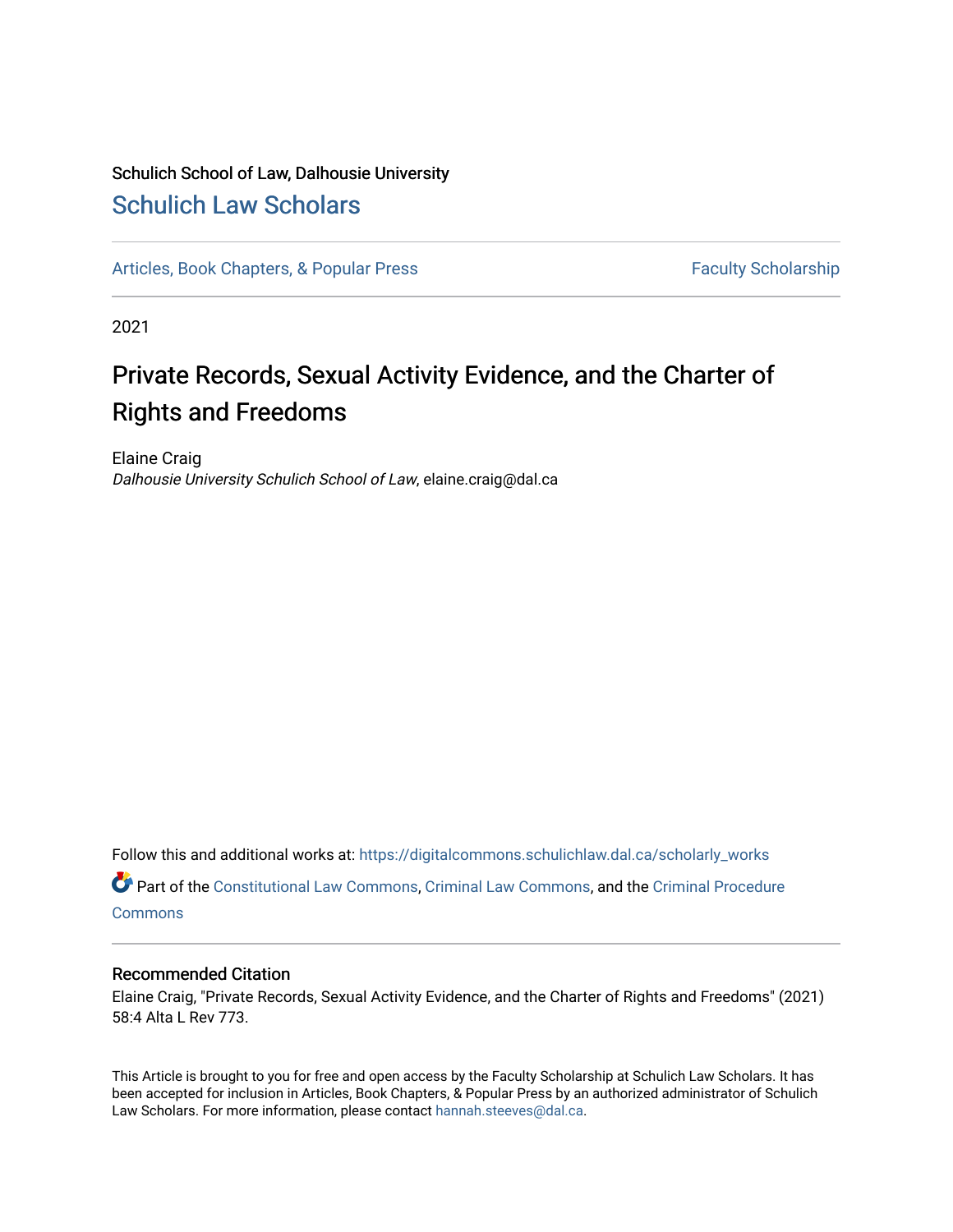# **PRIVATE RECORDS, SEXUAL ACTIVITY EVIDENCE, AND THE CHARTER OF RIGHTS AND FREEDOMS**

# ELAINE CRAIG<sup>\*</sup>

*In December 2018, Parliament amended the Criminal Code to add a new regime dictating the process and admissibility criteria for private records in the possession of an accused in a sexual assault proceedings. The legislation also includes new procedural requirements for applications to introduce evidence of a complainant's other sexual activity under section 276 of the Criminal Code. Several courts have concluded that various parts of these new* provisions – which some have nicknamed the Ghomeshi Rules – are unconstitutional. The *problem with these decisions is that, in each one, the court has failed to properly balance the competing interests at stake. Stated most plainly, each of them overstates the impact of these provisions on the accused's right to a fair trial and understates the competing interests to be balanced in an analysis of the constitutionality of these new laws. This article confronts two problematic aspects of the assessment of the impact on the accused's rights in these cases: hyperbolic assertions about the impact of notice to the complainant on the right to cross-examination and assumptions about the impact of disclosure to the complainant on the truth-seeking function of the trial. This analysis is done, in part, through a case study of the trial transcript in R. v. Ghomeshi because several of these cases appear to have been litigated or adjudicated in the shadow of Ghomeshi. The article concludes with an assessment of the competing interests that must be balanced with the accused's right to a fair trial: the complainant's privacy, equality and dignity interests, and the societal interest in encouraging survivors to report sexual offences.*

### **TABLE OF CONTENTS**

| H.  | ASSESSING THE IMPACT OF THE SECTION 278.92 REGIME |                                                          |  |
|-----|---------------------------------------------------|----------------------------------------------------------|--|
|     |                                                   |                                                          |  |
|     | $A_{\cdot}$                                       | OVERSTATING THE IMPACT OF THE SECTION 278.92 REGIME      |  |
|     |                                                   |                                                          |  |
|     | $\mathbf{B}$                                      | ASSUMPTIONS ABOUT THE IMPACT ON THE                      |  |
|     |                                                   |                                                          |  |
|     | $\mathcal{C}$                                     | THE SECTION 278.92 REGIME DOES NOT VIOLATE               |  |
|     |                                                   | THE RIGHT AGAINST SELF-INCRIMINATION  797                |  |
| TH. | THE CONSTITUTIONALLY PROTECTED INTERESTS          |                                                          |  |
|     |                                                   |                                                          |  |
|     | $\mathsf{A}$ .                                    | THE RIGHT TO A FAIR TRIAL IS NOT THE ONLY                |  |
|     |                                                   |                                                          |  |
|     | $\mathbf{B}$                                      | THE NATURE OF THE PRIVACY INTEREST PROTECTED BY THE      |  |
|     |                                                   | SECTION 278.92 REGIME MUST BE UNDERSTOOD IN CONTEXT  801 |  |
|     | $\mathcal{C}$                                     | THE PROTECTED INTERESTS LEGISLATED UNDER THE             |  |
|     |                                                   | <b>SEXUAL ASSAULT PROVISIONS OF THE CRIMINAL CODE</b>    |  |
|     |                                                   | ARE BOTH SUBSTANTIVE AND PROCEDURAL  803                 |  |
|     |                                                   | <b>CONCLUSION</b>                                        |  |

Associate Professor, Schulich School of Law, Dalhousie University. The author thanks Lisa Dufraimont for comments on a draft of this article and acknowledges the support of an Insight Grant from SSHRC in pursuing this research.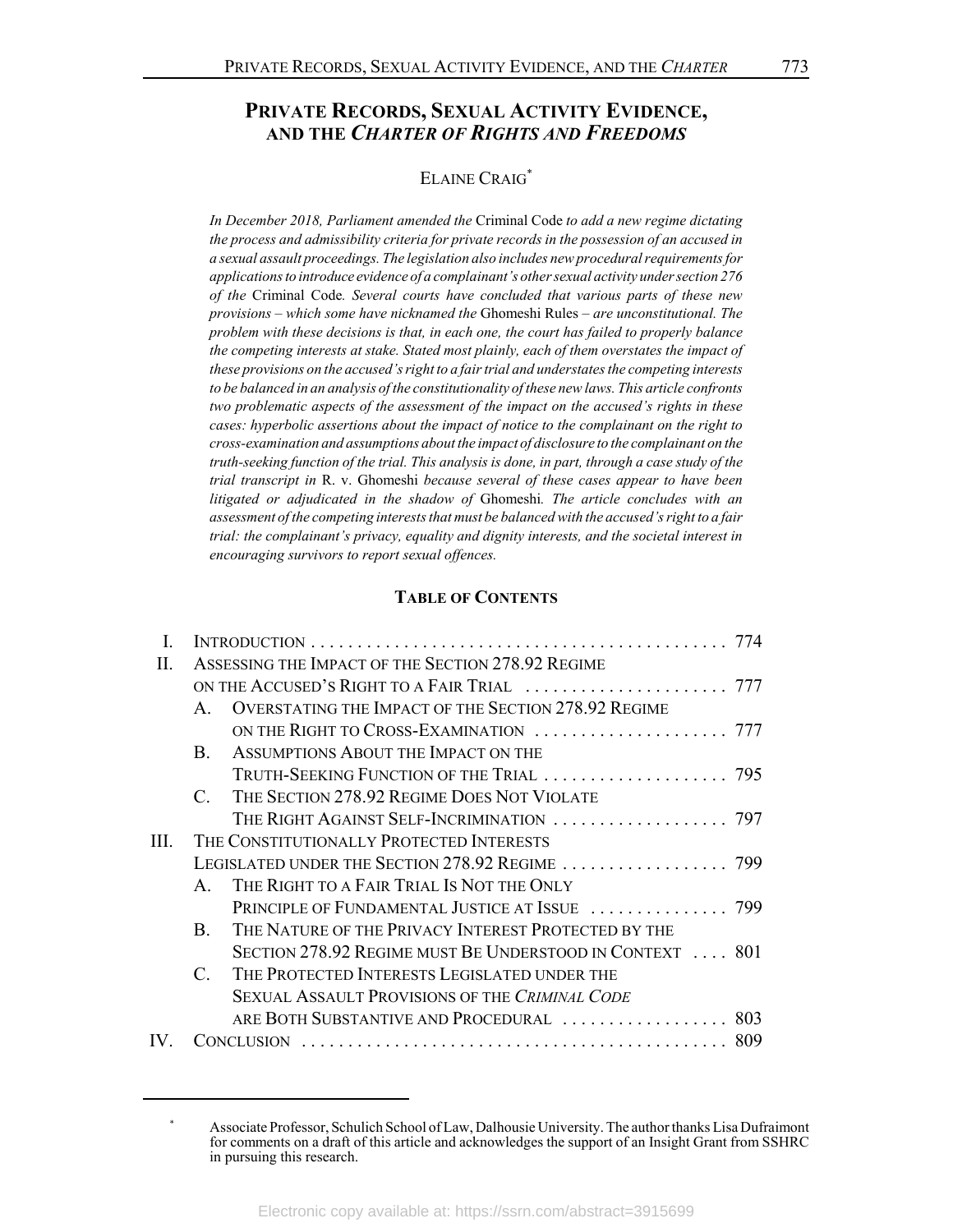# **I. INTRODUCTION**

In December 2018, Parliament enacted Bill C-51, which included amendments to the Criminal Code to add a new regime dictating the process and admissibility criteria for private records in the possession of an accused in a sexual assault proceeding.<sup>1</sup> The legislation also includes new procedural requirements for applications to introduce evidence of a complainant's other sexual activity under section 276 of the Criminal Code.<sup>2</sup> These revisions were adopted in an effort to fill a gap in the statutory regime with respect to the admissibility of a complainant's private records and strengthen the procedural elements of the rules governing admissibility of evidence of a complainant's other sexual activity.<sup>3</sup> The government's objectives in enacting the amendments parallel those pursued through Canada's rape shield regime: to maintain the rights of the accused while also protecting the dignity, equality, and privacy interests of complainants and promoting society's interest in encouraging sexual assault survivors to come forward.<sup>4</sup>

The constitutionality of these new provisions, referred to here as the section 278.92 regime, is now being assessed by lower courts across the country and will be examined by the Supreme Court of Canada in 2021.<sup>5</sup> While some courts have upheld the new regime,<sup>6</sup> several others have found parts of it to be an unjustifiable infringement of the accused's rights under the Canadian Charter of Rights and Freedoms.<sup>7</sup>

The section 278.92 regime includes two changes to the Criminal Code that have garnered constitutional scrutiny. First, the regime creates a process for, and admissibility criteria regarding, records that are in the accused's possession and which contain personal information in which the complainant has a reasonable expectation of privacy.<sup>8</sup> The process for applications to introduce these private records in the accused's possession requires that

 $\mathbf{1}$ Bill C-51, An Act to amend the Criminal Code and the Department of Justice Act and to make consequential amendments to another Act, 1st Sess, 42nd Parl, 2018, (assented to 13 December 2018),<br>SC 2018, c 29 [Bill C-51]; Criminal Code, RSC 1985, c C-46.

 $\overline{2}$ 

Section 25 [BIRC-51], Criminal code, RSS 1505, C.S. C.<br>Criminal Code, ibid, ss 278.92–278.96.<br>Prior to the enactment of Bill C-51, this gap was addressed through a common law regime established<br>in cases like R v Osolin, [ statutory regime was highlighted in a 2012 report from the Senate Standing Committee on Legal and Constitutional Affairs.

 $\overline{4}$ R v JJ, 2020 BCSC 29, leave to appeal granted, 39133 (23 July 2020) [JJ] (Factum of the Appellant at para 55), citing House of Commons Debates, 42-1, No 195 (15 June 2017) at 12789 (Hon Marco Mendicino); House of Commons Standing Committee on Justice and Human Rights, 42-1, No 70 (18 October 2017) at 1535, 1615; House of Commons Debates, 42-1, No 249 (11 December 2017) at 1205<br>(Hon Geoff Regan); *Debates of the Senate*, 42-1, Vol 150, No 182 (15 February 2018) at 1540 (Hon<br>George J Furey); *Debates of* George J Furey).

<sup>5</sup> JJ, ibid.

See e.g. R v CC, 2019 ONSC 6449 [CC]; R v AC, 2019 ONSC 4270; R v Whitehouse, 2020 NSSC 87;

See e.g. R v CC, 2019 ONSE 0449 [CC], R v AC, 2019 ONSE 4270, R v Willehouse, 2020 NSSC 87,<br>
R v Al-Ramadhan, 2019 ONCJ 391 [Al-Ramadhan].<br>
Canadian Charter of Rights and Freedoms, s 7, Part I of the Constitution Act, 1982 (QB);  $R v \text{ Reddict}, 2020 \text{ ONSC } 7156$  [*Reddick*]. In  $R v \text{ RS}, 2019 \text{ ONCI } 645$  [RS];  $R v \text{ AM}, 2020 \text{ ONSC } 4541$  [*AM* (ON)] and *JJ*, *supra* note 4 the Courts found that the provisions were only constitutional if the accused was permitted to bring the application once the complainant had testified. In  $JJ$ , Justice Duncan stipulated that the application was to be brought before cross-examination, and confined her reasoning to appli stipulated that the applications could be brought at any time. He read down the provision to eliminate the seven-day notice requirement for applications to introduce either section 276 evidence or private<br>records in the possession of the accused. Justice Christie reasoned similarly in AM (ON).

<sup>8</sup> Criminal Code, supra note 1, s 278.92.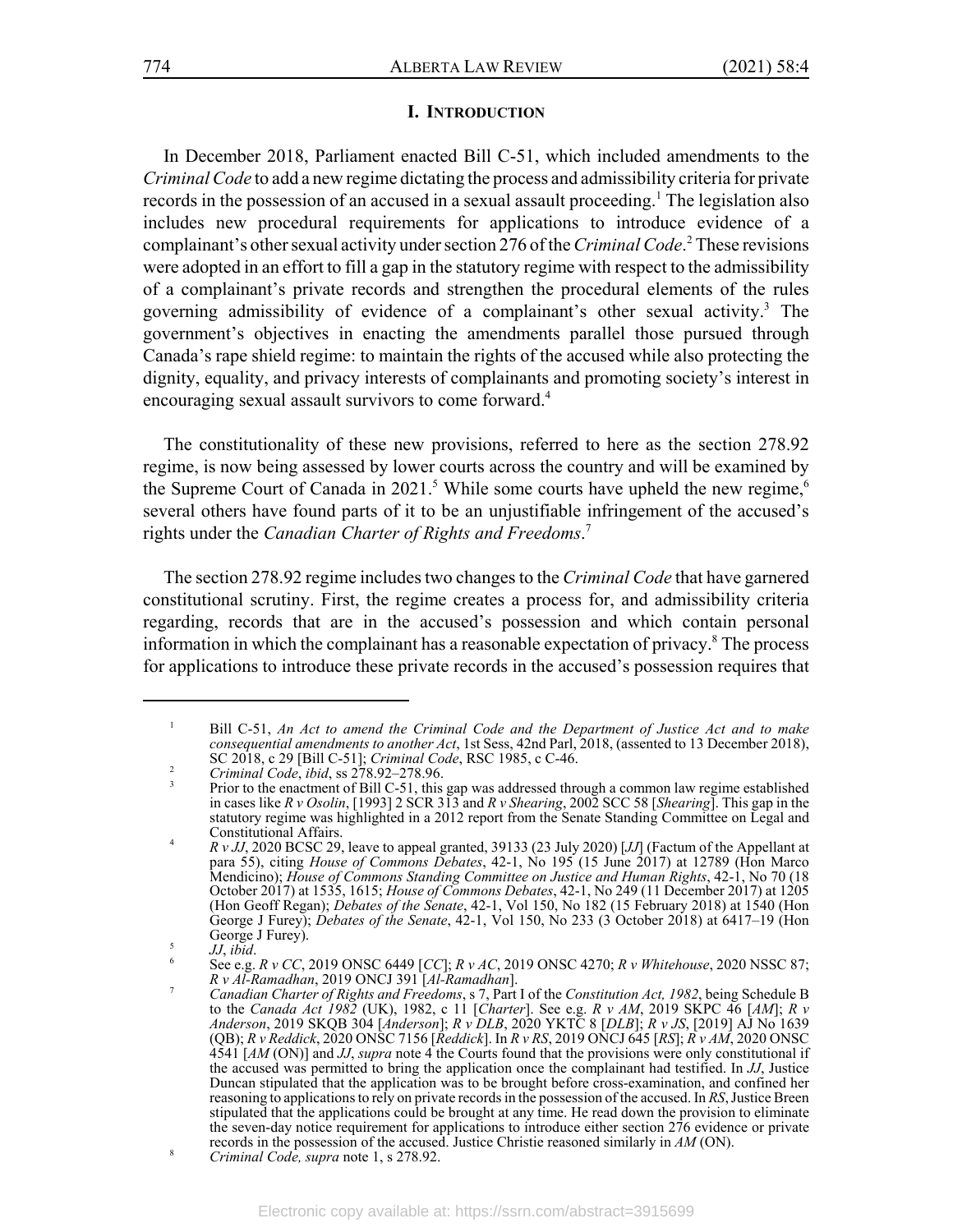they be brought at least seven days in advance (of trial<sup>9</sup>) and that they be disclosed to the complainant. The complainant has standing to make submissions on the admissibility of the records and the right to be represented at the admissibility hearing.<sup>10</sup>

Second, the new regime adopts this same process for section 276 applications. In other words, under the section 278.92 regime complainants are to be provided with the accused's application to introduce evidence of her sexual history seven days in advance of trial, and they have the right to make submissions on the admissibility of this evidence, either themselves or through their legal counsel.

The main challenge to the constitutionality of the section 278.92 regime is the assertion that the provisions violate the accused's fair trial rights (primarily under section 7 of the *Charter*<sup>11</sup>) by disclosing these applications to complainants in advance of trial. While courts have focused on different aspects of the regime, in nearly all of the cases which have found a violation of section 7 of the *Charter*, the determination that the regime or parts of the regime are unconstitutional is related to the impact on the accused's fair trial rights caused by providing complainants with knowledge of the records or section 276 evidence in advance of trial. The problem with these decisions is that they fail to properly balance the competing interests at stake. Stated most plainly, each of them overstates the impact of these provisions on the accused's right to a fair trial and understates the competing interests to be balanced in an analysis of the constitutionality of this regime.

# A Note about "Records"

The new regime relies upon the same provision of the *Criminal Code*, section 278.1, to define "record" that is used to define record for purposes of the section 278 third party record regime: "any form of record that contains personal information for which there is a reasonable expectation of privacy."<sup>12</sup> Several courts have recognized that record, for purposes of the new regime, may include digital communications such as text messages, emails, and social media posts.<sup>13</sup> This makes sense. Courts have accepted that the scope of records included in section 278.1 in relation to third party records applications include digital communications, if the communications contain content in which the complainant has a

 $\overline{9}$ Some courts (see e.g. AM (ON), supra note 7) have argued that the provision's wording suggests that the seven-day notice period does not mean seven days in advance of trial but rather seven days in advance of the admissibility hearing. For a compelling rejection of this interpretation of the provision, see R v MS, 2019 ONCJ 670 at paras 98-100 [ $\hat{M}$ S].

 $10\,$ Criminal Code, supra note 1, ss 278.93-278.94.

 $11$ While defence counsel have invoked both section 7 and section 11 of the Charter, and some courts have found violations under both provisions (see e.g. DLB, supra note 7; Anderson, supra note 7; Reddick, supra note 7), most courts have focused the analysis on section 7 given that many of the rights explicitly protected under section 11 are included in the principles of fundamental justice under section 7 (see e.g. RS, supra note 7; JJ, supra note 4).

 $12$ Criminal Code, supra note 1, s 278.1. The third party records regime creates a procedure, and a restraint on the ability of the accused, to subpoena a complainant's private records from a third party.

 $13$ See e.g.  $R \nu RMR$ , 2019 BCSC 1093 at para 26;  $R \nu$  Tanasijevic, 2020 ONSC 762.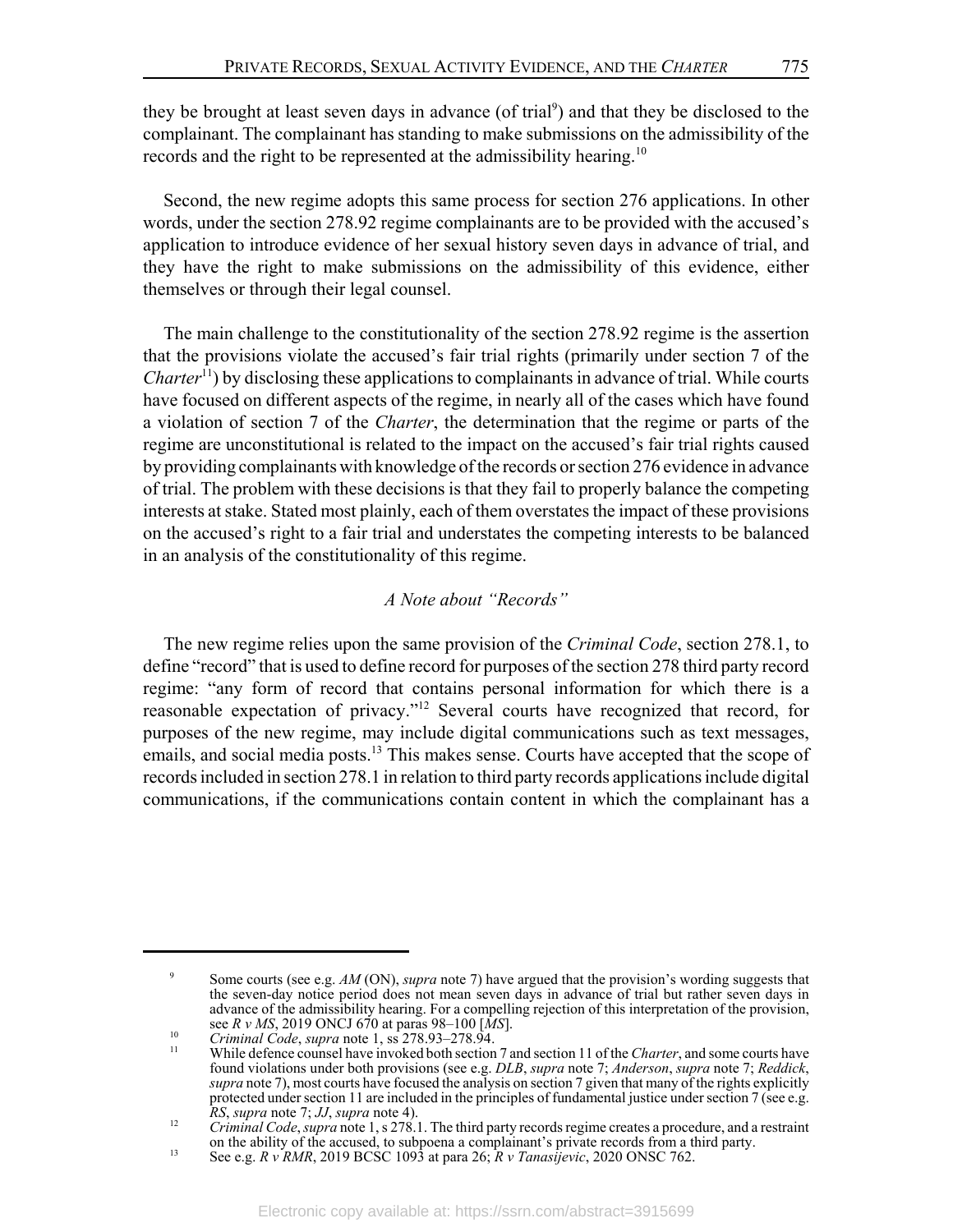reasonable expectation of privacy.<sup>14</sup> It would be incoherent for the same provision of the Criminal Code to define the same record differently depending on its possessor.

Courts have been more divided as to whether complainants have a reasonable expectation of privacy in digital communications between themselves and the accused.<sup>15</sup> This issue was not explicitly addressed in the decisions that have found the new regime unconstitutional. In some of these cases, it was not relevant,<sup>16</sup> and in others, the court impliedly conceded that communications between the complainant and the accused do constitute records for the purposes of the section 278.92 regime.<sup>17</sup> It is assumed here that communications between the complainant and the accused can, depending on their content, constitute records.<sup>18</sup>

Determining the constitutionality of the section 278.92 regime requires assessing whether it strikes a just balance between the impact on the accused's right to a fair trial and the other constitutional interests the regime seeks to protect. This is a difficult assessment — one which requires careful excavation of the underlying interests. An examination of lower court decisions which have considered the constitutionality of these provisions suggests further excavation is required.

The remainder of this article proceeds as follows. Part II assesses the impact that the new regime will have on an accused's right to a fair trial. This requires confronting two problematic aspects of the assessment of the impact on the accused's rights in these cases: hyperbolic assertions about the impact of notice to the complainant on the right to crossexamination, and assumptions about the impact of disclosure to the complainant on the truthseeking function of the trial. This analysis is done, in part, through a case study of the trial transcript in  $R$ .  $\nu$ . *Ghomeshi* because several of the section 278.92 cases appear to have been litigated or adjudicated in the shadow of *Ghomeshi*. Part II also considers and rejects the conclusion that this regime violates the accused's right against self-incrimination.

 $14$ See e.g.  $R v$  Taseen, 2017 ONSC 7176 at para 34 (concluding that the accused's request that the Crown disclose digital communications between the complainant and a third party was subject to the third party records regime); *R v Moskalyk*, 2017 ONSC 6675 (defence counsel initially included Facebook posts<br>in a third party records application but the complainant subsequently consented to their disclosure); *R*  $v$  ZN, 2018 ONCJ 501 at para 5 (accepting Crown's concession that the complainant's text messages should not have been disclosed to the accused without a section 278 application);  $R v$  Ghomeshi, 2016 ONCJ 155 [Ghomeshi] (defence counsel brought a third party records application to obtain emails between the complainants).

<sup>15</sup> Digital communications between complainant and accused were or could be records: see e.g. MS, supra note 9;  $RvTA$ , 2020 ONSC 2613. Digital communications between the complainant and accused not considered records: see e.g.  $R \, v \, WM$ , 2019 ONSC 6535;  $R \, v \, Mai$ , 2019 ONSC 6691;  $R \, v \, AM$ , 2020 ONSC 1846.

<sup>16</sup> For example, in Reddick, supra note 7, the evidence at issue came within the scope of section 276. It had nothing to do with digital communications between the complainant and the accused.

For example, in several of these cases (see e.g. JJ, supra note 4; Anderson, supra note 7; AM, supra note 17 7), the Court pointed to the cross-examination in *Ghomeshi*, *supra* note 14 (large parts of which were based on records of digital communication between the complainant and the accused) as an example of a defence that would be lost to the accused under the new regime. In some of these cases, the records<br>at issue were digital communications between the complainant and the accused: see e.g.  $JJ$ , supra note<br>4 (digital commu

messages from complainant to a third party); *Anderson*, *supra* note 7 (digital communications).<br>This assumption is premised largely on the basis of the analysis developed by Justice Chapman in MS, *supra* note 9 at para 18 judicial assessments of whether a record is within the scope of section 278.1.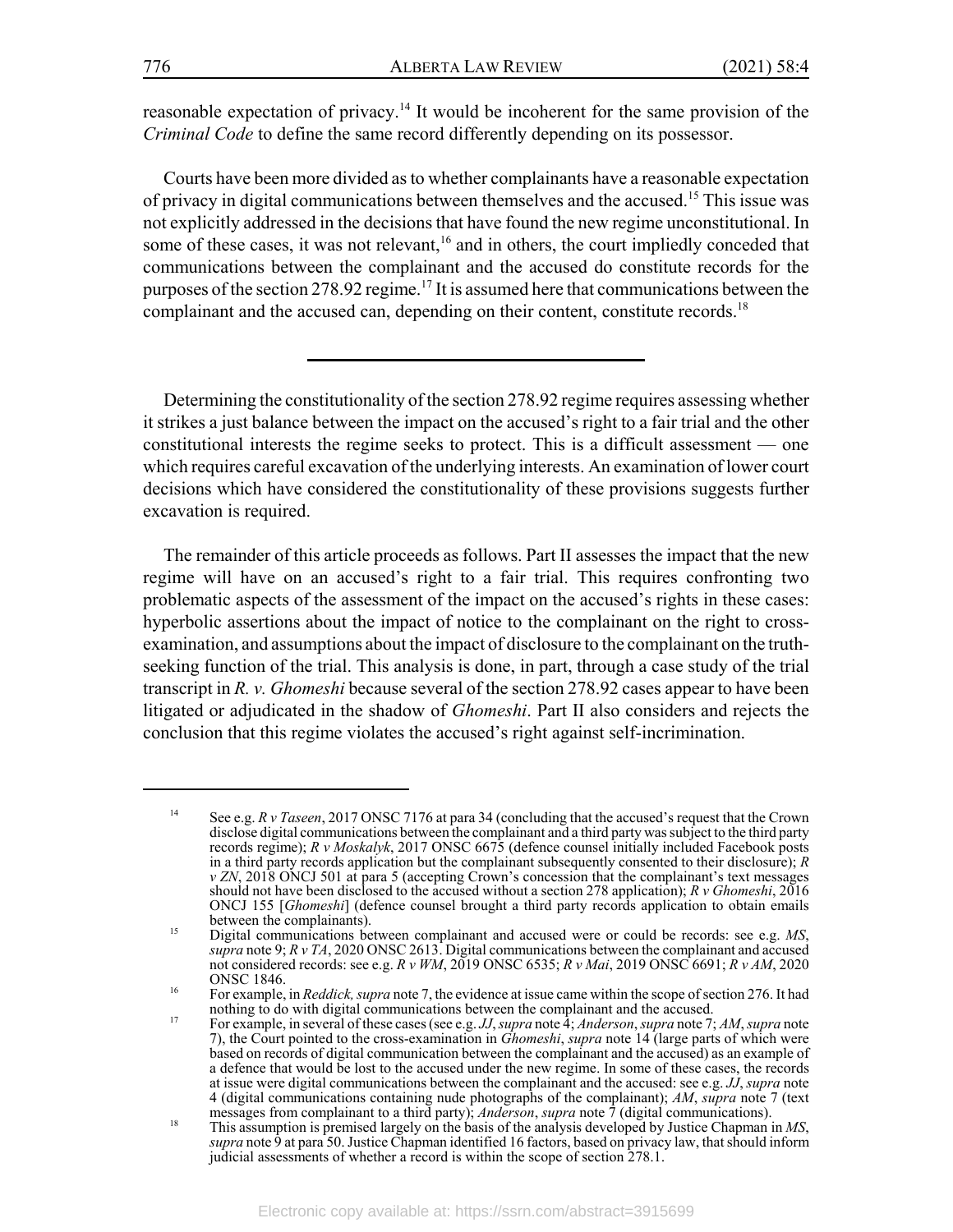Part III turns to the other side of the calculus: the additional constitutional interests that the section 278.92 regime seeks to protect. The constitutionality of the section 278.92 regime turns on whether the provisions strike a just balance between an accused's fair trial rights and the complainant's dignity, equality, and privacy interests, along with broader societal interests in ensuring a fair and humane process. To date, cases concluding that the regime, or parts of it, are unconstitutional have failed to properly recognize the competing constitutional interests at issue. Part III explores three ways in which this tends to occur: a failure to recognize the competing principles of fundamental justice; a failure to properly assess the privacy interest at stake; and an unfounded conclusion that these legislative measures in place in Canadian sexual assault law to protect complainants can be reduced to limits on the admissibility of evidence of sexual history or private records. To the contrary, the section 278.92 regime provides important substantive *and* procedural protections to sexual assault complainants.

# II. ASSESSING THE IMPACT OF THE SECTION 278.92 REGIME ON THE ACCUSED'S RIGHT TO A FAIR TRIAL

There are two problematic trends related to the assessment of the impact on the accused's rights in the cases which have found the regime, or part of the regime, unconstitutional. First, in some cases, courts appear to have overstated the impact on the accused's right to full answer and defence  $-$  primarily by asserting that disclosing these applications to complainants prior to trial is entirely novel or that it will "eviscerate"<sup>19</sup> the accused's right to cross-examination. These assertions unfairly compromise the balancing exercise required. Second, the assessment of the impact on the accused's fair trial rights in several cases appears to be premised on a questionable assumption about the impact that the regime will have on the truth-seeking function of the trial.

#### A. **OVERSTATING THE IMPACT OF THE 278.92 REGIME** ON THE RIGHT TO CROSS-EXAMINATION

There are two ways in which some courts are overstating the impact of the section 278.92 regime on the accused's right to cross-examination. The first involves the assertion that providing complainants with advance notice of evidence the defence intends to rely upon for impeachment purposes is novel. The second involves the unsubstantiated assertion that granting a complainant access to these applications will render meaningless, or eviscerate, defence counsel's ability to cross-examine her.

Consider first the novelty claim. Some courts have relied upon the erroneous conclusion that providing complainants with notice of aspects of the accused's case, and granting them standing to make submissions on the admissibility of private records or sexual history evidence that the defence seeks to rely upon, are unprecedented $20$  and "entirely new innovation[s]."<sup>21</sup> This is incorrect.

<sup>19</sup> 20

Anderson, supra note 7 at para 21.<br>See e.g. AM, supra note 7 at para 24. Judge Henning stated that "[t]he making of a complainant a party to a hearing to determine the use of such material is innovative."

<sup>21</sup> *Ibid* at para 23.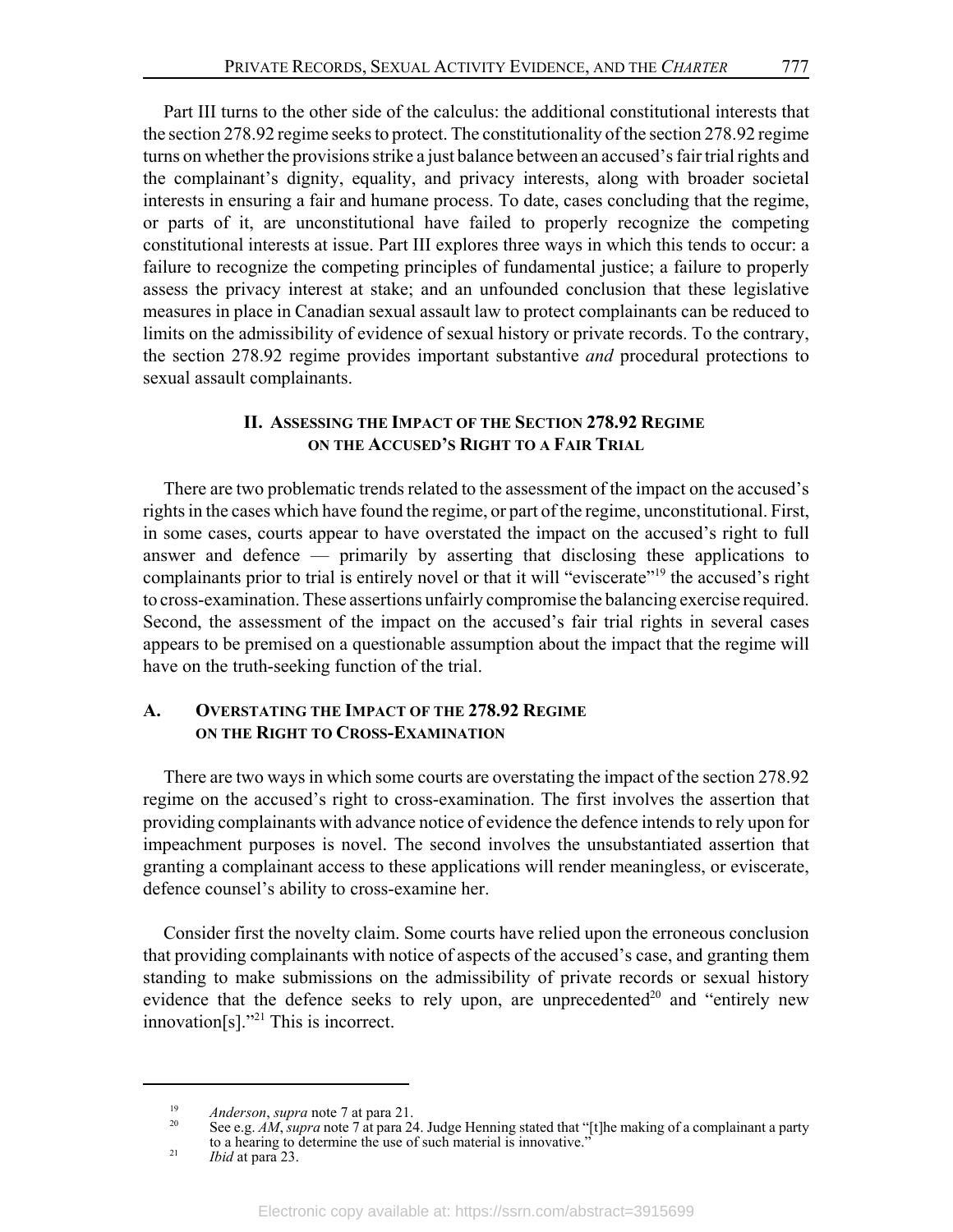Complainants already have standing in proceedings both to determine the production of private records to the accused and to address the use of private records already in the possession of the accused.<sup>22</sup> Section 278.3 of the *Criminal Code* mandates that a complainant be served with any application by an accused to produce third party records in which she has a reasonable expectation of privacy.<sup>23</sup> Complainants have a statutory right to appear and make submissions at any hearing regarding an application by the defence to obtain third party records in which she has a reasonable expectation of privacy. Complainants also have standing in voir dire to determine the admissibility of records in which they have a privacy interest. The Supreme Court implicitly recognized this in *Shearing*.<sup>24</sup> Subsequent courts have followed this procedure.<sup>25</sup> As Justice Breen observed in RS: "[t] hird parties are routinely afforded standing in criminal proceedings when their rights are engaged."<sup>26</sup> Granting complainants notice of an application and standing on the admissibility of her private records is not unprecedented. Our assessment of the impact of the section 278.92 regime on the rights of the accused should not be premised on the understanding that this is an entirely new circumstance.

The conclusion that the section 278.92 regime is unconstitutional is primarily premised on the detrimental effect that notice and disclosure to the complainant could have on an accused's right to cross-examination.<sup>27</sup> The primary detrimental effect identified is the risk that the complainant will modify her testimony in light of what she learns from the application.<sup>28</sup> This is a critically important concern and one that must be grappled with in analyzing the constitutionality of the section 278.92 regime. However, tackling this issue requires contending with the fact that complainants already had notice, disclosure, and standing with respect to an accused's efforts to obtain third party records. They also already had informal notice and some disclosure regarding any evidence of their other sexual activity that the accused seeks to rely upon.<sup>29</sup>

In some cases, courts have grappled with this reality — typically by attempting to distinguish between these other, or prior, regimes and the section 278.92 regime. Not all of these attempts are compelling. For instance, in *DLB*, in considering the records in the possession of the accused aspect of the regime, Judge Ruddy suggests that the complainant's privacy and equality interests are of a different, lesser nature than would be the case with respect to third party records (and section 276 evidence).<sup>30</sup> He concludes that records in the possession of the accused are "dramatically less" likely to be highly sensitive and private than are third party records and section 276 evidence.<sup>31</sup> This is unconvincing. First, some of

 $22\,$ See Criminal Code, supra note 1, s 278.3; Shearing, supra note 3 at para 102.

<sup>23</sup> Criminal Code, ibid.

<sup>24</sup> Supra note 3 at para 102. In Shearing, the complainant's objection to cross-examination based on the contents of her diary resulted in a voir dire in which her lawyer made extensive submissions on its use. 25

Courts have also recognized that sexual assault complainants are to be given notice and granted standing<br>to make submissions on the use of private records obtained unlawfully by the accused or through a civil proceeding  $SCv$  NS, 2017 ONSC 353. See Daniel Brown & Jill Witkin, Prosecuting and Defending Sexual Assault Cases: A Practitioner's Handbook (Toronto: Emond, 2018) at 309.  $26$ 

Supra note 7 at para 82.  $27$ 

 $28\,$ 

<sup>29</sup> 

See e.g. AM, supra note 7 at para 36; RS, supra note 7 at para 78.<br>See e.g. Anderson, supra note 7; RS, ibid; DLB, supra note 7; JJ, supra note 4; AM, ibid.<br>See R v Darrach, 2000 SCC 46 at para 55 [Darrach]: "The Crown as detailed affidavit one week before the *voir dire*, according to s. 276.1(4)(b), in part to allow the Crown to consult with the complainant."  $30<sup>2</sup>$ 

Supra note 7 at paras 72-77.  $31$ 

Supra note 7 at para 77.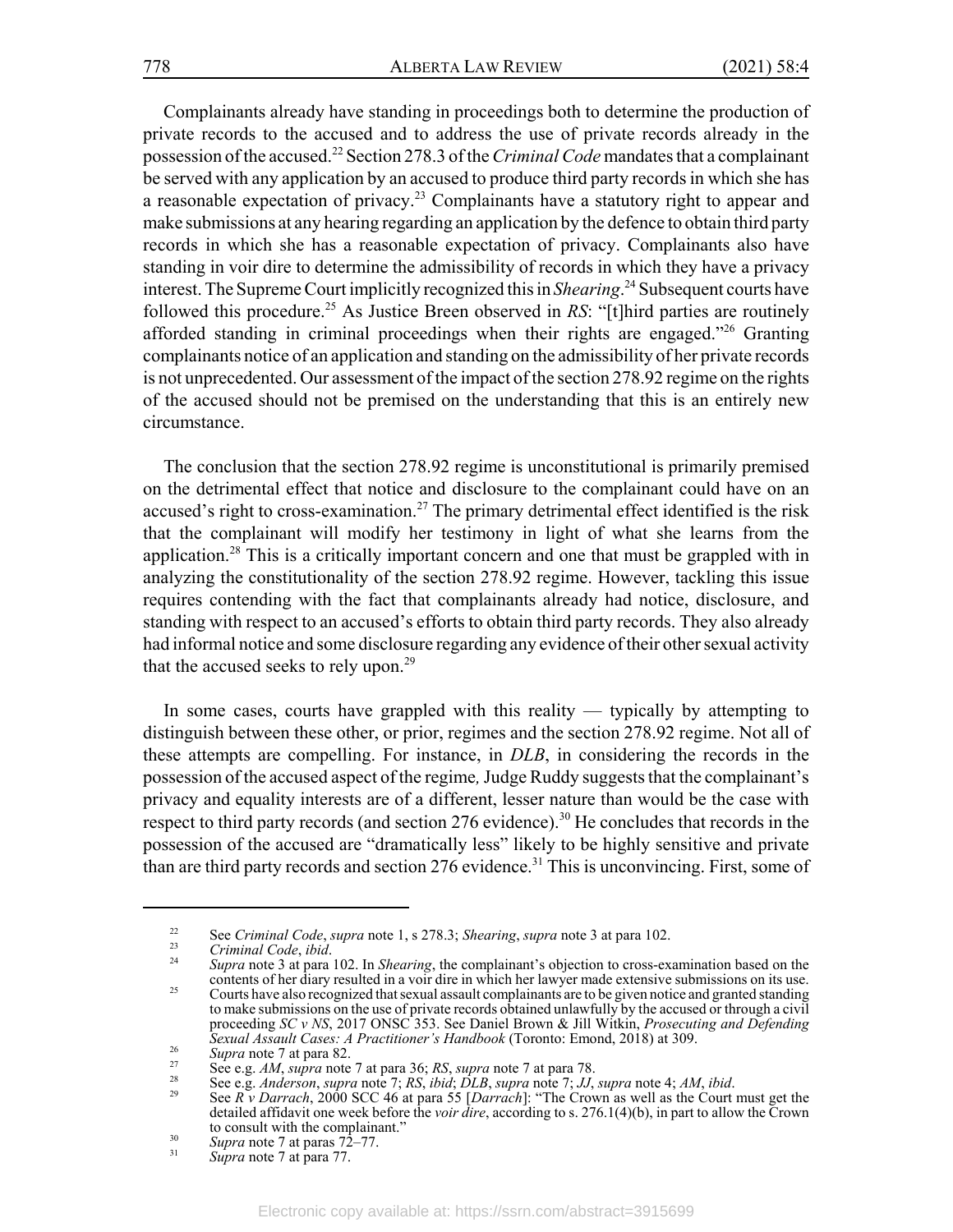the records in the accused's possession may be third party records for purposes of section 278. In other words, the regime captures third party records that happen to be in the accused's possession. Second, there are records explicitly included in the third party records regime, such as employment and education records, which could not reasonably be characterized as more sensitive, or more private, than some of the records in the possession of the accused that are captured by the section 278.92 regime.<sup>32</sup>

Compare, for example, school attendance records not in the possession of the accused (and thus covered under the third party records regime) with emails sent from the complainant to the accused's mother discussing the complainant's mental illness diagnosis, intellectual disability, or physical abuse she suffered as a child. Assume the accused's mother has provided them to the accused. These emails would be covered under the section 278.92 regime. Surely, emails of this nature suggest a higher order of privacy and equality interests than would typically be the case with respect to school attendance records. Moreover, they include the type of evidence that ought to be pre-screened because it is sometimes relied upon to discredit complainants on the basis of problematic social assumptions about women and gender based violence — assumptions about the lack of credibility or reliability of women with mental illness, disability, or histories of abuse.<sup>33</sup> Given the high likelihood that a complainant and an accused are known to each other, the possibility that an accused is in possession of such highly personal, sensitive, and potentially prejudicial records is not, as Judge Ruddy suggests, remote.<sup>34</sup>

In AM, Judge Henning also attempts to distinguish the section 278 and 276 regimes from the new provisions. He suggests that the third party records regime and the rules regarding evidence of a complainant's other sexual activity are "well-understood and accepted" but asserts that there are "significant differences" between the impugned regime and the (prior) section 276 and section 278 regimes.<sup>35</sup> However, Judge Henning's reasons do not identify a difference between the impact on cross-examination of disclosure to the complainant under the section 276 and 278 regimes and the impact of disclosure to the complainant under the records in the possession of the accused provisions (which is the part of the regime he was addressing). He does not explain why the knowledge a complainant gains through the impugned proceeding creates a risk of modified testimony that is not presented by what he describes as the "well-understood and accepted" third party records and (prior) section 276 regimes.<sup>36</sup> Instead, in an example of circular logic, he suggests that the 276 and 278 regimes

<sup>32</sup> See Criminal Code, supra note 1, s 278.1.  $33$ 

See e.g. Fran Odette, "Sexual Assault and Disabled Women Ten Years after Jane Doe" in Elizabeth A Sheehy, ed, Sexual Assault in Canada: Law, Legal Practice and Women's Activism (Ottawa: University of Ottawa Press, 2012) 173 at 174–75; Lise Gotell, "The Ideal Victim, the Hysterical Complainant, and<br>the Disclosure of Confidential Records: The Implications of the Charter for Sexual Assault Law" (2002) 40:3 Osgoode Hall LJ 251; Katharine D Kelly, "You must Be Crazy If You Think You Were Raped":<br>Reflections on the Use of Complainants' Personal and Therapy Records in Sexual Assault Trials" (1997)<br>9 Can J Women & L 178; Jan Women with Mental Disabilities: Consent, Capacity, and Mistaken Belief" (2007) 52 McGill LJ 243;<br>Janine Benedet & Isabel Grant, "Hearing the Sexual Assault Complaints of Women with Mental<br>Disabilities: Evidentiary and Proc

<sup>34</sup> For a discussion of these harms see CC, supra note 6 at paras  $78-79$  (upholding the constitutionality of the new regime).<br>AM, supra note 7 at paras 23, 38–40.  $35$ 

<sup>36</sup> Ibid at para 23.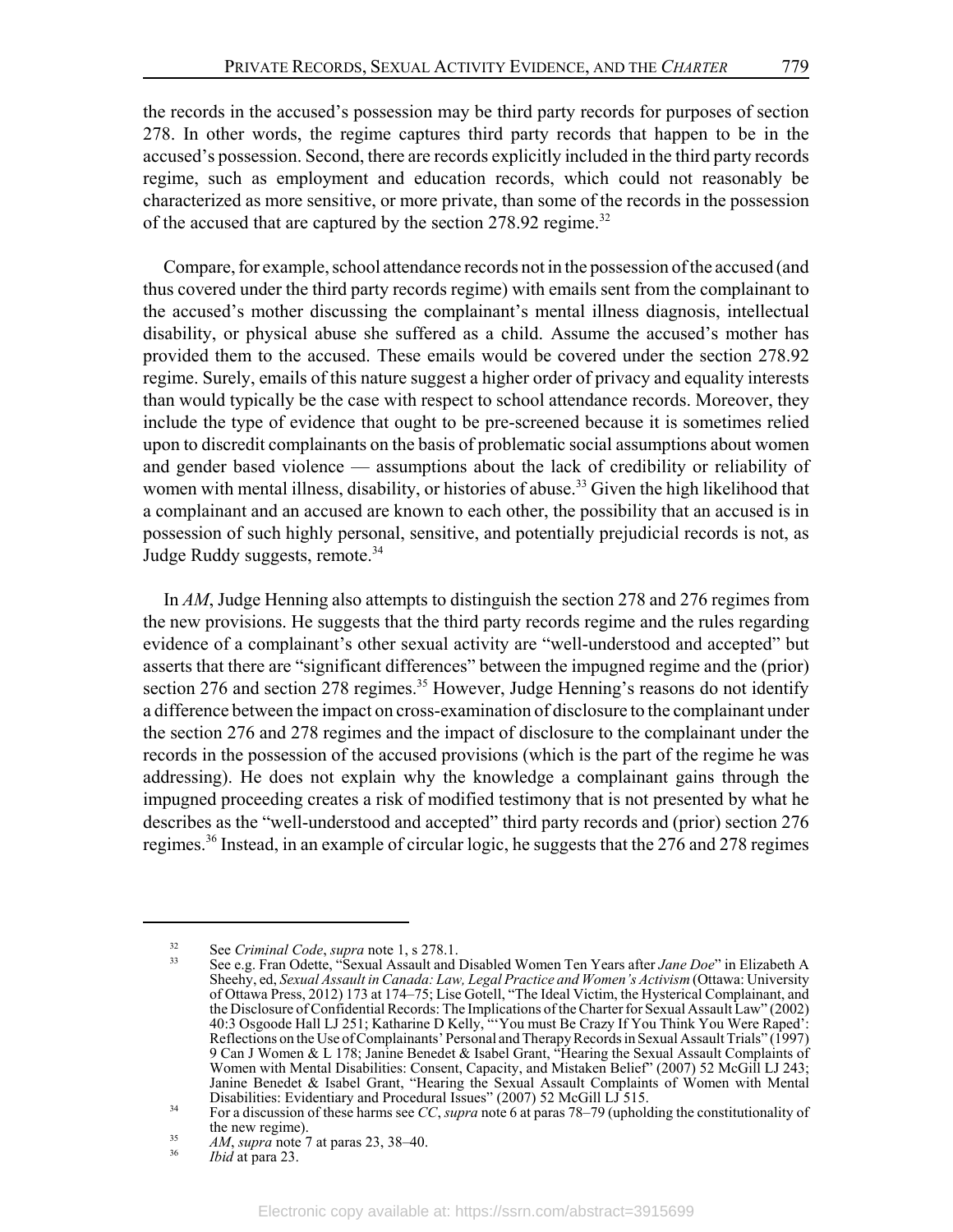are different because, unlike the impugned provisions, they do not compromise the integrity of the trial process.<sup>37</sup>

In other cases, assertions about the unconstitutionality of the section 278.92 regime are made without attempting to distinguish its impact from that of regimes like the third party records regime. For example, in  $RS$  (in concluding that the provision must be read so as to not require a pretrial application to introduce a complainant's private records or evidence of other sexual activity), Justice Breen implicitly overlooks the requirement that complainants be provided with notice and disclosure of third party records applications; he states, "I conclude that a statutory provision that compels disclosure of impeachment material to a complainant, in advance of cross-examination, compromises the fairness of the trial contrary to s.7 of the Charter."<sup>38</sup> Third party records obtained by accused individuals through a section 278 application, a copy of which is provided to the complainant in advance of crossexamination, are routinely used for impeachment purposes, as they were in Ghomeshi (discussed next).<sup>39</sup> The novelty claims articulated in several of these decisions finding the new regime, or part of it, unconstitutional are not compelling.

Now consider the claim that providing complainants with these applications in advance of trial will destroy the accused's ability to conduct a proper cross-examination. Again, the main issue under examination in all of the cases in which the provisions have been found to be unconstitutional is the new regime's potential limits on the ability of the defence to surprise a complainant during cross-examination. The key impact related to the ability to surprise identified in all of these decisions is the risk that a complainant will tailor her evidence, either knowingly or unwittingly, if she has knowledge of, and access to, these applications in advance of testifying.<sup>40</sup> There are instances in which the principles of fundamental justice require that an accused be permitted not to disclose records to a complainant prior to cross-examination.<sup>41</sup> However, the right to cross-examination and the right to ambush or surprise a complainant during cross-examination are not co-extensive. The former is broader than the latter. Yet, several of these cases treat them as analogous. In doing so, these cases overstate the impact of the regime on the accused's right to crossexamination.

Justice Rothery's decision in *Anderson*, for instance, explicitly conflates the right to crossexamination with the ability to surprise or ambush the complainant with evidence of which she is unaware. Justice Rothery notes defence counsel's submission that providing the complainant with these records in advance will make "[c]hallenging the credibility of the complainant ... a meaningless exercise."<sup>42</sup> Later in the decision she states that, "[t]hese procedural screening requirements eviscerate the most valuable tool available to the defence in a sexual assault trial."<sup>43</sup> In  $JJ$ , Justice Duncan concluded that the requirement that

<sup>37</sup> Ibid at para 39.

<sup>38</sup> RS, supra note 7 at para 78 [emphasis in original]

<sup>39</sup> Supra note 14.  $40<sup>1</sup>$ 

See e.g. DLB, supra note 7 at para 64; RS, supra note 7 at paras 70–71.

 $41$ One example, the one drawn out in JJ, supra note 4 might be cases in which identity is at issue. See note  $132$ , below.  $42$ 

*Anderson, supra note* 7 at para 15.

 $43$ *Ibid* at para 21.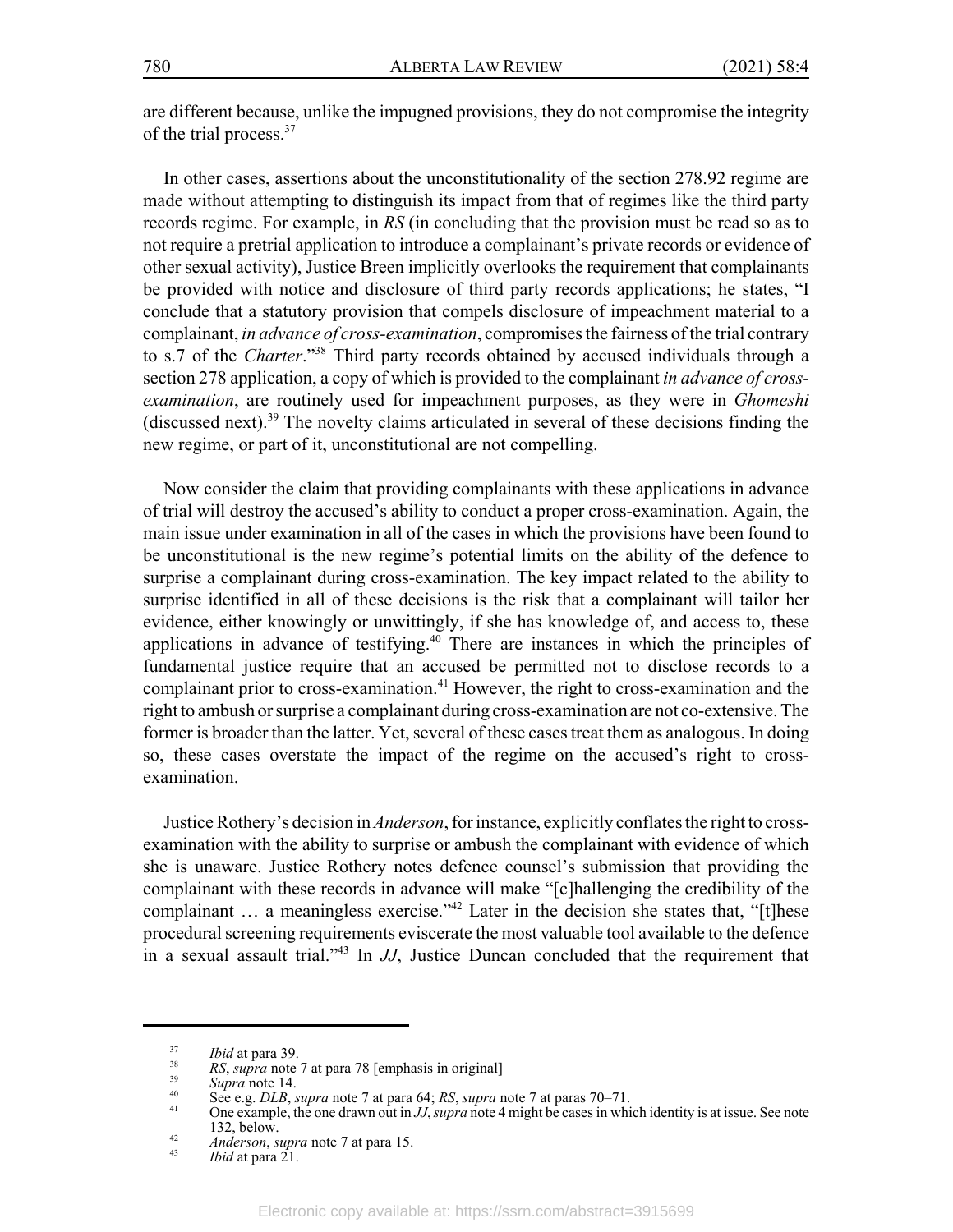applications by the accused to introduce a complainant's private records be brought prior to trial would essentially eliminate the accused's ability to impeach her as a witness.<sup>44</sup>

It is true that removing the ability of the accused to cross-examine the complainant with information contained in her private records or evidence of her other sexual activity, without showing these records to her in advance, will in some cases limit defence counsel's strategy. But it is hyperbolic to suggest that without the ability to ambush complainants with their private records or prior sexual history the tool of cross-examination is "meaningless."<sup>45</sup> Nor is it convincing to implicitly equate knowledge of this one part of the accused's case (her private records or evidence of prior sexual history) with full disclosure to the accused of all evidence and observation of all testimony, prior to him giving evidence, as was implied in  $RS^{46}$ 

The starting assumption in criminal proceedings is that the probative value of a witness' evidence may be lost or diminished if she gains knowledge of what other witnesses have said. This is why most witnesses are excluded until after they have testified. This makes sense. To the extent possible, criminal procedures should avoid the risk that witnesses will be tainted by the evidence of others or by knowledge of aspects of the accused's case. That this makes sense, and should be maintained to the extent possible, does not mean that any and all exceptions to the criminal procedures which eliminate this risk will by definition eliminate the value of cross-examining a witness.

Some cases in which the section 278.92 regime has been found to be unconstitutional seem to assume that it is self-evident that section 278.92 will have this profound impact on the accused's right to cross-examination. Take, for example, comments made about the case invoked in many of these Charter decisions: Ghomeshi.<sup>47</sup> In Anderson, Justice Rothery accepted defence counsel's suggestion that the impugned amendments will prevent defence counsel from using the very tool used in *Ghomeshi* to successfully challenge the evidence of the complainants.<sup>48</sup> In  $JJ$ , Justice Duncan identified *Ghomeshi* in her examination of the legislative context for Bill C-51.<sup>49</sup> Later in her decision, after again referencing *Ghomeshi*, she suggested that the impugned regime (and in particular the requirement of a pretrial application) has "effectively removed" defence counsel's "ability to impeach a witness."<sup>50</sup> In AM, Judge Henning accepted defence counsel's reliance on *Ghomeshi* as an example of a case in which the effect of a legitimate cross-examination would have been limited or even eliminated by the impugned regime.<sup>51</sup> In  $RS$ , Justice Breen acknowledged that the provisions appear to be Parliament's response to Shearing, but suggested that the amendments were "spurred by the public response" to *Ghomeshi*.<sup>52</sup>

<sup>44</sup> Supra note 4 at para 84.

<sup>45</sup> Anderson, supra note 7 at para 15.

<sup>46</sup> Supra note 7 at para 69, citing R v White (1999), 42 OR (3d) 760 at para 20 (CA). 47

Supra note 14.

<sup>48</sup> See Anderson, supra note 7 at para 15. 49

JJ, supra note 4 at paras 32–34. 50

Ibid at para 84. 51

Supra note 7 at para 8.

 $52$ RS, supra note  $\bar{7}$  at para 23. He later suggests at para 97, that Bill C-51 is, in fact, a codification of Shearing, supra note 3.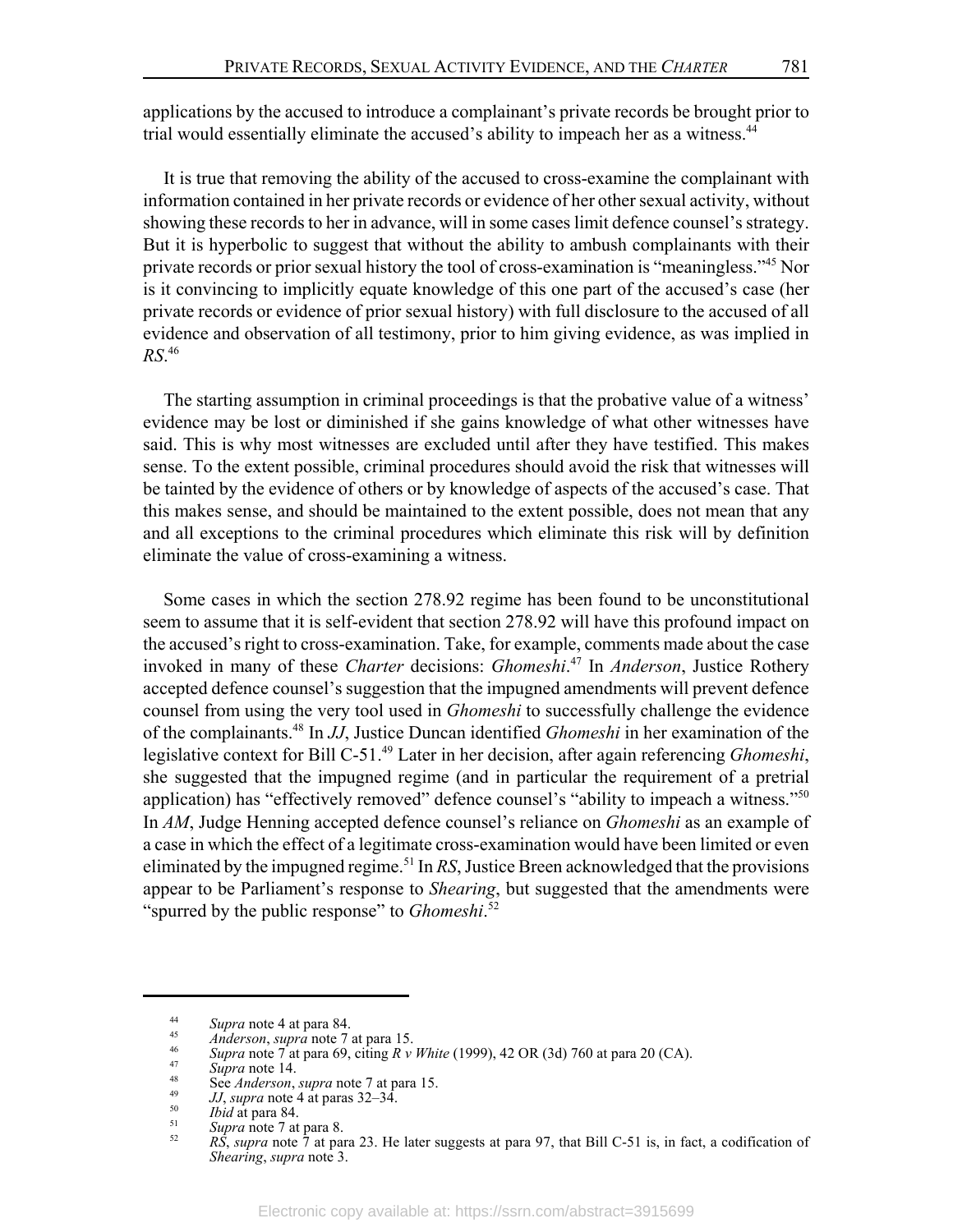Many of these cases seem to have been litigated, or judicially reasoned, in the shadow of Ghomeshi. Given the invocation of Ghomeshi in so many of these cases, it is worthwhile to assess whether the impugned provisions would have in fact rendered cross-examination meaningless or significantly limited in that case. Consider, for example, the evidence of Lucy DeCoutere — one of the three complainants in *Ghomeshi*.

Defence counsel Marie Henein's cross-examination of DeCoutere was devastating.<sup>53</sup> Many of her attacks on the credibility and reliability of this witness were based on emails, photographs, and other forms of correspondence in the possession of the accused — records that would be captured by the new regime. However, careful consideration of defence counsel's conduct of the case with respect to this witness demonstrates that a great deal of her cross-examination would have been unaffected had the section 278.92 regime been in force at the time of this trial. Far from eviscerating the accused's right to challenge the Crown's evidence through rigorous and full cross-examination, a review of the trial transcript in *Ghomeshi* reveals the relatively modest impact that this regime would have had on the accused's right to full answer and defence in that case.<sup>54</sup> This is assuming that the Crown would have proceeded had it been aware of the records in the accused's possession. Disclosure under the new regime would have given prosecutors the opportunity to reevaluate whether there remained a reasonable likelihood of conviction.

The analysis that follows is somewhat extended. This is necessary. Assessing arguments that rely on assertions about the self-evident impact of the section 278.92 regime on an accused's right to cross-examination requires detailed analysis of the actual impact.

Defence counsel's cross-examination of Lucy DeCoutere can be organized into four topics: (1) DeCoutere's increased celebrity and media attention as a consequence of this case; (2) challenges to the plausibility of DeCoutere's version of events, including what she remembered; (3) DeCoutere's motivation for, and feelings about, reporting Ghomeshi to the police; and (4) DeCoutere's post-incident interactions with and romantic/sexual feelings towards Ghomeshi.

1. DECOUTERE'S INCREASED CELEBRITY AND MEDIA ATTENTION AS A CONSEQUENCE OF THIS CASE

DeCoutere, like Ghomeshi, was in the entertainment industry. Defence counsel asked her numerous questions about the extraordinary number of media interviews she gave regarding her allegations against Ghomeshi.<sup>55</sup> She was asked about the publicist she hired and the way in which her photography show was purportedly promoted through interviews she gave about Ghomeshi.<sup>56</sup> Defence counsel asked her to confirm her strongly held desire that she not be included in the standard publication ban used to preserve the anonymity of sexual assault complainants: "Q. And do you recall telling Detective Ansari, 'I would like to do anything

<sup>53</sup> 

See Ghomeshi, supra note 14 at paras 132, 138.<br>R v Ghomeshi, 2016 ONCJ 155 (Trial Transcript, Volumes I-III, 4 February 2016) [Ghomeshi, 4 54 February]; R v Ghomeshi, 2016 ONCJ 155 (Trial Transcript, Volume I, 5 February 2016) [Ghomeshi, 5 February]. 55

Ghomeshi, 4 February Vol II, ibid at 3-17.

<sup>56</sup> Ghomeshi, 4 February Vol III, ibid at 84.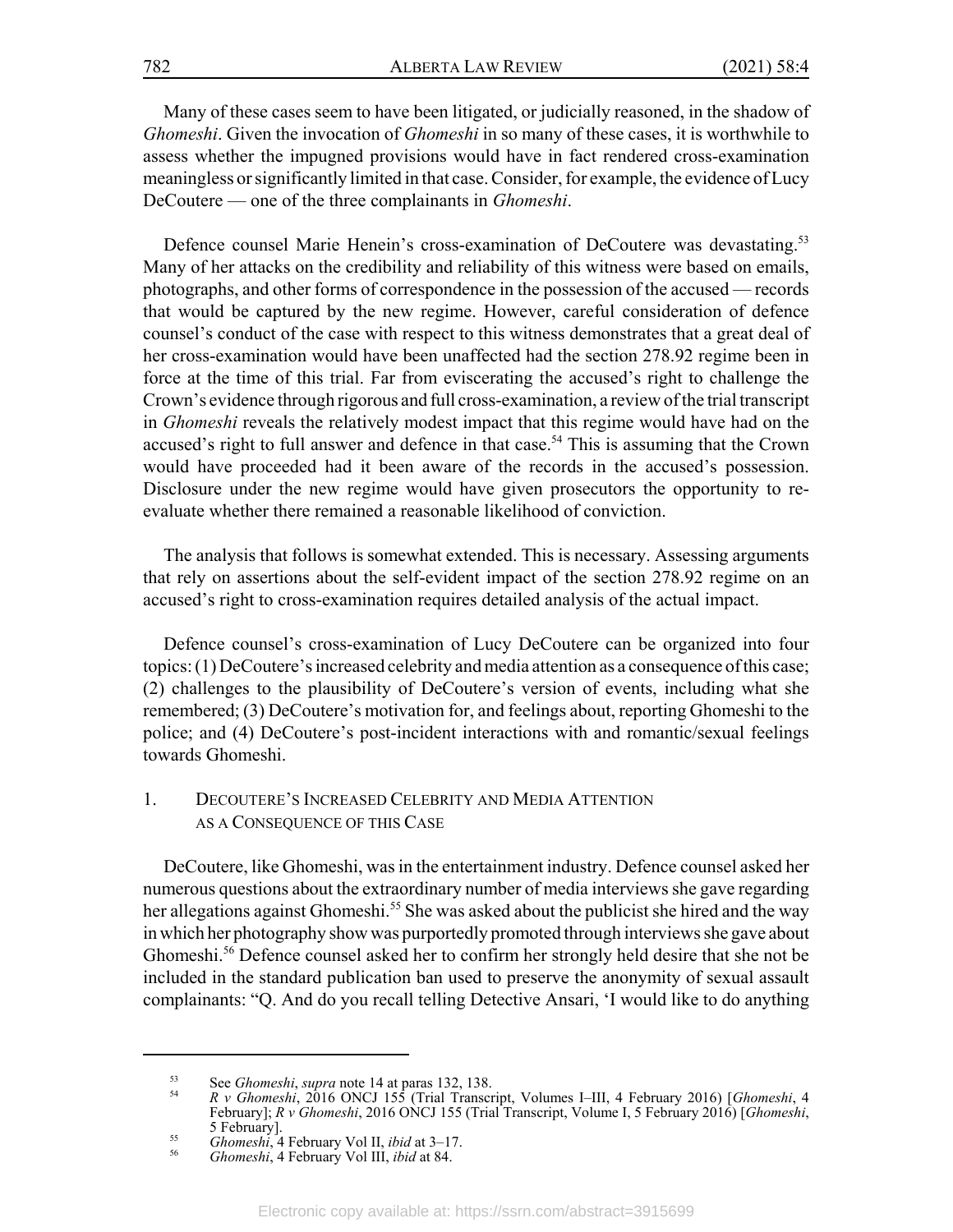783

I can to avoid being part of the publication ban'?"<sup>57</sup> She was asked to confirm that her Twitter account had gone from 1,000 to 25,000 followers during this period.<sup>58</sup> The probative value of these questions had nothing to do with surprising the complainant with records that were in the accused's possession. The section 278.92 regime would have had no impact on this aspect of Henein's cross-examination.

Defence counsel also relied upon electronic communications to raise inferences related to DeCoutere's increased celebrity arising from this case. DeCoutere, who was a professional actor, was cross-examined about emails she sent to one of the other complainants in which she stated "Dude, with my background I literally feel like I was prepped to take this on, no shit. This trial does not freak me out. I invite the media shit."<sup>59</sup> She was asked about an email in which she stated that she was excited to testify in court, which she described as "[theatre] at its best."<sup>60</sup> Defence counsel also asked her about emails in which she expressed exhilaration that Mia Farrow had mentioned her in social media in connection with this case, and that she might be on the cover of Vanity Fair.<sup>61</sup>

These emails were obtained by defence counsel through a pretrial, third party records application, a proceeding in which the complainant was represented by independent legal counsel.<sup>62</sup> The complainant and her lawyer either produced these emails for defence counsel (in response to a subpoena) or would have been given copies of them if they were produced by someone else. Despite the fact that the complainant had pretrial knowledge of these records and the accused's argument regarding the basis for producing them, Henein was clearly able to use these emails to challenge the Crown's case. In his decision to acquit, Justice Horkins highlighted all of this evidence. He suggested that there was a "live question" as to whether DeCoutere's investment in serving as the public face of this case and a prominent figure in the social justice movement to resist sexualized violence might "explain some of her questionable conduct as a witness."<sup>63</sup> The section 278.92 regime would not have limited this aspect of Henein's cross-examination.

#### 2. CHALLENGES TO THE PLAUSIBILITY OF DECOUTERE'S VERSION OF EVENTS, INCLUDING WHAT SHE REMEMBERED

DeCoutere was cross-examined at length about the distinction between her highly detailed memory of events preceding the alleged attack and her memory failure with respect to the incident itself.<sup>64</sup> DeCoutere relayed details about the type of food they had at dinner prior to the incident, details of their conversation that evening and how she felt, as well as details about Ghomeshi's house.<sup>65</sup> However, her memory of the incident itself was less detailed, less

<sup>57</sup> Ibid at 82. 58

Ibid at 84. 59

Ibid at 83. 60

Ibid at 91. 61

*Ibid* at 88. 62

Ghomeshi, 5 February Vol I, supra note 54 at 5. See also Sarah Hampson, "Court not Arbiter of Truth, Lucy DeCoutere's Lawyer Says," The Globe and Mail (25 March 2016), online: <www.the globeandmail.com/news/national/court-not-arbiter-of-truth-lucy-decouteres-lawyer-says/ article29397971/> (stating in an interview that she was retained to act for DeCoutere at a third party records application in this proceeding).

<sup>63</sup> Ghomeshi, supra note 14 at paras 88-91.

<sup>64</sup> Ghomeshi, 4 February Vol III, supra note 54 at 65–66.

<sup>65</sup> *Ibid* at 61, 65–66.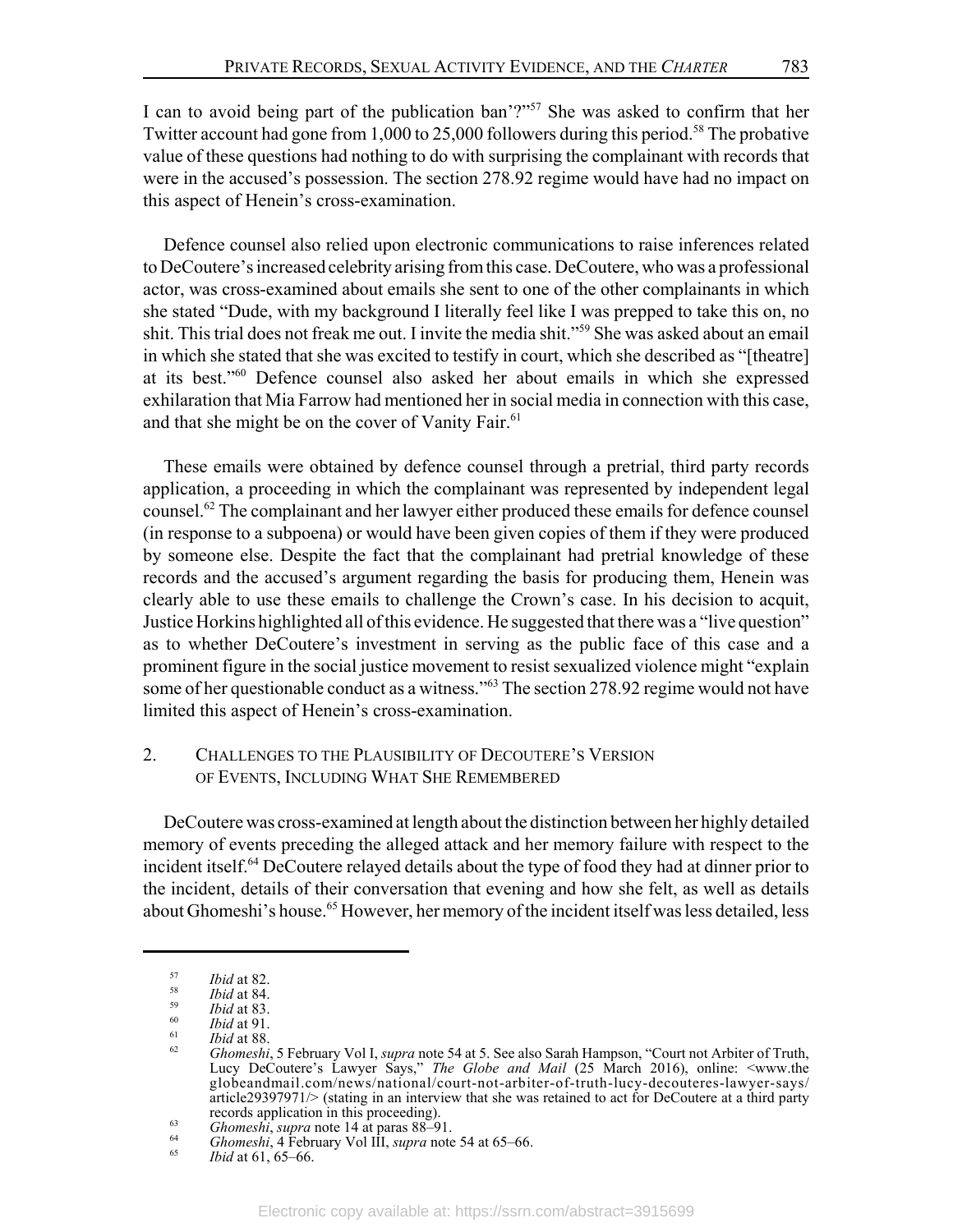consistent, and less vivid.<sup>66</sup> She was cross-examined about the fact that she told the police that she had jumbled memories of the incident.<sup>67</sup> Defence counsel asked her to explain why she could not remember, when reporting to the police or speaking with the media, the order in which the kissing and alleged choking and slapping had occurred.<sup>68</sup> Henein also challenged her repeatedly about new details DeCoutere added for the first time while testifying — details she had not told the police about kissing prior to, and following, the alleged incident.<sup>69</sup>

Justice Horkins' conclusion that DeCoutere was not a credible and reliable witness was clearly based in significant part on this aspect of Henein's cross-examination:

It is difficult for me to believe that someone who was choked as part of a sexual assault, would consider kissing sessions with the assailant both before and after the assault not worth mentioning when reporting the matter to the police.

Ms. DeCoutere remembered and reported minute details of their date.... All this was memorable and remarkable, yet she claimed to have left out the kissing and the cuddling because she thought brevity and succinctness were important. I do not accept this as a credible explanation.<sup>70</sup>

 $\cdots$ 

These conclusions about the credibility and reliability of DeCoutere's evidence were based on lines of cross-examination that would not have been limited, or even affected, had the section 278.92 regime been in force at the time of this proceeding.

#### $\overline{3}$ . DECOUTERE'S MOTIVATION FOR, AND FEELINGS ABOUT, **REPORTING GHOMESHI TO THE POLICE**

DeCoutere was cross-examined at length about both her motivation for reporting her allegations to the police and her feelings about legal proceedings against Ghomeshi. She testified in direct that she was not sure when she went to the police what would happen or whether she was "going to press charges" and that she "was not interested in any legal action."<sup>71</sup> Defence counsel convincingly challenged this evidence by introducing emails to a friend, sent a few days before DeCoutere went to the police, in which she told him "I'm going to press charges to get the ball rolling."<sup>72</sup> DeCoutere agreed during cross-examination that she had said she had compassion and sympathy for Ghomeshi and that she wanted to

<sup>66</sup> It is not unusual for a victim of trauma to have detailed memories of events and circumstances surrounding the violence they endured but fragmented memories of the incident itself. See Lori Haskell & Melanie Randall, "The Impact of Trauma on Adult Sexual Assault Victims," Justice Canada Report, 2019.

<sup>67</sup> *Ghomeshi*, 4 February Vol II, *supra* note 54 at 20–23.

<sup>68</sup> *Ibid*, Vol III at  $58-60$ .

<sup>69</sup> *Ibid*, Vol II at 21-23; Vol III at 59 - 62; 65. 70

Ghomeshi, supra note 14 at paras 60–61.  $71$ 

Ghomeshi, 4 February Vol III, supra note 54 at 78. 72

Ibid at 77.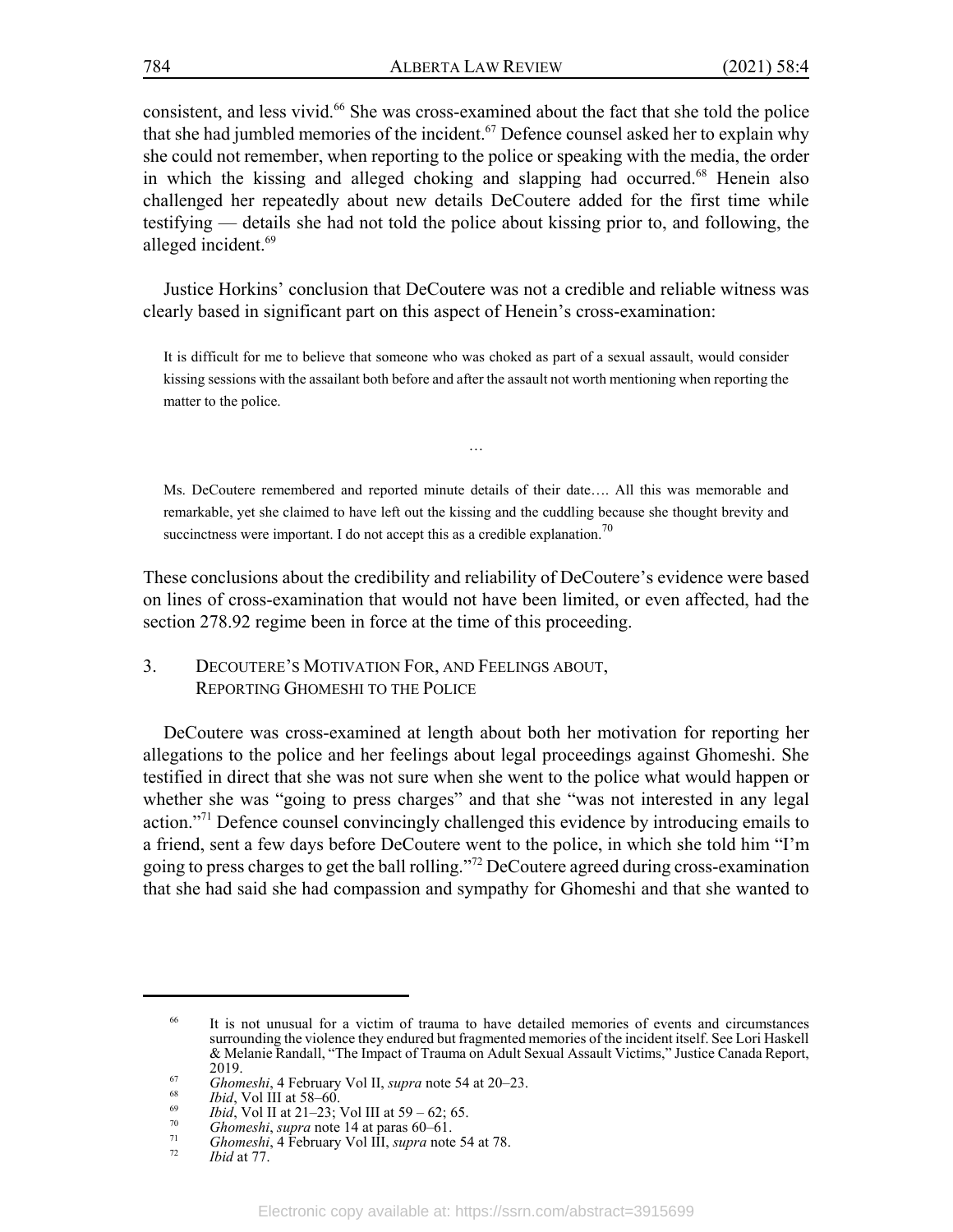protect him.<sup>73</sup> Again relying on emails between DeCoutere and this friend, presumably obtained through the third party records application, Henein challenged this evidence:

- Q. You do have compassion for him?
- A. Yeah. I do.
- Q. You feel sympathetic towards him?
- Absolutely. A.
- O. All right. And that is why you told your friend, Mr. Cutnor, on October 26th, "I want him fucking decimated."

 $\cdots$ 

- $Um A<sub>1</sub>$
- Q. How about this one, "The guy's a shit show, time to flush"? That's said to your friend on November 13th, 2014.<sup>74</sup>

Defence counsel went on to cross-examine her about emails in which she said she hoped Ghomeshi was "panic-eating" and had become really "chubby" and in which she said "Fuck Ghomeshi."<sup>75</sup> Presumably the complainant was aware that defence counsel had this correspondence as a consequence of the pretrial, third party records application at which she had standing and legal representation. This evidence also appears to have informed Justice Horkins' decision to acquit.<sup>76</sup> This part of Henein's cross-examination would not have been affected had the new regime been in force at the time of this proceeding.

 $\overline{4}$ . **DECOUTERE'S POST-INCIDENT ROMANTIC OR SEXUAL FEELINGS** TOWARDS, AND CONTACT WITH, GHOMESHI

One of the key facets of the defence's case in *Ghomeshi* involved inconsistencies in DeCoutere's statements about her feelings towards Ghomeshi, and her contact with him, following the alleged sexual assault. DeCoutere told the police and the media that she had no romantic or sexual interest in Ghomeshi after the incident in which she alleges he choked and slapped her.<sup>77</sup> She told the police that post-incident she only saw him in passing at industry events and that everyone knew she was not a fan of Ghomeshi.<sup>78</sup> Defence counsel used email and handwritten correspondence between DeCoutere and Ghomeshi to very effectively challenge this evidence. These were emails Ghomeshi had in his possession. It was clear that DeCoutere had not seen them in years and likely did not remember their contents. At trial, DeCoutere repeatedly maintained the assertion that she had no ongoing romantic or sexual interest in Ghomeshi until she was confronted with this contradictory evidence during cross-examination.

DeCoutere's repeated insistence that she had had no post-incident romantic or sexual interest in Ghomeshi damaged her reliability and credibility as a witness.<sup>79</sup> The probative

<sup>73</sup> Ibid at 80.

 $74\,$ Ibid at 80-81. 75

*Ibid* at  $81-82$ . 76

See Ghomeshi, supra note 14 at paras 92-93.  $77$ 

See e.g. *Ghomeshi*, 4 February Vol III, *supra* note 54 at 66–70, 91. 78

*Ibid* at 92.

<sup>79</sup> See Ghomeshi, supra note 14.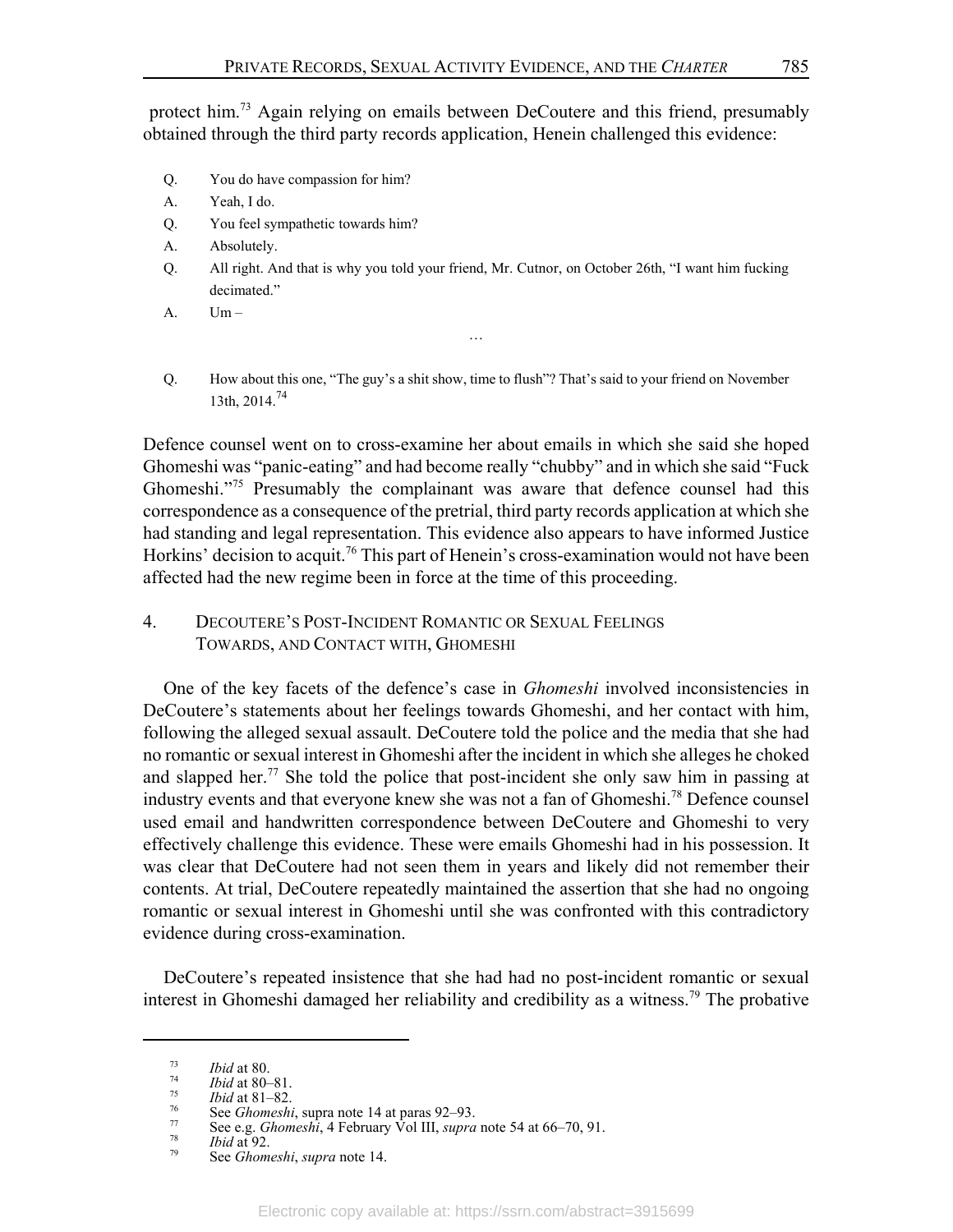value of her testimony was further diminished by the way in which her evidence of postincident contact shifted between her statements to the police and media and her evidence at trial. Following media reports that the complainant who testified before DeCoutere had been confronted with emails between that complainant and Ghomeshi from many years prior and on the eve of her appearance at trial, DeCoutere approached the Crown with new information about her own post-incident contact with the accused. Defence counsel raised the inference that DeCoutere intentionally misled the police and the Court about this post-incident contact and only revealed it when she realized that Ghomeshi likely had evidence of it in the form of emails she had sent to him years prior.

Henein's cross-examination of DeCoutere regarding her post-incident feelings towards Ghomeshi and her post-incident contact with him would have been adversely impacted had the defence been required to bring a section 278.92 application prior to trial seeking judicial authorization to rely on these emails. However, the question is the degree and nature of the limit that the impugned regime would have placed on this part of the accused's case. It is clear that the emails would have been admissible under the new regime, given the inconsistencies they demonstrated. It is also true that if the defence had been required to reveal these emails pursuant to a section 278.92 application, DeCoutere's evidence at trial would likely have changed. She would almost certainly not have repeated during trial her assertions to the police about minimal post-incident contact with Ghomeshi. She may not have repeated her assertion that she was not interested in him romantically (although this is less clear because she largely maintained this position even after she was confronted with these post-incident emails<sup>80</sup>). Despite this reality, in a properly conducted proceeding, the impact that the new regime would have had on this part of the defence's case, had it been in force, would have been more modest than one might assume. It certainly would not have eviscerated or rendered meaningless the accused's right to cross-examination. Three reasons explain why this is true.

The first reason stems from defence counsel's failure to bring an application to introduce evidence of the complainant's other sexual activity pursuant to section 276 of the *Criminal Code*. Many of the emails in Ghomeshi's possession that were used by Henein to challenge DeCoutere's assertion to the police and evidence at trial that she had no ongoing romantic or sexual interest in Ghomeshi contained content that brought them within the scope of section 276. For example, Henein cross-examined her on a photo DeCoutere sent to Ghomeshi in which DeCoutere was simulating oral sex on a beer bottle:

- Q. Right. So that's the photo you send to him? That's you holding a bottle?
- A. Yeah, it's a ridiculous, sexualized photo of me drinking a bottle of beer.
- Q. So you sent him a photo of you fellating a bottle of beer?
- $A.$ That doesn't mean he didn't assault me, but yes I did send that picture.
- Q. Well, we're getting there, just wait. Just answer this question. You agree that you send a photo of you fellating a bottle of beer ...  $?^{81}$

<sup>80</sup> See e.g. Ghomeshi, 5 February Vol I, supra note 54 at 72-75.

<sup>81</sup> *Ibid* at 65-66.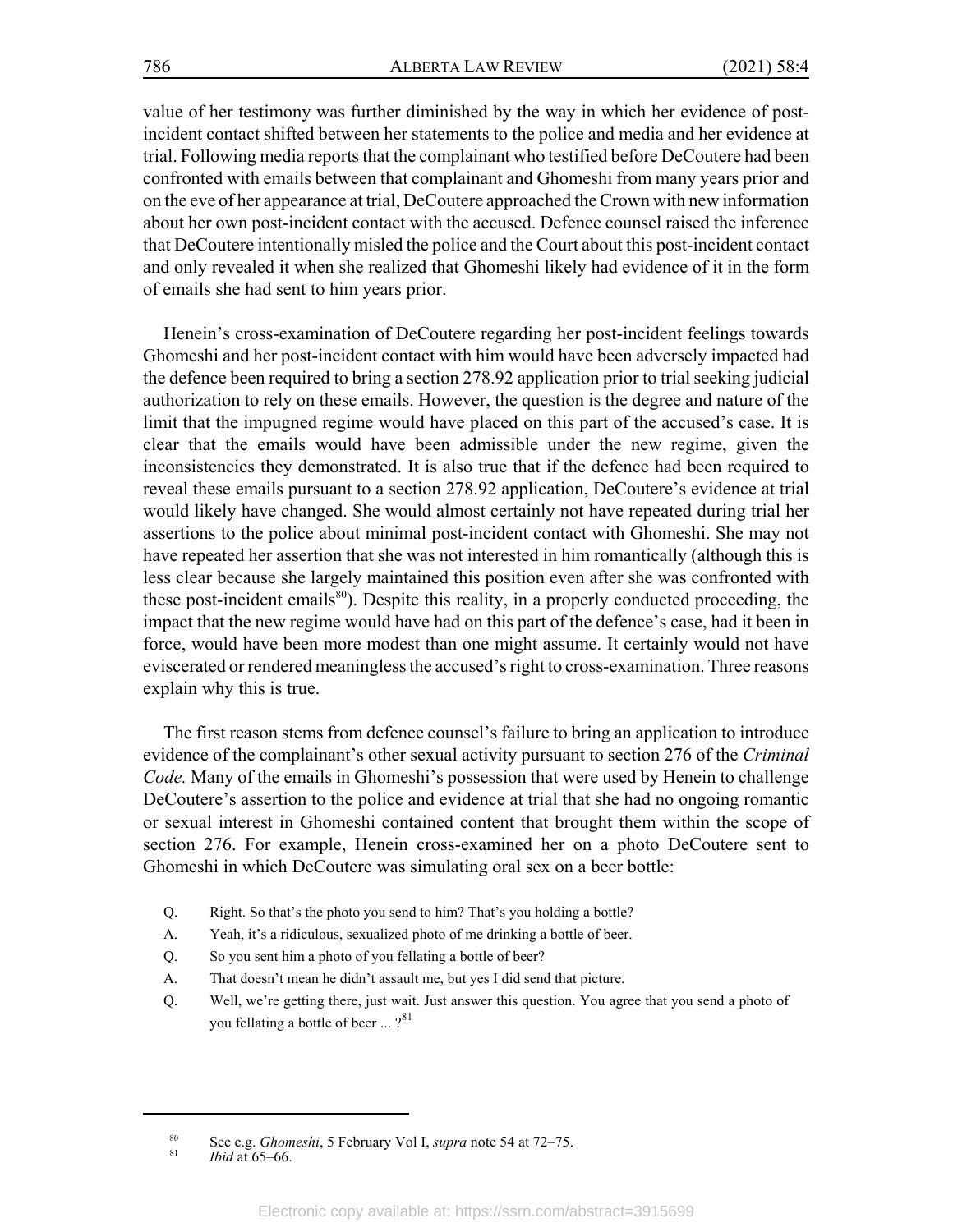Henein also cross-examined the complainant on an email she sent to Ghomeshi a few hours after the incident. The email read:

Getting to know you is literally changing my mind — in a good way I think. You challenge me and point to stuff that has not been pulled out in a very long time. I can tell you about that sometime and everything about our friendship so far will make sense.... You kicked my ass last night and that makes me want to fuck your brains out. Tonight. Lucy DeCoutere.<sup>82</sup>

The latter part of this email contains content that should not have been introduced without judicial authorization pursuant to a section 276 application.<sup>83</sup>

Several of the post-incident emails Henein introduced had content that could be interpreted as sexual propositions by DeCoutere to Ghomeshi. She told him she wanted to "play with" him<sup>84</sup> while they were both in Banff and suggested a "chance encounter in the broom closet?"<sup>85</sup> She suggested "maybe dinner or perhaps I could tap you on the shoulder for breakfast?"<sup>86</sup> In another post-incident email she asked "Will you lemme know how you are? If there is an itch you need ... um ... scratching?"<sup>87</sup>

All of these records were introduced in order to challenge DeCoutere's evidence to the police and to the Court that she did not have any ongoing romantic or sexual interest in Ghomeshi. Lest there be any question about the sexual nature of this evidence, Henein herself characterized these communications as "sexualized,"<sup>88</sup> "flirtatious,"<sup>89</sup> and "sexual."<sup>90</sup> These records included evidence of other sexual activity. It was the sexual nature of these communications that demonstrated the inconsistency in DeCoutere's evidence and thus made them probative.<sup>91</sup> It is true that section 276(4), which stipulates that *sexual activity* includes any communication made for a sexual purpose or whose content is of a sexual nature, was

Ibid at 49.

<sup>82</sup> *Ibid* at 77–78. 83

Any suggestion that the last sentence in this email would not be covered by section 276 because it pertained to the sexual activity in question would be wrong. Henein clearly introduced it in order to challenge DeCoutere's evidence to the police and to the Court that she did not have any ongoing, postincident romantic/sexual interest in Ghomeshi. While DeCoutere's email referenced their interactions on the night in question, it was clearly introduced to demonstrate an inconsistency in her statements and testimony about her forward looking perspective on/feelings about Ghomeshi, *ibid* at 78–79:<br>Q. "Kicked my ass last night and that makes me want to fuck your brains out." And if there's any

confusion, you say "Tonight."

A. Mmhmm, I did say that.

Q. Under oath, you have lied to His Honour. You have said I didn't want to have any romantic relationship with him. I did not pursue a relationship. I...

A. After that weekend, ma'am, after that weekend?

Q. No, I asked you and you said I never sent any sexual emails.... And then under oath before His Honour, you say the one thing you didn't tell anybody is that when you walked out of the house you wanted to fuck his brains out the following night, right? That's what you said in the email, isn't that correct?

<sup>84</sup> Ibid at 41. 85

Ibid at 44. 86

 $\bf 87$ Ibid at 64. 88

Ibid at 19-20: "Q. And the other thing you tell [the police] is that the tone of the subsequent emails were less friendly than the previous emails and less sexualized, right?"

<sup>89</sup> *Ibid* at 41: "Q. So you send him, you agree with me, a flirtatious email saying let's get together?"<br>*Ibid* at 79: "Q. No, I asked you and you said I never sent him any sexual emails."

<sup>90</sup> 

<sup>91</sup> *Ibid* at 66:

Q. But, Ms. Decoutere, you told the police, you told His Honour, you told the country you didn't have any kind of relationship with him. Then you told us, when you're confronted with some of the emails, that you were trying ... now you admit you're having a friendship with him but it wasn't sexual. Now you admit that you're sending sexual ... a picture of you with a bottle of beer, fellating it to Mr. Ghomeshi, right?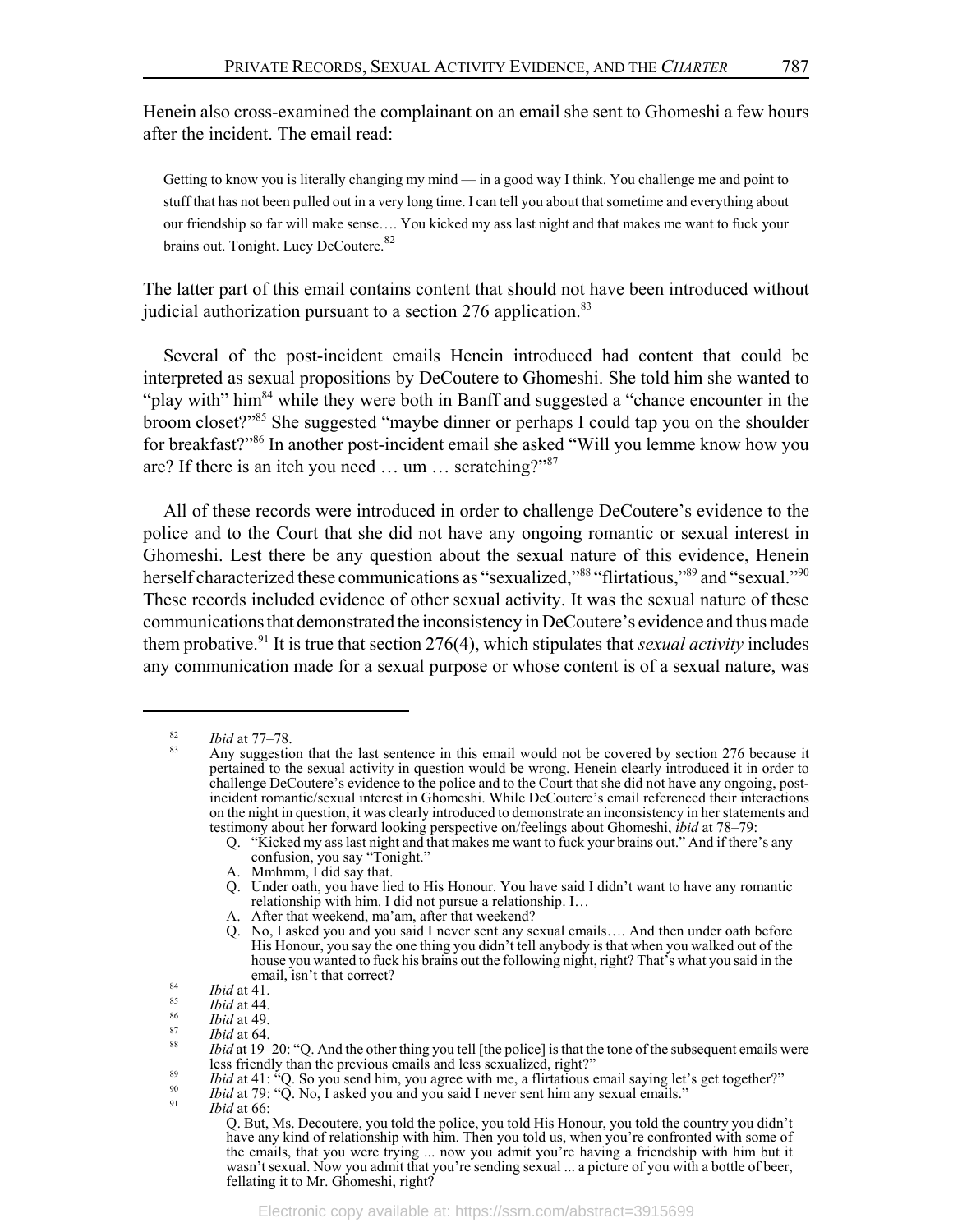not in force when the *Ghomeshi* trial occurred.<sup>92</sup> However, by 2016, when the *Ghomeshi* case was tried, several courts had already recognized that communications of this type were included within the scope of section  $276.93$  Regardless, it is now clear, pursuant to section  $276(4)$ , that emails like these should not be introduced without an application and the requisite judicial screening under section 276 of the Criminal Code. Had a section 276 application been brought by defence counsel prior to trial, as was required in 2016 under the previous statutory procedure for section 276 applications, DeCoutere would have been aware of this correspondence before testifying. While she would not have had standing to make submissions on their admissibility, in a properly conducted proceeding she would have been made aware of their existence when the Crown consulted her for purposes of responding to the application. It is true that the notice provision of the new regime, had it been in force, would have removed the accused's ability to surprise her with these emails during crossexamination. The point is that if this aspect of the proceeding had been properly conducted, the element of surprise would also have been removed under the prior procedural provisions governing section 276 applications — a procedure which required a pretrial application, a requirement that was explicitly affirmed in cases like  $JJ$ .<sup>94</sup>

There was another important piece of correspondence that Henein used to challenge DeCoutere's credibility and reliability based on her police statements about post-incident contact and feelings: a letter written to Ghomeshi approximately two weeks after the alleged incident, in which DeCoutere told Ghomeshi that she "loved his hands."<sup>95</sup> Recall that DeCoutere's allegation was that Ghomeshi choked and slapped her with his hands. She told the police and the Court that she could "still feel his hands on [her] throat."<sup>96</sup> The letter did not contain content that would bring it within the scope of section 276. However, it likely would be considered a record in which the complainant had a reasonable expectation of privacy for purposes of section 278.92.<sup>97</sup> In other words, the impugned regime, had it been in force at the time, would have eliminated Henein's ability to surprise DeCoutere with this record. DeCoutere testified that she did not remember this letter until it was presented to her.<sup>98</sup> It seems highly likely that she would not have repeated to the Court her assertion to the police that she could still feel his hands around her throat if she had been made aware of this letter at a pretrial application pursuant to section 278.92.

<sup>92</sup> See Criminal Code, supra note 1. Section 276(4) was added to the Criminal Code under the same Bill C-51 that added the section 278.92 regime.

<sup>93</sup> See  $R v JSS$ , 2014 BCSC 804 at para 9 (defence sought to introduce provocative texts from complainant to accused as part of a section 276 application). See also  $R v Ayenun$ , 2013 ONCJ 260 at para 32;  $R v$ Zachariou, 2013 ONSC 6694 at paras 18–21. Shortly after Ghomeshi's trial the Newfoundland Court<br>of Appeal, in  $R v SB$ , 2016 NLCA 20 released a decision addressing the admissibility of sexualized text messages. The majority of the Court of Appeal agreed that the emails should not have been admitted. The issue of whether these communications fell within the scope of section 276 was accepted without dispute by all levels of court in this case.

<sup>94</sup> There is one exception: Justice Breen's decision in RS, supra note 7 to read down the notice provision not only with respect to applications regarding the admissibility of private records in the possession of the accused but also with respect to section 276 applications. This is a departure from all of the other cases addressing *Charter* challenges to the section 278.92 regime. It is also a departure from the practice that has been followed for decades in Canadian courts. 95

Ghomeshi, 5 February Vol I, supra note 54 at 88.

Ibid at 72-73. 97

See e.g  $R$  v Quesnelle, 2014 SCC 46 at para 22;  $R$  v RMR, 2019 BCSC 1093 at paras 36–39; MS, supra note 9 at para 50. But see  $R$  v WM, 2019 ONSC 6535.

<sup>98</sup> Ghomeshi, 5 February Vol I, supra note 54 at 82.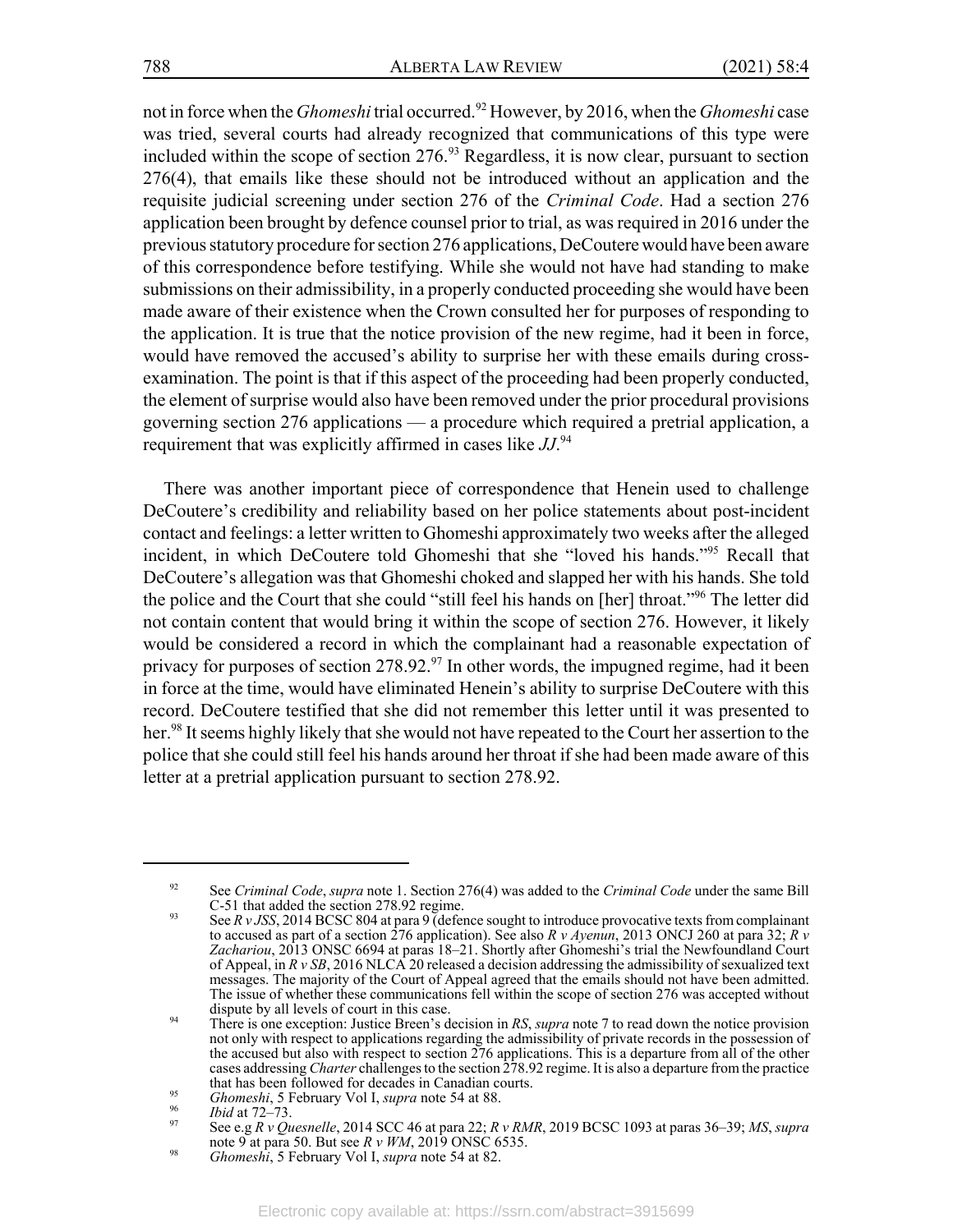In this regard, the impugned regime would have placed a limit on the accused's right to cross-examination. But again, consider the actual impact it would have had on the accused's right to use this letter to challenge the Crown's evidence. The letter would clearly be admissible under the new regime. Henein would still have cross-examined DeCoutere on her statement to the police that she could still, so many years later, feel his hands around her throat. Henein would have demonstrated the inconsistency between what she told the police and the contents of this letter — in which DeCoutere pointedly told Ghomeshi she loved his hands. DeCoutere would still have had to explain how such a document accords with what she told the police (and the media).

This raises a second reason why a requirement that defence counsel bring a pretrial application to introduce these post-incident emails would not have significantly limited the accused's right to cross-examine this complainant: most of the inconsistencies Henein focused on were between these records and DeCoutere's police statement.

In JJ, Justice Duncan suggests that "[a]t its heart, a strict reading of the timing provisions in the legislation substantially alters the traditional paradigm of confronting a witness with contradictory evidence to defend oneself."<sup>99</sup> Discussing the *Ghomeshi* proceeding, she asserts that "[d]efence counsel cross-examined the complainants extensively on communications they had with the accused after the alleged sexual assaults, using those communications to contradict elements of the complainants' evidence-in-chief as well as for other purposes."<sup>100</sup> In fact, Henein mostly used the records that the accused had kept to contradict DeCoutere's police statement, not her evidence in chief.<sup>101</sup> She repeatedly emphasized that DeCoutere gave her statement to the police under oath,  $102$  that she had been cautioned about making false statements to the police,  $^{103}$  and that she had been given multiple opportunities by the police to tell them about her post-incident contact with Ghomeshi.<sup>104</sup> While she did assert that these inconsistencies were repeated to "His Honour,"<sup>105</sup> her focus and emphasis was on the discrepancies between these post-incident emails and DeCoutere's assertions to the police (and the media). $106$ 

In assessing her credibility and reliability on the basis of statements, DeCoutere made about the nature of her contact with, and feelings towards Ghomeshi, after the alleged

- Q. Now, when you go to the police and they question you, they specifically ask you about your subsequent contact with Mr. Ghomeshi, right?
- A. Right.
- Q. Do you see there, about six lines from the bottom you say, "For the most part, people just knew that I wasn't a big fan of his. I did see Jian in passing after that at events or whatever." Do you recall telling that to the police?
- A. Yeah.
- Q. And you were under oath when you gave that statement, right?

Q. All right. And then do you recall that they asked you again about what your interaction was... See also *ibid* at 93.

- 104 See e.g. *ibid* at 90-97.
- 105 Ghomeshi, 4 February Volume III, supra note 54 at 79.
- 106 Ibid at 71, 74-76.

<sup>99</sup> Supra note 4 at para 82. 100

*Ibid* at para 32. 101

See e.g. Ghomeshi, 4 February Vol III, supra note 54 at 91:

A. Right.

<sup>102</sup> See e.g. ibid at 90, 94

<sup>103</sup> See e.g. Ghomeshi, 5 February Vol I, supra note 54 at 12, 77.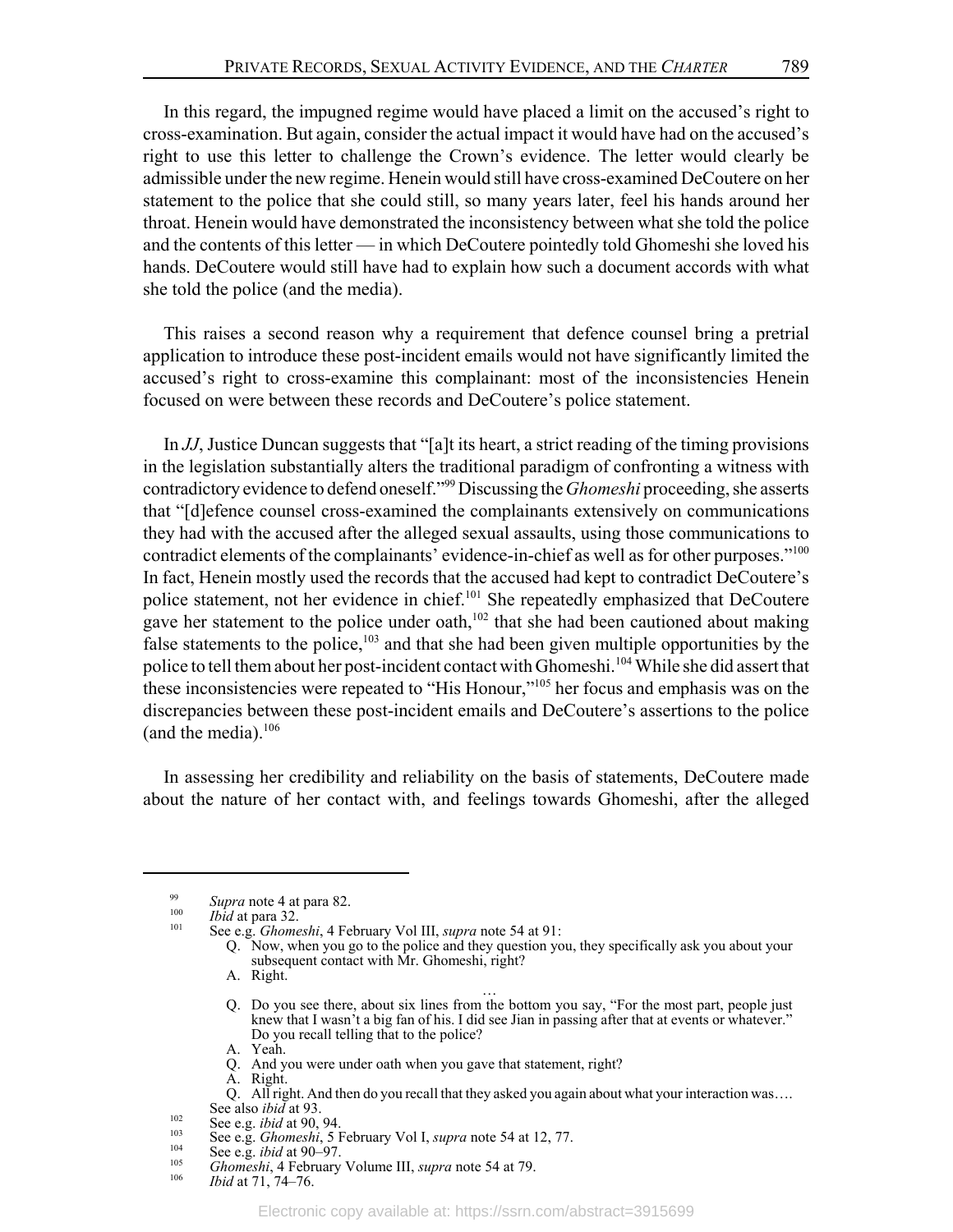incident, Justice Horkins did find that DeCoutere "attempted to mislead the Court."107 However, Justice Horkins also focused substantially on inconsistencies between her postincident emails to Ghomeshi and her statements to the police.<sup>108</sup>

Why emphasize that the cross-examination and reasons for acquittal primarily focused not on inconsistencies between the records and DeCoutere's evidence in chief but rather between what the records revealed and what DeCoutere told the police? It demonstrates that, had these records been revealed to DeCoutere through a pretrial section 278.92 application, this line of cross-examination and this judicial reasoning would not have been foreclosed. It is true that, had she been privy to these records prior to trial, the complainant would have had an opportunity prior to testifying to develop an explanation as to why she was not forthcoming with the police. But whatever explanation she might have given would not have eliminated the probative value of these records to demonstrate that her statements to the police under oath, after having been cautioned to tell the truth, were either dishonest or unreliable.

In JJ, Justice Duncan also asserts that the ability of defence counsel to point out to the trier of fact that a complainant's change in evidence after she gained knowledge of records following a section 278.92 application is "cold comfort to an individual charged with a serious criminal offence."<sup>109</sup> It certainly was not cold comfort in *Ghomeshi*. Defence counsel in Ghomeshi very effectively challenged DeCoutere's credibility and reliability by crossexamining her on the changes and additions to her statements to police upon learning indirectly that Ghomeshi likely had emails from her which contradicted what she originally told the police. Rather than cold comfort for the accused, this shift in her story made for fertile and dramatic grounds of cross-examination — grounds that were relied upon by the trial judge in his decision to acquit Ghomeshi.<sup>110</sup>

There is a third reason why pretrial disclosure of these post-incident emails from the complainant would not have limited the accused's right to cross-examination to the extent one might assume. There were inferences of two types of inconsistencies at play in much of Henein's questioning about these post-incident emails. These records were ostensibly introduced simply to demonstrate inconsistencies or untruths in DeCoutere's police statement. However, in questioning her on these records, Henein repeatedly emphasized not only their inconsistencies with her police statements but also the *importance* of reporting to the police any post-incident intimacy between DeCoutere and Ghomeshi. Consider, for

<sup>107</sup> Ghomeshi, supra note 14 at para 81. Notably, the records he relied upon to make this particular finding, *ibid* at para 82-84 were mostly ones that contained sexual content which would be subject to section  $276$ of the *Criminal Code*, *supra* note 1.

<sup>108</sup> See Ghomeshi, supra note 14 at paras 66–67:

Lucy DeCoutere swore to the police that after the alleged assault in 2003 she only saw Mr. Ghomeshi "in passing".... Ms. DeCoutere was asked directly by the police interviewers to tell<br>them everything about her relationship with Mr. Ghomeshi, before and after the alleged assault. It became clear at trial that Ms. DeCoutere very deliberately chose not to be completely honest with the police.... This statement was subject to a formal caution concerning the potential criminal consequences of making a false statement. It was given under oath, an oath to tell the truth, the whole truth and nothing but the truth, not a selective version of the truth. Despite this formal caution and oath, Ms. DeCoutere proceeded to consciously suppress relevant and material information. This reflects very negatively on her general reliability and credibility as a witness.

<sup>109</sup> Supra note 4 at para 81. 110

See *Ghomeshi*, *supra* note 14 at paras 56–57.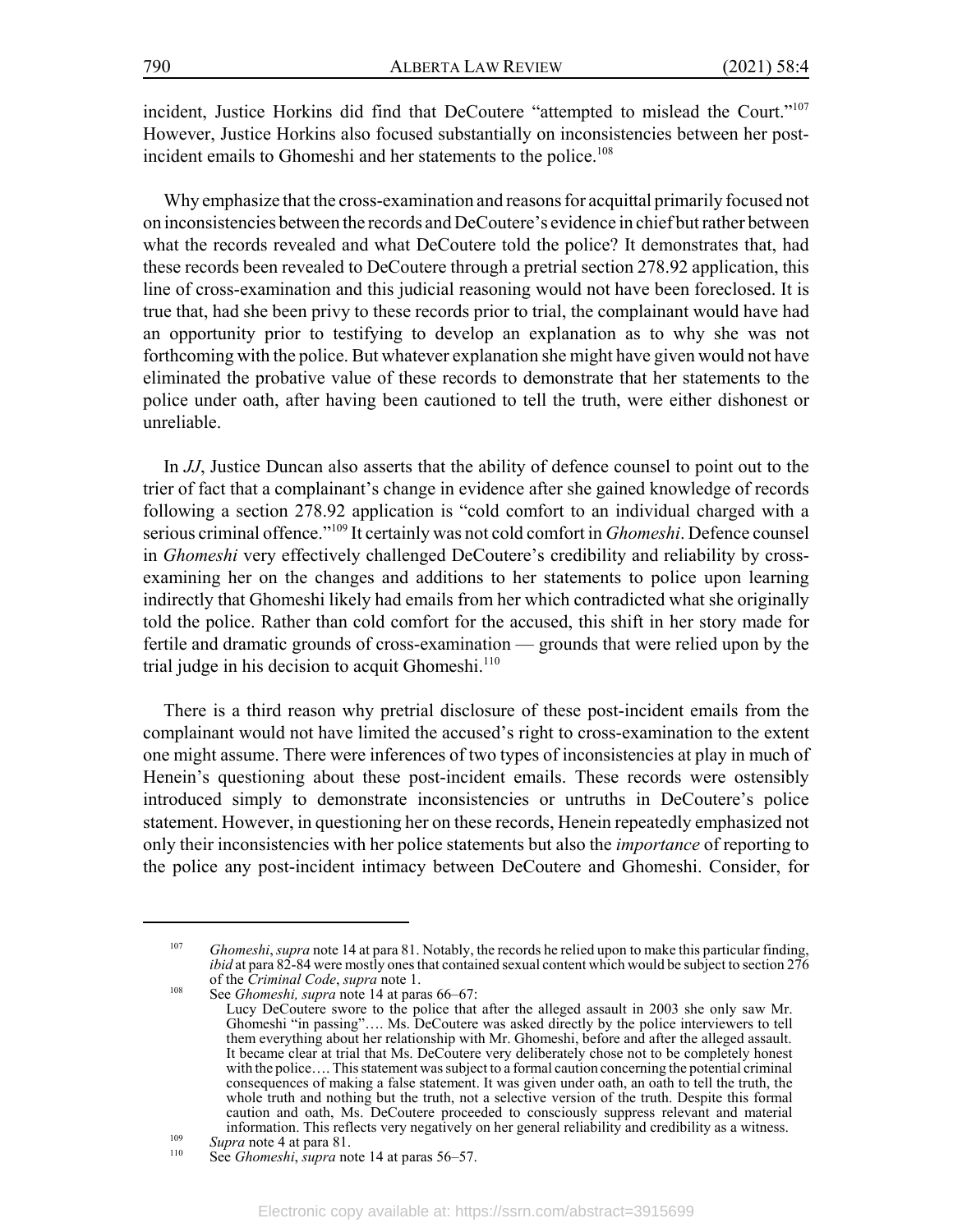example, this line of questioning: "Q. You didn't understand the importance that you had kissed him goodbye, you didn't understand the importance of that?"<sup>111</sup> Reflect, also, upon the following questions about a photograph that DeCoutere did not remember, or know existed, of her and Ghomeshi snuggling in a park the day after the alleged assault:

- Q. You didn't [understand] the importance that you spent the entire day, the entire next day with him?
- I didn't understand because it doesn't impact that he, the fact that he assaulted me. A.
- Q. You didn't understand the importance of the fact that you were spending a romantic day with him, you were cuddling with him, you were having brunch with him ... you didn't understand the importance of that when Detective A asked you how that weekend played out?<sup>112</sup>

All right. And so that to you, your evidence under oath before His Honour, is that was just all vague;  $Q<sub>r</sub>$ you didn't realize that that was important information for the police?<sup>113</sup>

 $\ddotsc$ 

To be clear, DeCoutere's explanation for failing to disclose this information to the police was her belief that it was not important. One might argue that Henein's follow-up questions were simply a response to this explanation. That argument would be unconvincing. Henein's questions were clearly intended to suggest that it would be unreasonable for anyone to think that post-incident contact with one's alleged abuser was anything other than critically important information for the police to be given. What inference drives the notion that this was critically important information? Underpinning the repeated assertion that this was important information for the police is the inference that intimate behaviour subsequent to the date of the alleged assault is inconsistent with how one would expect someone who has been sexually assaulted to behave. This inference is evident in questioning such as the following:

- Q. And so that's you cuddling Mr. Ghomeshi?
- A. Yes.
- And that's the man you said earlier had choked and slapped you?<sup>114</sup> Q.

Henein repeated this line of questioning later in her cross-examination:

- Q. And you didn't tell the police about the snuggling in the park the next day, right?
- No, [because] it had completely slipped my mind. А.
- Slipped your mind that you were snuggling with the man you say slapped and choked you?<sup>115</sup> Q.

 $111$ Ghomeshi, 4 February Vol III, supra note 54 at 75.

<sup>112</sup> Ibid at 72.  $113$ 

Ibid at 75-76. 114

Ibid at 74.

<sup>115</sup> Ghomeshi, 5 February Vol I, supra note 54 at 20.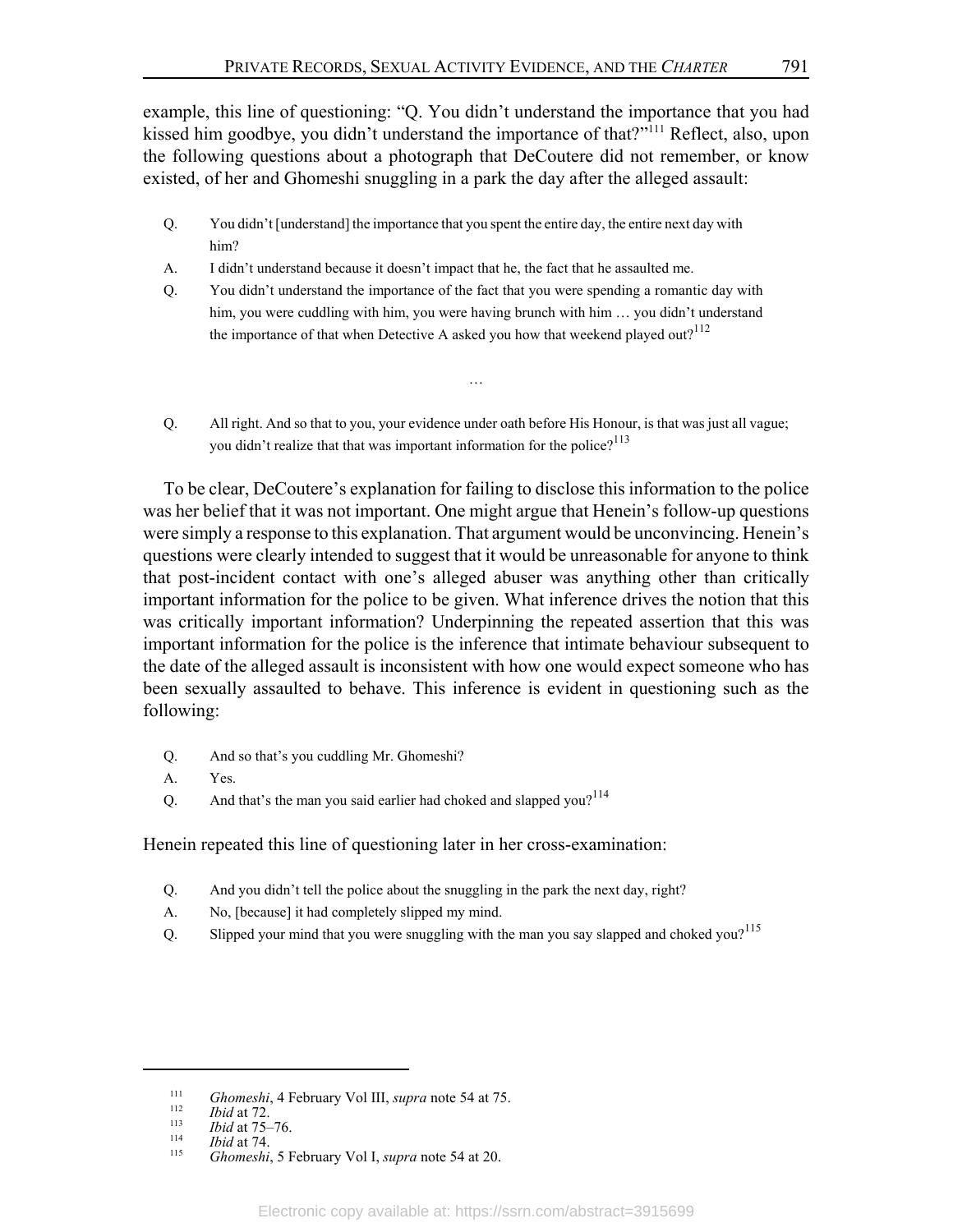She returned to this theme again in a set of questions about an email exchange between DeCoutere and Ghomeshi approximately three months after the alleged sexual assault:

- Q. And so that's you reaching out to the man you say sexual[ly] assaulted you on July 4th, to confide in him about your feelings about your job, and to ask him for advice, right?
- Advice. I'm not sure if I am asking for advice here anywhere. A.
- Are you confiding in him?  $Q<sub>r</sub>$
- I...I am telling him a story. It's an email. It's sharing my day and what's going on. A.
- $Q<sub>r</sub>$ Sharing your day and what's going on with the man that had sexually assault[ed] you, right, unprompted? Right?
- Yes. A.
- All right.<sup>116</sup> Q.

She raised the inference again in a set of questions regarding an email DeCoutere sent to Ghomeshi after she saw him at the Geminis a few months after the alleged incident:

- Q. And you tell the media, CBC Radio, that he touched your throat [at the event] and after that, that was it, right?
- A. That remains true.
- But the one thing you don't tell anybody is that you write to him, right? The guy you say just  $O<sub>1</sub>$ reminded you of sexual[ly] assaulting you?
- A. Yeah, it was weird.
- Well, not only was it weird, it doesn't make sense right?<sup>117</sup> O.

In a later line of questions, she again pursued this theme, using sarcasm to deliver her point:

- O. And when you send it to Mr. Ghomeshi you send it in an email. And you say to him, "Proof that you can't live without me?"
- Mmhmm. А.
- Q. Yes?
- А. Yeah.
- Q. That's not normalizing the situation, right? That's not making him feel comfortable? You're now not in Banff anymore, you're sending him the picture of you and Mr. Ghomeshi singing "Hit Me Baby One More Time", with the sentence, "proof that you can't live without me". Didn't you say he sexually assault[ed] you? $118$

It is true that these emails, assuming one accepts that the complainant had a privacy interest in them, would have to be disclosed to the complainant as part of the section 278.92 application process. However, once again consider the actual impact that this would have had on Ghomeshi's right to full answer and defence. First, the discrepancy demonstrated by these records was with what DeCoutere told, and did not tell, the police. Henein would still have been able to cross-examine her on the inconsistency between these records and her statement (and multiple follow-up emails) to the police, as explained in the previous paragraphs.

<sup>116</sup> *Ibid* at 31. 117

*Ibid* at 38-39. 118

*Ibid* at 52-53.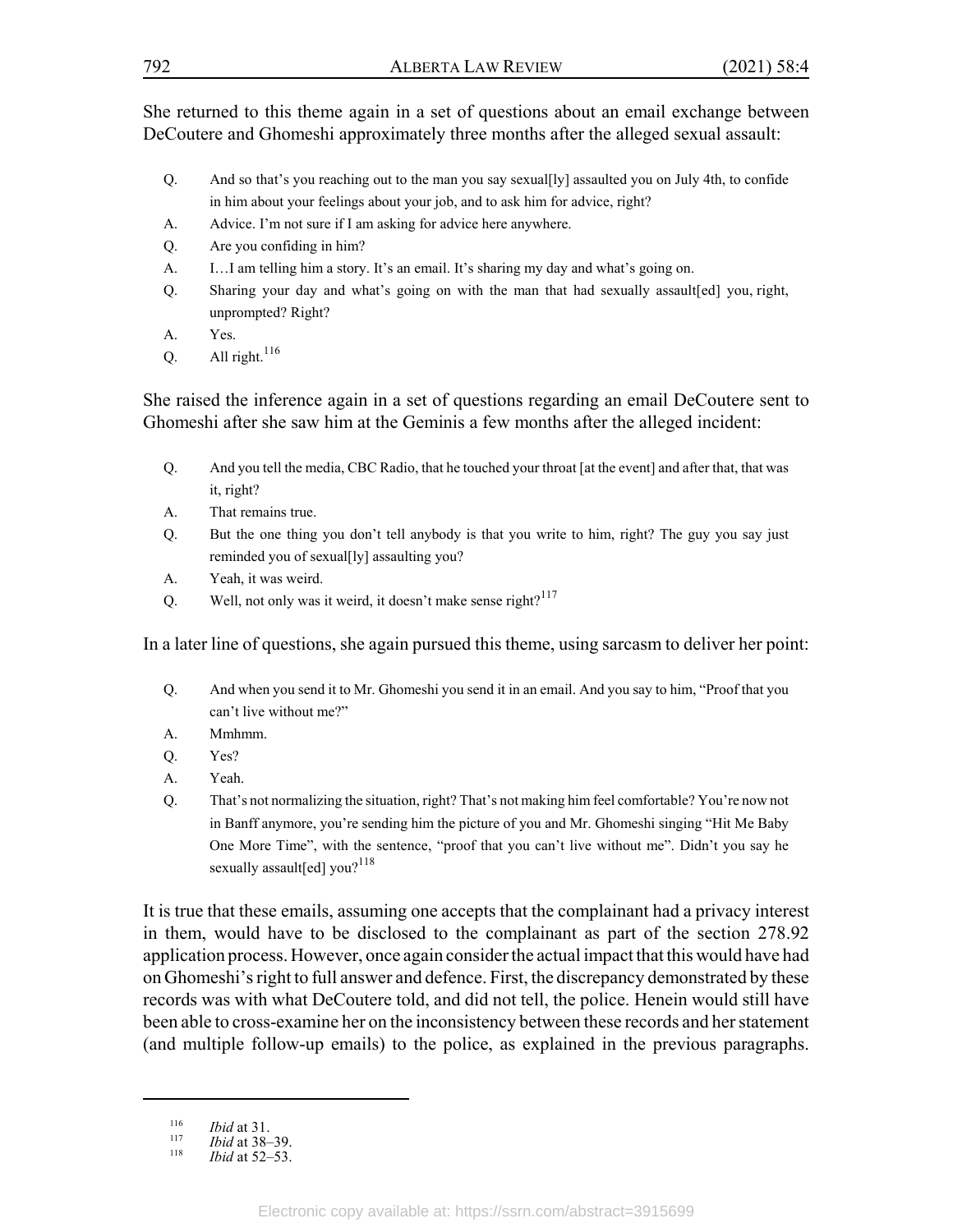Second, the portions of her cross-examination on these records aimed at challenging DeCoutere's credibility by triggering the inference that if Ghomeshi had actually slapped and choked her she would not have cuddled with him in the park the next day or sent him emails asking to meet up should not have been permitted. The Crown should have objected to, and Justice Horkins should have intervened to stop, any questions which were reliant for their probative value on discredited and impermissible stereotypes about how real sexual assault victims behave.<sup>119</sup> Disclosure under the new regime will facilitate the Crown's duty to protect the process from being distorted by rape mythology by enabling prosecutors to better prepare for trial.

Again, questions highlighting the inconsistency between telling the police she had very little to do with Ghomeshi following the alleged incident, and emails or photographs demonstrating the opposite, were permissible. Questions that challenged DeCoutere's explanation for these inconsistencies were equally appropriate. Several of Henein's questions were focused on these inconsistencies. But her repeated and skeptically, or sarcastically, couched assertion and this is the same man you say sexually assaulted you was arguably intended to trigger a stereotype that has been legally rejected.<sup>120</sup> Questions with this emphasis should not have been asked. Any limit that would be placed on defence counsel's inclination to ask them (by requiring that private records be screened in a pretrial application) should not be included in a constitutional assessment of the impact that the 278.92 regime will have on an accused's right to cross-examination. If the section 278.92 regime deters defence counsel from asking these types of questions, because the element of surprise has been removed, all the better — particularly given the tenacious ability of these stereotypes to infect judicial reasoning. $^{121}$ 

Unspecified, hyperbolic assertions about the effect of the section 278.92 regime on an accused's ability to challenge Crown evidence results in reasoning which risks overstating the impact of the impugned provisions on an accused's right to cross-examination. Invoking *Ghomeshi* as a self-evident example of the drastic impact that the section 278.92 regime will have on accused individuals' right to cross-examination exemplifies this point. Careful and rigorous dissection of the *Ghomeshi* proceeding demonstrates the opposite: even in a case in which the accused is in possession of records the contents of which the complainant is unaware and which will be extremely damaging to her evidence, the impact of the section 278.92 regime caused by the loss of opportunity to ambush or surprise may be relatively modest.

<sup>119</sup> See R v ARD, 2017 ABCA 237 at para 58, aff'd 2018 SCC 6 [ARD]; R v DD, 2000 SCC 43 at para 65. 120 ARD, ibid.

<sup>121</sup> Despite cautioning himself against relying on "false stereotypes concerning the expected conduct of complainants" (supra note 14 at para 135), Justice Horkins in the very next paragraph (ibid at para 136), commented:

Each complainant in this case engaged in conduct regarding Mr. Ghomeshi, after the fact, which seems out of harmony with the assaultive behaviour ascribed to him. In many instances, their conduct and comments were even inconsistent with the level of *animus* exhibited by each of them, both at the time and then years later. In a case that is entirely dependent on the reliability of their evidence standing alone, these are factors that cause me considerable difficulty when asked to accept their evidence at full value.

The second two sentences of this paragraph rely on specific evidence in this case and are not problematic. However, the first sentence appears to invoke Justice Horkins' common sense assumption about what type of conduct is out of harmony with how women will respond to being slapped, choked and hit in the context of a sexual interaction.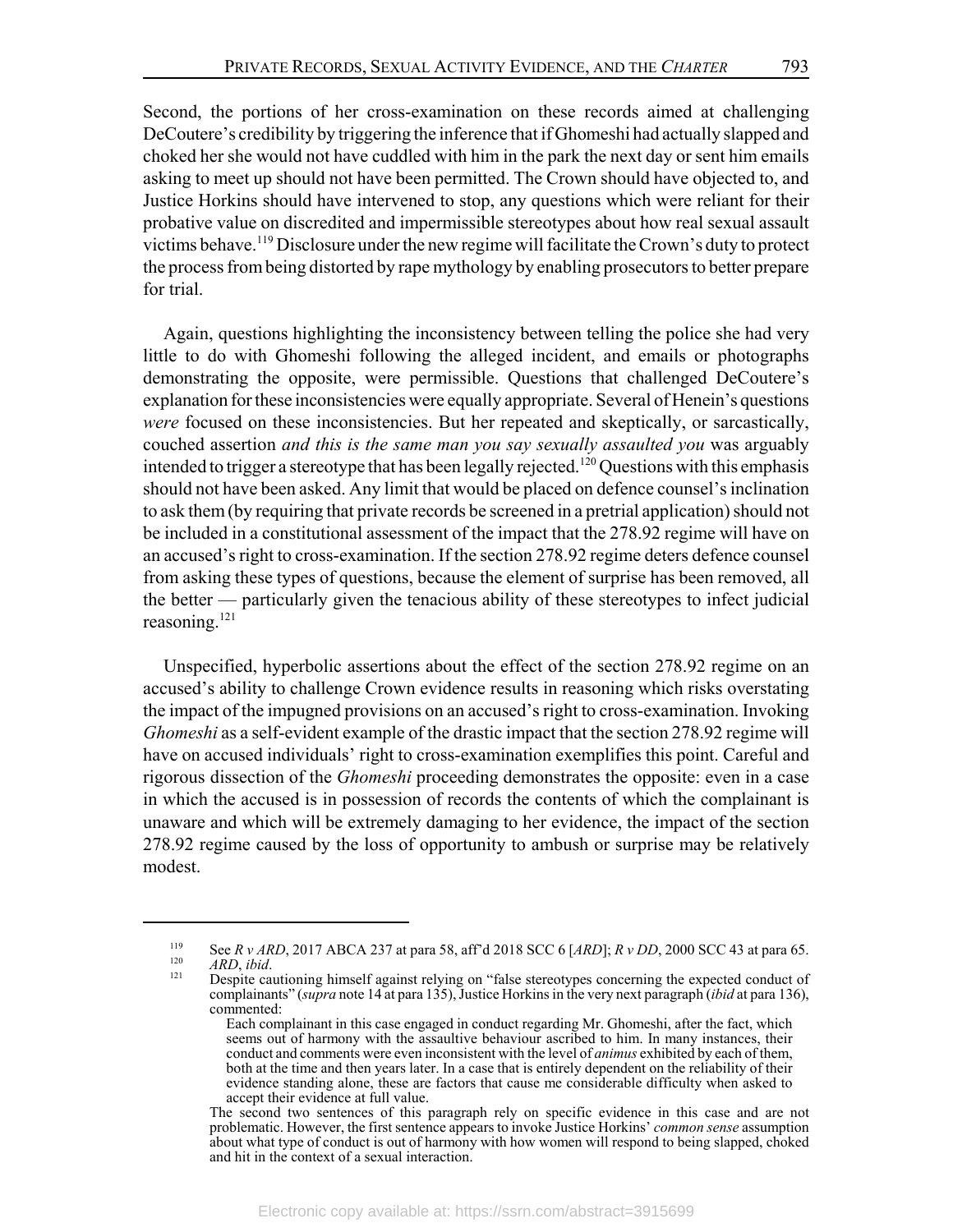One further point must be addressed. The inconsistencies that Henein sought to reveal were between records in the accused's possession and DeCoutere's police statements (and media statements). Some courts have pointed out that the section 278.92 regime's impact on the right to cross-examination may be heightened when the accused seeks to establish an inconsistency between the private record and the complainant's evidence at trial.<sup>122</sup> There is a concern, in other words, that the adverse impact on the accused's ability to properly test the complainant's evidence will be heightened in cases in which the inconsistency with the private record does not already exist (in, for example, a police statement, preliminary inquiry transcript, or other record.)

This is not a concern in cases in which the records contain evidence of other sexual activity. Defence counsel are not permitted to ask questions to elicit evidence of other sexual activity in order to establish an inconsistency with records in the possession of the accused that contain sexual content. To permit this would allow an end run around the rape shield protections. As such, in a properly conducted proceeding, the section 278.92 regime would have no impact in this circumstance.

Nor is there a well-founded concern of heightened impact, because the inconsistency has not crystalized, in cases in which the records contain non-sexual but highly sensitive and personal information — for example, records that contain information about a complainant's eating disorder, suicidality, or physical abuse as a child. In a properly conducted proceeding, defence counsel would not be permitted to ask the complainant questions eliciting this type of evidence in an effort to impugn her credibility by establishing an inconsistency with a record in the accused's possession. In a properly conducted proceeding, the Crown would object on the basis that the question was prejudicial and did not appear to be relevant, or the trial judge would intervene to require that defence counsel establish relevance before the witness be required to answer the question. If defence counsel could not point to an inconsistency already on the record (such as in a police statement or preliminary inquiry transcript), but rather acknowledged that he or she was asking the question in order to establish an inconsistency with records in the possession of the accused, the question would be disallowed. That is to say, in a properly conducted proceeding, defence counsel would not be permitted to ask such questions about highly sensitive information merely in an effort to establish inconsistencies — to test whether a sexual assault complainant is willing to be forthcoming in a public setting about, for example, her eating disorder, suicide attempts, or physical abuse as a child. Therefore, in a properly conducted proceeding, the section 278.92 regime would have no impact, let alone a heightened impact, in this circumstance.

This leaves records in the possession of the accused, which do not contain sexual content or other quite personal information, but are included within the scope of the section 278.92 regime because they are either records enumerated under section 278.1 or non-enumerated records that contain information in which the complainant has a reasonable expectation of privacy. Think, for example, of school attendance records or employment attendance records. Preventing the accused from impugning a complainant's credibility by attempting to establish an inconsistency between a section 278.1 record that does not contain particularly sensitive or personal information and the complainant's evidence at trial (by surprising her

<sup>122</sup> See e.g. RS, supra note 7 at para 71; DLB, supra note 7 at para 66.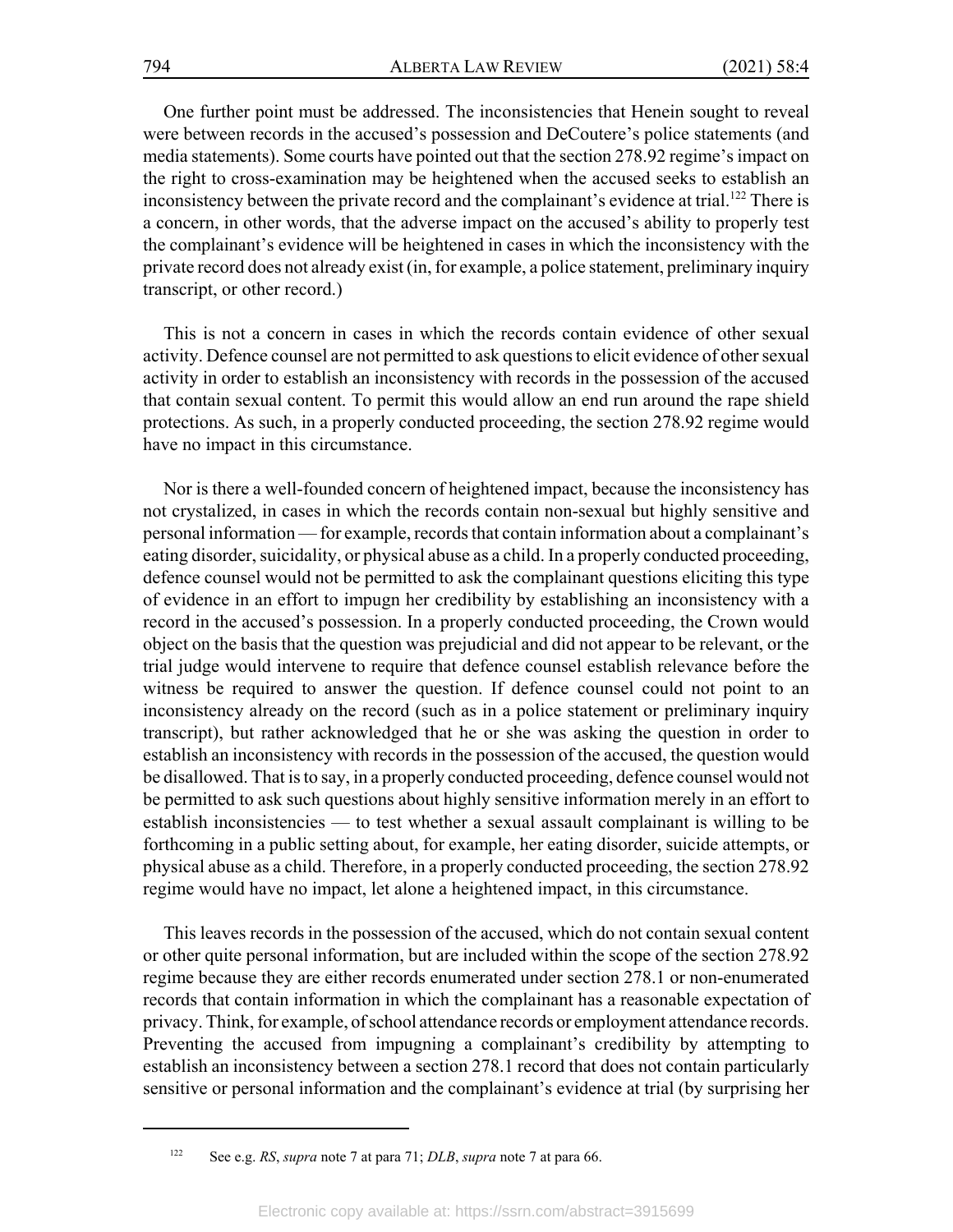with it) does place a limit on the accused's right to cross-examination. In cases in which the records in the possession of the accused fall within the scope of section 278.1 but do not contain sexual or deeply personal information, and in which an inconsistency does not already exist (such as one between the record and the complainant's police statement), defence counsel should be permitted to bring the application during cross-examination. Section 278.92 already provides for this possibility through the discretion granted to trial judges to waive the notice period. $^{123}$ 

Defence counsel who are uncertain as to whether records in the accused's possession contain this type of personal information ought to bring a pretrial motion for direction from the court.

Defence counsel remain free under the new regime to withhold records that do not fit within the scope of section 278.1, ask questions during cross-examination, and then introduce the records if the complainant's answers demonstrate inconsistencies. Again, defence counsel who are unclear whether a record falls within section 278.1 should bring a pretrial motion for direction.

It should be evident from this discussion that the understandable concern in some of these *Charter* decisions that the impact of the regime is more problematic when the inconsistency does not already exist  $-$  that is to say when defence counsel hopes to establish an inconsistency through cross-examination — will not arise in many circumstances and can be addressed through the discretion granted to trial judges to waive the notice period when it does arise.

#### $\mathbf{R}$ . **ASSUMPTIONS ABOUT THE IMPACT ON THE TRUTH-SEEKING FUNCTION OF THE TRIAL**

There is an undefended assumption in some cases that prior knowledge of this part of an accused's case will inevitably diminish the credibility and reliability of a complainant's evidence. This assumption may distort conclusions about the impact that notice to complainants of private records in the accused's possession will have on the truth-seeking function of the trial. As Justice Raikes notes in CC, "[i]t is debatable whether ambushing a witness ... aids or impairs the truth-seeking function of a trial."<sup>124</sup> That said, courts are understandably concerned that complainants who are made aware, prior to testifying, of the content of private records in the possession of the accused will "tailor [their] evidence" in response.<sup>125</sup> This is a risk. Just as it is a risk when a complainant testifies after a mistrial or a successful appeal of a conviction, and in every trial in which an accused testifies.<sup>126</sup> Just as it is a risk in a trial in which an investigating officer is exempted from the witness

<sup>123</sup> See Criminal Code, supra note 1.

<sup>124</sup> Supra note 6 at para 80.

<sup>125</sup>  $R\hat{S}$ , *supra* note  $\hat{7}$  at para 71.

Suggesting that this too is a risk to the truth-seeking function of the trial, as a factual matter, is different<br>from the constitutionally impermissible tactic of implying before a trier of fact that an accused's<br>testimony 126 of the Crown's case. So too it is different from suggesting that accepting this risk in the context of the accused's testimony is analogous to accepting it with respect to the complainant's testimony. Our constitutional commitment to avoiding wrongful convictions makes the tolerance for this risk, or risk assessment, different in these two circumstances. Nevertheless, as a factual matter, the analogy is apt.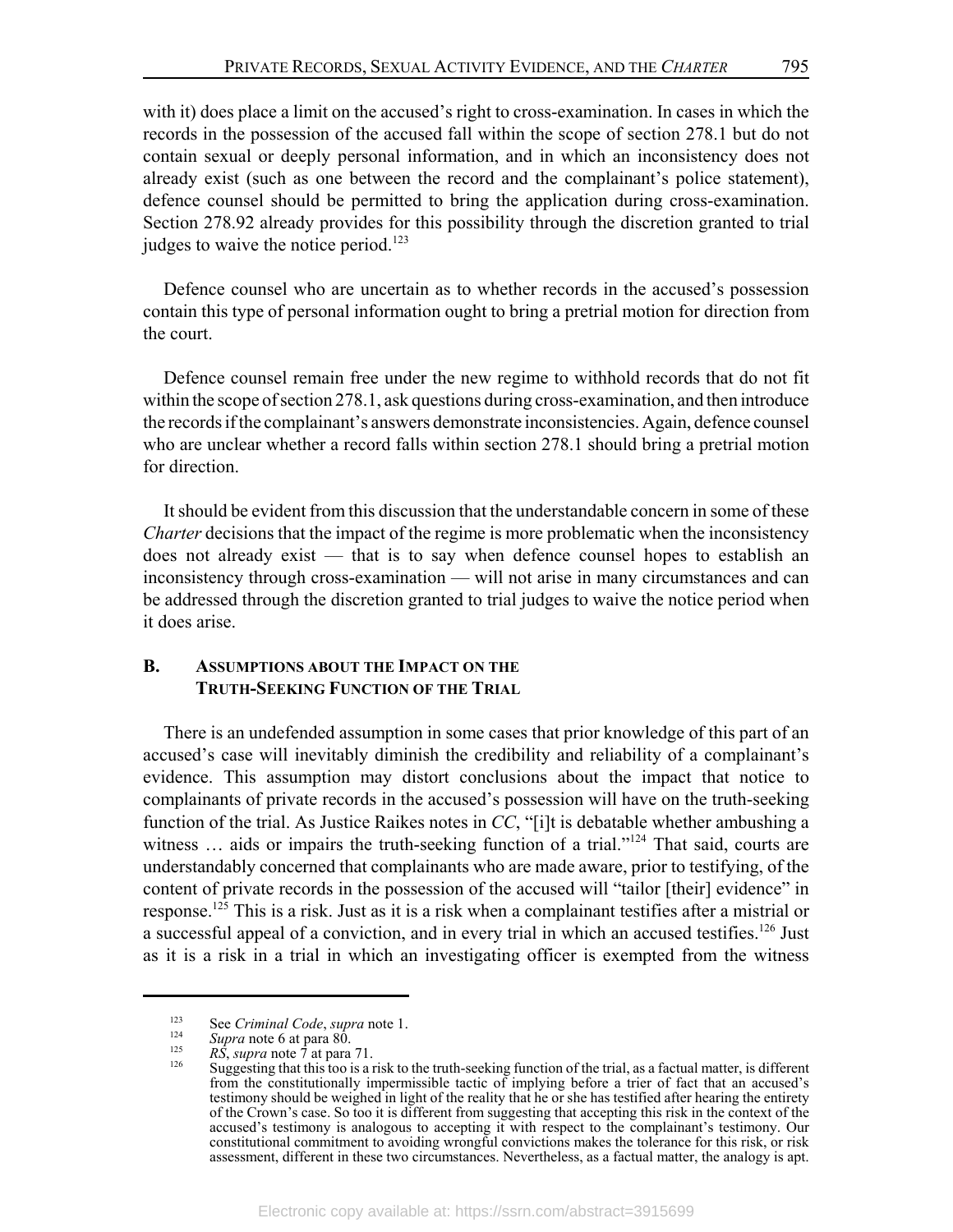exclusion order, despite being a witness in the proceeding, so that he or she may assist the Crown, or when the accused is required to disclose aspects of their defence in a third party records application.

Several points about this risk should be considered. First, we ought not to assume that advance knowledge of this type of evidence will always reduce the veracity or accuracy of the complainant's evidence. In MS, Justice Chapman suggests that "[the regime] enhances rather than detracts from the truth-seeking process.... It would be unreasonable to expect a complainant, testifying about an embarrassing and personal subject matter, to respond logically, coherently and calmly when confronted with such material out of the blue."<sup>127</sup> Justice Chapman notes that "[p]rivate records, or evidence of sexual history, when put to a complainant with inadequate prior notice, logically invites a response that is generated by fear, humiliation, confusion or anxiety, and not one that is comprehensive and responsive, and conducive to getting at the truth."<sup>128</sup>

Indeed, it may be that the failure to provide notice creates a greater risk of dishonesty, obfuscation, or lack of clarity in a complainant's evidence. This is not because women tend to lie about rape — as the stereotype suggests<sup>129</sup> — but because the legacy of legal discrimination against sexual assault victims and the ongoing social suspicion with which some, if not many, sexual assault complainants are viewed (especially, for example, Indigenous women, women with disabilities or those marginalized on the basis of poverty),<sup>130</sup> discourages victims from being open and forthcoming about any information that is likely to trigger any of the common stereotypes used to discredit survivors of sexualized violence.

Perhaps the witnesses in *Ghomeshi* did not lie about, or minimize, their subsequent communications and interactions with the accused in order to cover up or further untruthful accounts of him slapping or choking them without their consent. Perhaps the inaccuracies and omissions in their evidence arose from an understandable fear that they would not be believed if people knew that they cuddled with him the day after being strangled, or sent him flowers and intimate notes. Allowing a sexual assault complainant to reflect upon, so that she might explain, why she sent a letter espousing her love for the accused's hands after she says she was strangled and slapped by him is much more likely to yield a comprehensive and candid response than trapping her in a lie about something she was understandably afraid or embarrassed to admit or that she has forgotten.

If we accept that sexual assault complainants are no more inclined towards lying than other types of witnesses, then the question is straightforward. Which poses a greater risk to the truth-seeking function of the trial: a process which plays on a complainant's understandable fear and distrust of the criminal justice system by attempting to catch her in lies and omissions about private records or prior sexual activity in a high-stress, anxietyprovoking, and potentially humiliating cross-examination, or one that puts her on notice that

<sup>127</sup> Supra note 9 at para 104.

<sup>128</sup> Ibid at para 105.

<sup>129</sup> See  $R \dot{v} A G$ , 2000 SCC 17 at paras 1-3.

<sup>130</sup> See R v Barton, 2019 SCC 33 at para 1: "We live in a time where myths, stereotypes, and sexual violence against women — particularly Indigenous women and sex workers — are tragically common" [footnotes omitted].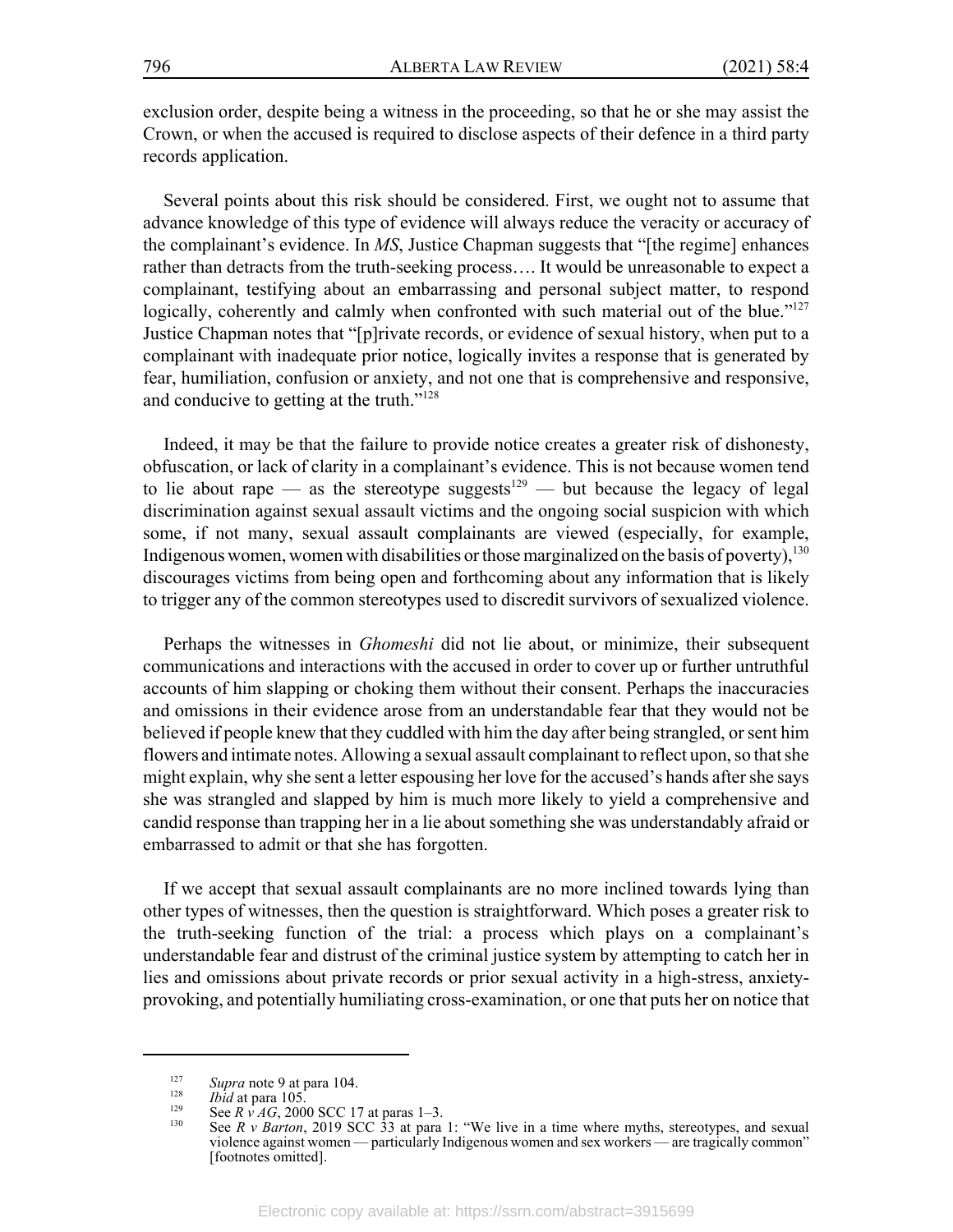797

she is rightly going to need to explain to the court any gaps and inconsistencies in her evidence demonstrated by the contents of such records? Presumably, in most cases, it is the latter. To be clear, a *shift* in one's evidence is not by definition a threat to the truth-seeking function of the trial. It is only those shifts away from the truth that pose this threat. As Justice Moldaver recently stated in  $R$ .  $\nu$ . Goldfinch:

The s. 276 regime is designed to respect and preserve the rights of *both* complainants and accused persons by excluding evidence which would undermine the legitimacy of our criminal justice system and inhibit the search for truth, while allowing for the admission of evidence which would enhance the legitimacy of our criminal justice system and promote the search for truth.<sup>131</sup>

Like section 276, the section 278.92 regime is, to borrow from Justice Moldaver, not "a zerosum game."<sup>132</sup> The aim of the regime is to promote, not undermine, the truth-seeking function of the trial. Some limits on the accused's right to cross-examination may actually further this truth-seeking function.

Lastly, the risk to the truth-seeking function of the trial posed by a complainant's potential shift in evidence is not the same in every case. There are limited circumstances in which it will be necessary to avoid disclosing records to a complainant in advance of her testimony. That is to say, there are circumstances in which disclosing the record to the complainant in advance of the proceeding could destroy, or dramatically reduce, its probative value. A likely, albeit very uncommon,<sup>133</sup> example would involve cases in which the identity of the accused is at issue and the record pertains to identity. In such cases, trial judges have discretion under the provision to waive the notice requirement. This discretion granted to judges under the regime ought to be considered in assessing the impact on the accused's right to cross-examination of granting complainants notice and standing.

#### $\mathbf{C}$ . THE SECTION 278.92 REGIME DOES NOT VIOLATE THE RIGHT AGAINST SELF-INCRIMINATION

The principle against self-incrimination protects accused individuals from being compelled to aid in their own prosecution.<sup>134</sup> One aspect of the right against selfincrimination is the "case to meet" principle: accused individuals do not need to respond until the Crown has established a prima facie case.<sup>135</sup> In some section 278.92 cases, courts have concluded that requiring the accused to bring a pretrial application to introduce private

<sup>131</sup> 2019 SCC 38 at para 81 [emphasis in original].

<sup>132</sup> Ibid. 133

Identity of the accused is not frequently at issue in sexual assault trials because most sexual assaults are perpetrated by individuals who are known to the complainant, and in the rare cases involving strangers, there may be DNA evidence. Nevertheless, it is clear that, in those cases in which identity is at issue the element of surprise may be sufficiently important such that the discretion to waive the pretrial notice ought to be granted. That said, in those infrequent cases in which identity is at issue, the regime may not even apply. It seems unlikely that the accused will be in possession of the private records of a complainant he does not know. The uncommonness of such circumstances may explain why in JJ, supra note 4 at para 76, Justice Duncan developed a hypothetical fact situation that relied on rather unusual facts to demonstrate this potential impact on the accused's rights. In her hypothetical, a complainant alleges sexual assault by an unknown man at a costume party at which all of the men are dressed the same and wearing cartoon masks.

<sup>134</sup> Lisa Dufraimont, "The Patchwork Principle against Self-Incrimination under the Charter" (2012) 57 SCLR 241. See R v White, [1999] 2 SCR 417.

<sup>135</sup> See R v P(MB), [1994] 1 SCR 555 at 579.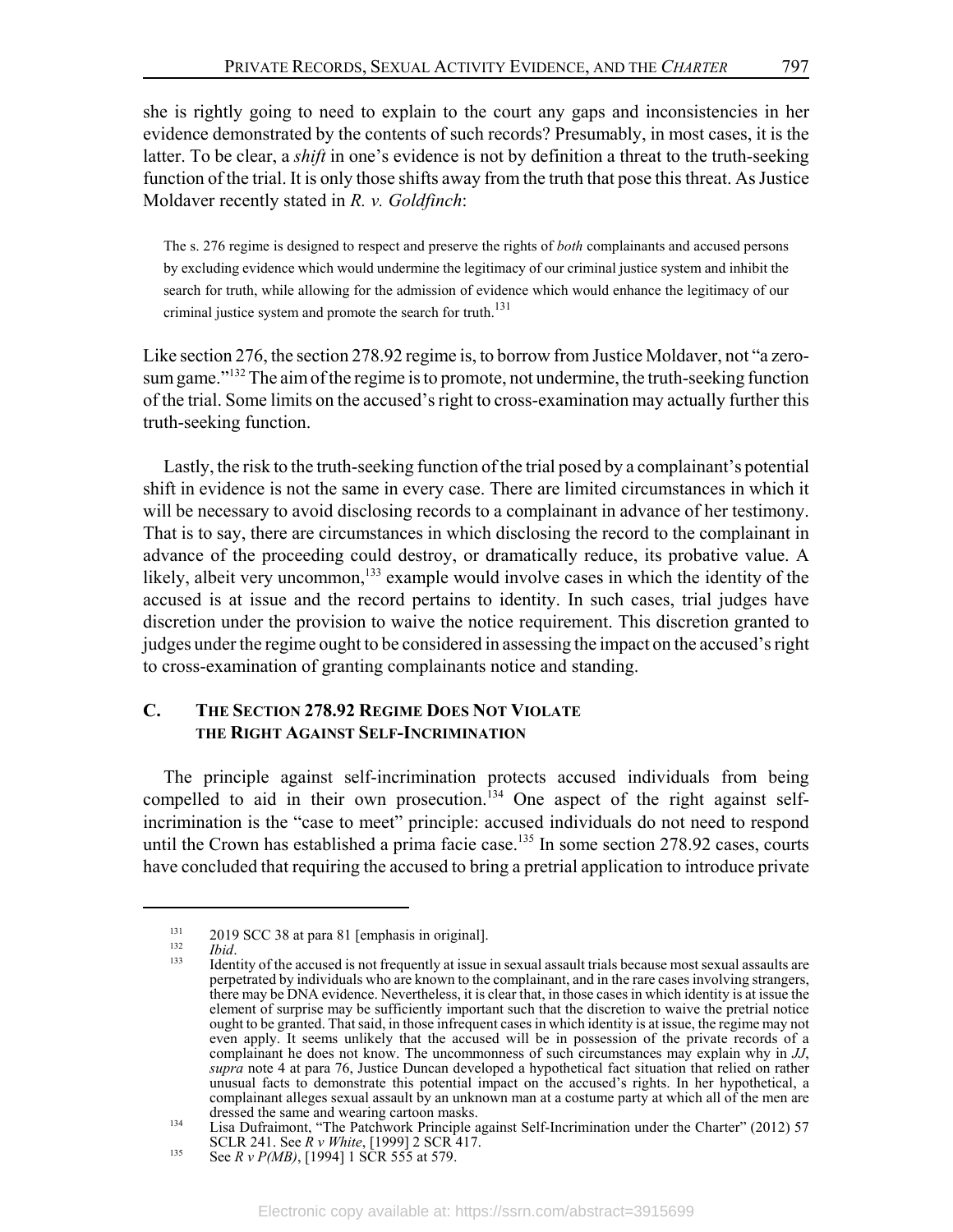records or extrinsic sexual activity evidence offends this principle of fundamental justice.<sup>136</sup> This issue was addressed by the Supreme Court of Canada in Darrach in the context of section 276 applications.<sup>137</sup> The Supreme Court concluded that requiring the accused to establish the admissibility of prior sexual history evidence prior to the Crown having adduced its case to meet does not violate the right against self-incrimination. According to the Supreme Court in *Darrach*, the section 276 process does not create a legal or evidentiary burden; the accused is not obligated to bring a section 276 application to introduce other sexual activity evidence. The tactical choice to do so does not violate the principle against self-incrimination. Similarly, choosing to seek admissibility of a complainant's private records is a tactical choice, not a legal obligation.

The Courts in JJ and RS attempted to distinguish Darrach on the basis that, in Justice Breen's words, "[i]mplicit in the Court's reasoning is a view of apprehended consent as an *affirmative defence*, independent of the prosecution's obligation to establish the essential elements of the offence."<sup>138</sup> His argument is that in cases in which the evidence is to be used to impeach a Crown witness, rather than establish an air of reality to the honest but mistaken belief in communicated consent "defence," it is a violation of the case to meet principle to require advance disclosure. He argues that the Supreme Court's conclusion in *Darrach* only applies to an accused's tactical burden to respond to the Crown's case by introducing evidence to support a defence. This, he suggests, is distinct from a requirement to disclose evidence that will be used to impeach a Crown witness.<sup>139</sup>

The Supreme Court in *Darrach* did not limit its conclusion about the relationship between the section 276 regime and the principle against self-incrimination in the manner suggested by Justice Breen. The Supreme Court stated:

The tactical pressure on the accused to testify at the *voir dire* under s. 276 is neither a burden of proof nor an evidentiary burden. It derives from his desire to raise a reasonable doubt about the Crown's case by adducing evidence of the complainant's prior sexual activity.... If the evidence is found to be admissible under s. 276, it may then serve to satisfy the evidentiary burden of adducing a factual basis for a defence (such as honest but mistaken belief in consent) or to raise a reasonable doubt about an element of the offence.<sup>140</sup>

Evidence of other sexual activity is admitted in sexual assault prosecutions for purposes unrelated to a "defence" of consent or honest but mistaken belief in communicated consent, such as to reveal a prior inconsistent statement or a complainant's motive to lie. The attempt in JJ and RS to distinguish Darrach on this point results in a puzzling conclusion. Are these courts suggesting that an accused is required to bring a section 276 application in advance if the evidence is relevant to the "defence" of honest but mistaken belief in communicated consent but not if the evidence is ostensibly probative of an assertion that the touching did not occur?

798

<sup>136</sup> See e.g. RS, supra note 7; JJ, supra note 4.

<sup>137</sup> Darrach, supra note 29 at paras 50-52.

<sup>138</sup> RS, supra note 7 at para  $65$  [emphasis in original]. 139

Ibid at para 66.

<sup>140</sup> Supra note 29 at para 51 [emphasis added].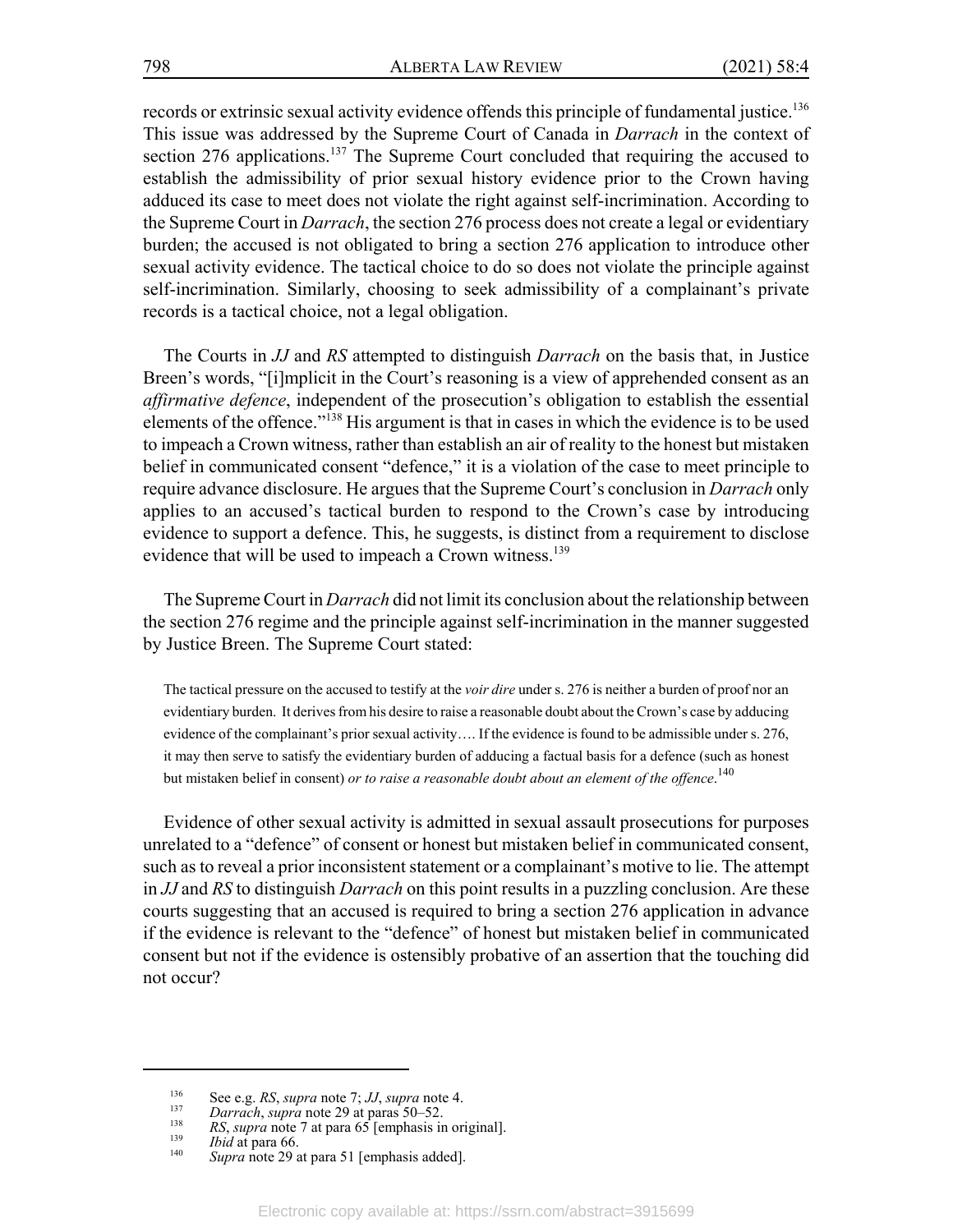As described, the section 278.92 regime does place some limits on the accused's right to cross-examination. However, these limits are not self-evidently substantial. In striking down the regime in Anderson, Justice Rothery refers to "an unencumbered cross-examination."<sup>141</sup> That is not what the *Charter* guarantees.<sup>142</sup> The question is whether the extent and nature of these limits strike a constitutional balance when weighed with the other protected interests legislated under section 278.92. Answering this question requires careful assessment of these other protected interests.

# **III. THE CONSTITUTIONALLY PROTECTED INTERESTS LEGISLATED UNDER THE SECTION 278.92 REGIME**

The constitutionality of the section 278.92 regime turns on whether the provisions strike a just balance between an accused's right to full answer and defence and the complainant's dignity, equality, and privacy interests — along with broader societal interests in ensuring a fair and humane process. This requires a precise and nuanced assessment of the actual impact on the accused's right to full answer and defence, which was addressed in the previous section. It also requires proper consideration of these other constitutional interests. In addition to hyperbolic assertions about the impact of the section 278.92 regime on the accused's right to challenge the Crown's evidence, some legal reasoning concluding that the regime, or parts of it, are unconstitutional fails to properly recognize the competing constitutional interests at issue. This tends to occur in three ways. The first involves a failure, in some cases, to fully recognize what the competing interests at stake in this Charter analysis are, and to recognize that these are also principles of fundamental justice and therefore must be balanced with the right to a fair trial.<sup>143</sup> Second, in several cases, the assessment of the competing interest that is consistently identified — the complainant's privacy — is not sufficiently contextualized, resulting in a failure to properly balance one of the regime's central objectives.<sup>144</sup> Third, some cases wrongly conclude that the privacy, equality and dignity interests of the complainant are only engaged at the point when defence counsel seeks to adduce the evidence.<sup>145</sup> In fact, the constitutionality of both the procedural and substantive aspects of the section 278.92 regime must be assessed in light of the accused's rights and the rights and interests of complainants and the public.

#### A. THE RIGHT TO A FAIR TRIAL IS NOT THE ONLY PRINCIPLE OF FUNDAMENTAL JUSTICE AT ISSUE

Consider first the failure to properly identify the interests to be balanced. Section 7 of the Charter protects against state caused deprivations of one's liberty if such deprivation is not in accordance with our principles of fundamental justice.<sup>146</sup> The only principles of fundamental justice considered in cases like AM and Anderson are the accused's fair trial rights, as manifested through the principle against self-incrimination and the right to crossexamination. While AM and Anderson both recognize that the impugned regime aims to protect the privacy of sexual assault complainants, neither decision explicitly recognizes the

<sup>141</sup> 142

Anderson, supra note 7 at para 22.<br>See  $R v R V$ , 2019 SCC 41 at para 40 [ $R V$ ]. 143

See Anderson, supra note 7; AM, supra note 7. 144

See DLB, supra note 7; Reddick, supra note 7; Anderson, ibid; JJ, supra note 4; RS, supra note 7.<br>See RS, ibid; AM (ON), supra note 7 at para 44. 145

<sup>146</sup> Supra note 7.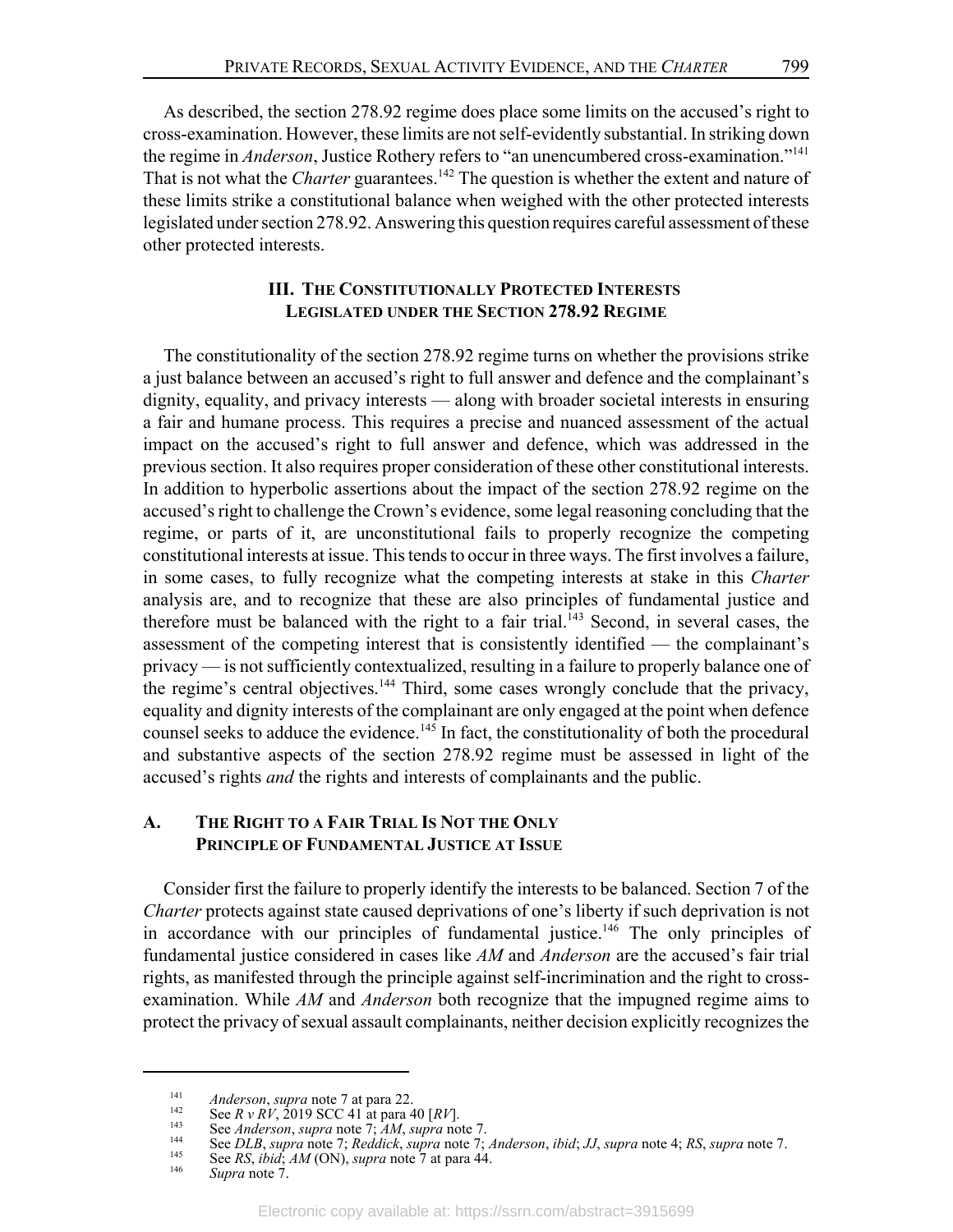complainant's privacy interest as a principle of fundamental justice that must also be weighed in determining whether the regime breaches section  $7.^{147}$  In addition, in determining whether the section 278.92 regime breaches section 7, neither AM nor Anderson balances full answer and defence with the complainant's dignity and equality interests or broader societal objectives like encouraging the reporting of sexual assault. For example, in *Anderson*, Justice Rothery states: "the issue is the balancing of the accused's right to full answer and defence as against the complainant's privacy rights in the electronic communications."<sup>148</sup> There is no discussion of the complainant's dignity and equality interests or the societal interest in encouraging the reporting of sexual violence in *Anderson*.<sup>149</sup> It is clear that the purpose of the new regime is to protect all of these interests.<sup>150</sup> It is equally clear that in the context of this legislation these are constitutionally protected interests.

The Supreme Court of Canada has repeatedly stated that in assessing the constitutionality of legislation that seeks to protect full answer and defence and sexual assault complainants, several principles of fundamental justice need to be balanced. According to the majority in R. v. Mills, an "assessment of the fairness of the trial process must be made 'from the point of view of fairness in the eyes of the community and the complainant' and not just the accused."<sup>151</sup> The majority in *Mills* noted that "[t]he ability to make full answer and defence, as a principle of fundamental justice, must therefore be understood in light of other principles of fundamental justice which may embrace interests and perspectives beyond those of the accused."<sup>152</sup> The majority in Mills also stated that "under s. 7 rights must be defined so that they do not conflict with each other. The rights of full answer and defence, and privacy, must be defined in light of each other, and both must be defined in light of the equality provisions of s. 15. $^{153}$  In R. v. Seaboyer, Justice McLachlin (as she then was) observed that the principles of fundamental justice include trial fairness but also include "broader societal" concerns."<sup>154</sup> This was affirmed by Justice Gonthier in *Darrach*.<sup>155</sup> The unanimous decision of the Supreme Court in *Darrach* summarized the reasoning in this line of cases as follows: the principles of fundamental justice include not only protecting the rights of the accused but also "protecting the integrity of the trial by excluding evidence that is misleading ... [and] encouraging the reporting of sexual violence and protecting 'the security and privacy of the witnesses."<sup>156</sup> As recently observed by the Ontario Court of Appeal in R. v. Sullivan, this

In AM, supra note 7 at para 42, Judge Henning does conduct some balancing at the section 1 stage of his analysis. He suggests that the impugned regime's breach of the accused's section 7 rights is not 147 justified under section 1, in part because there are already strong legislated protections that shield complainants from unwarranted intrusions into privacy and sexual history and that dispel improper complainants from unwarranted intrusions into privacy and sexual history and that dispel improper<br>stereotypes. This balancing should have been part of the prima facie breach analysis rather than the<br>section 1 analysis. Mor to irrelevant or discriminatory evidence of a complainant's other sexual activity has no bearing on whether a constitutional balance has been struck with respect to the procedure and rules of admissibility regarding private records that do not contain sexual content.

<sup>148</sup> Supra note 7 at para 14. See also Anderson, supra note 7 at paras 12, 18, 20, 22.

<sup>149</sup> Supra note 7. See also  $R$  v Anderson, 2020 SKQB 11 at para 9, where Justice Rothery reduces the competing interest(s) to the complainant's right to privacy in her section 1 analysis. 150

See e.g.  $\overline{AM}$  (ON), supra note 7 at para 41.

<sup>151</sup> [1999] 3 SCR 668 at para 72 [*Mills*], citing  $R \nu E (AW)$ , [1993] 3 SCR 155. 152

Ibid at para 73. 153

Ibid at para 21. 154

<sup>[1991] 2</sup> SCR 577 at 603 [Seaboyer].

<sup>155</sup> Darrach, supra note 29 at para 24.

<sup>156</sup> *Ibid* at para 25.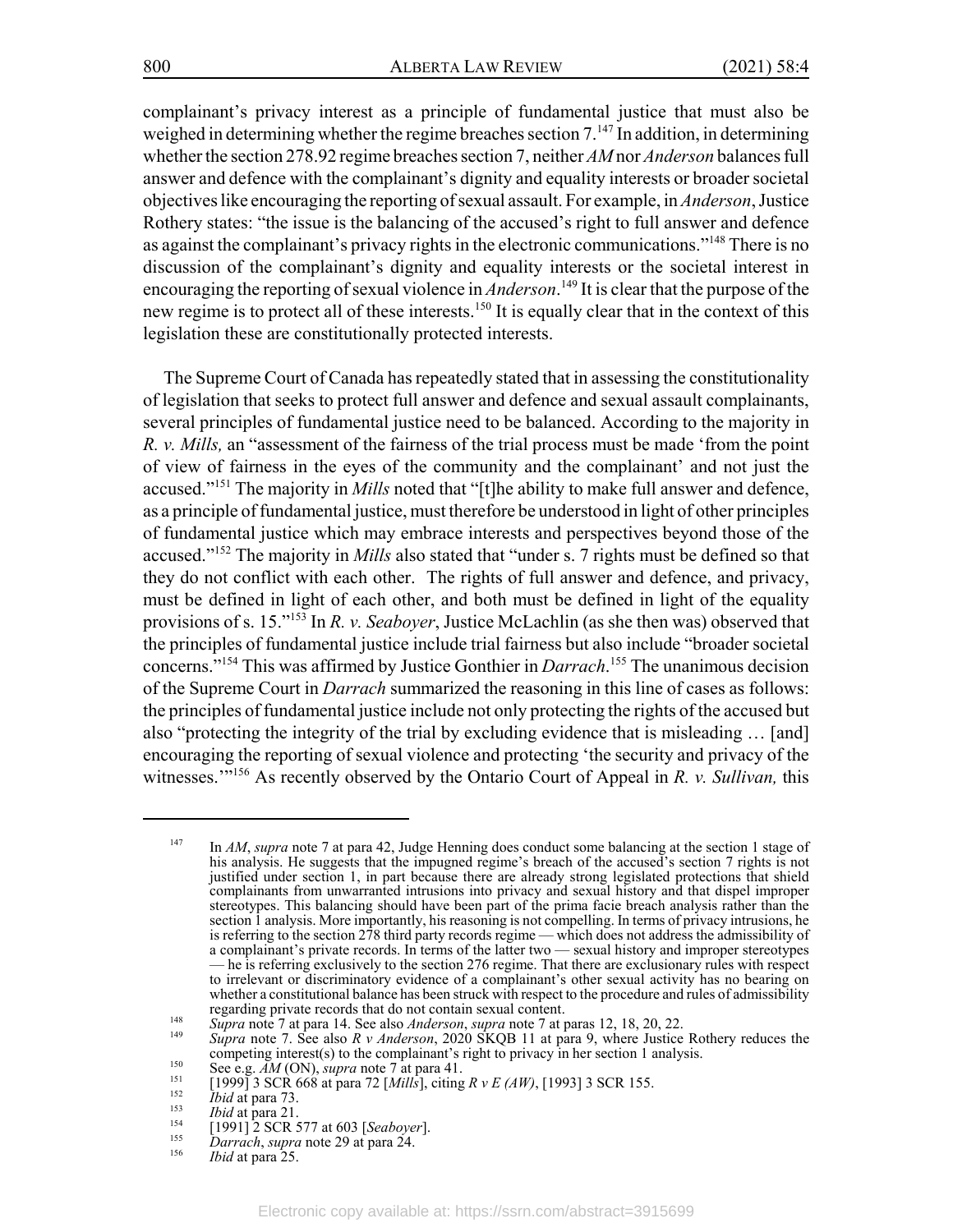"internal balancing of competing *Charter*-protected interests" is required when assessing "the constitutionality of a legislated compromise between protected interests" such as "the privacy and equality rights of sexual offence complainants, on the one hand, and the right[s] of the accused" on the other.<sup>157</sup>

Like the legislative regimes discussed in Mills, Darrach, and Seaboyer, the section 278.92 regime reflects a legislated arrangement between the privacy, equality, and dignity interests of complainants, the public interest in encouraging sexual assault victims to report, and the accused's fair trial rights. In assessing the constitutionality of the section 278.92 regime under section 7 of the Charter, these protected interests must be balanced. Some of the decisions striking down the section 278.92 regime failed to conduct this required internal balancing.<sup>158</sup> The failure to include an assessment of the impact on a complainant's dignity and equality interests and on the societal interest in reducing barriers to reporting sexualized violence caused when a complainant is ambushed on the stand with records containing her private information is inconsistent with the Supreme Court of Canada's jurisprudence on this issue and fatal to the reasoning in these cases.

#### **B.** THE NATURE OF THE PRIVACY INTEREST PROTECTED BY THE **SECTION 278.92 REGIME MUST BE UNDERSTOOD IN CONTEXT**

The privacy interest protected under the new regime is far reaching. It reflects an attempt by Parliament to recognize that in many sexual assault proceedings the complainant's autonomy, and thus humanity, is at stake. As the Supreme Court of Canada noted in *Mills*, "it has long been recognized that this freedom not to be compelled to share our confidences with others is the very hallmark of a free society."<sup>159</sup>

Not only is privacy the only interest identified in some cases, none of the decisions striking or reading down section 278.92 adequately contextualized, and thus properly recognized, the nature of the privacy interest that the section 278.92 regime seeks to protect. Take, for example, Justice Ahktar's assertion in Reddick that "[t]here is no reason why an accused in possession of these documents should not be able to surprise a witness with them in sexual assault cases when they are able to do so in any other type of offence."<sup>160</sup> In fact, there are reasons why surprising sexual assault complainants with private documents is different than surprising other types of witnesses. The nature of the protected privacy interest under 278.92 must be assessed in relation to its context: an allegation of sexual violence. As Justice McLachlin observed in *Mills*: "[t]he intimate nature of sexual assault heightens the privacy concerns of the victim."<sup>161</sup> Simply put, sex, and all things related, are socially

<sup>157</sup> 2020 ONCA 333 at para 58. 158

See e.g. *Anderson*, *supra* note 7; AM, *supra* note 7. There may be some confusion regarding the manner in which considerations of the public interest factor into a section 7 Charter analysis. In Canada (Attorney General) v Bedford,  $2013$  SCC 72 at para 125, the Supreme Court of Canada observed that section 7 and section 1 ask different questions. With respect to principles of fundamental justice such as arbitrariness or vagueness, the government's objective or the public interest is balanced at the section 1 stage of the analysis. This is not true in cases in which a public interest — such as the public's interest in encouraging the reporting of sexual assault — is itself a principle of fundamental justice and is at issue.

<sup>159</sup> Supra note 151 at para 80, citing  $R v$  Duarte, [1995] 1 SCR 30 at 53-54.

<sup>160</sup> Supra note 7 at para 49.

<sup>161</sup> Supra note 151 at para 91, citing  $M(A)$  v Ryan, [1997] 1 SCR 157 at para 30.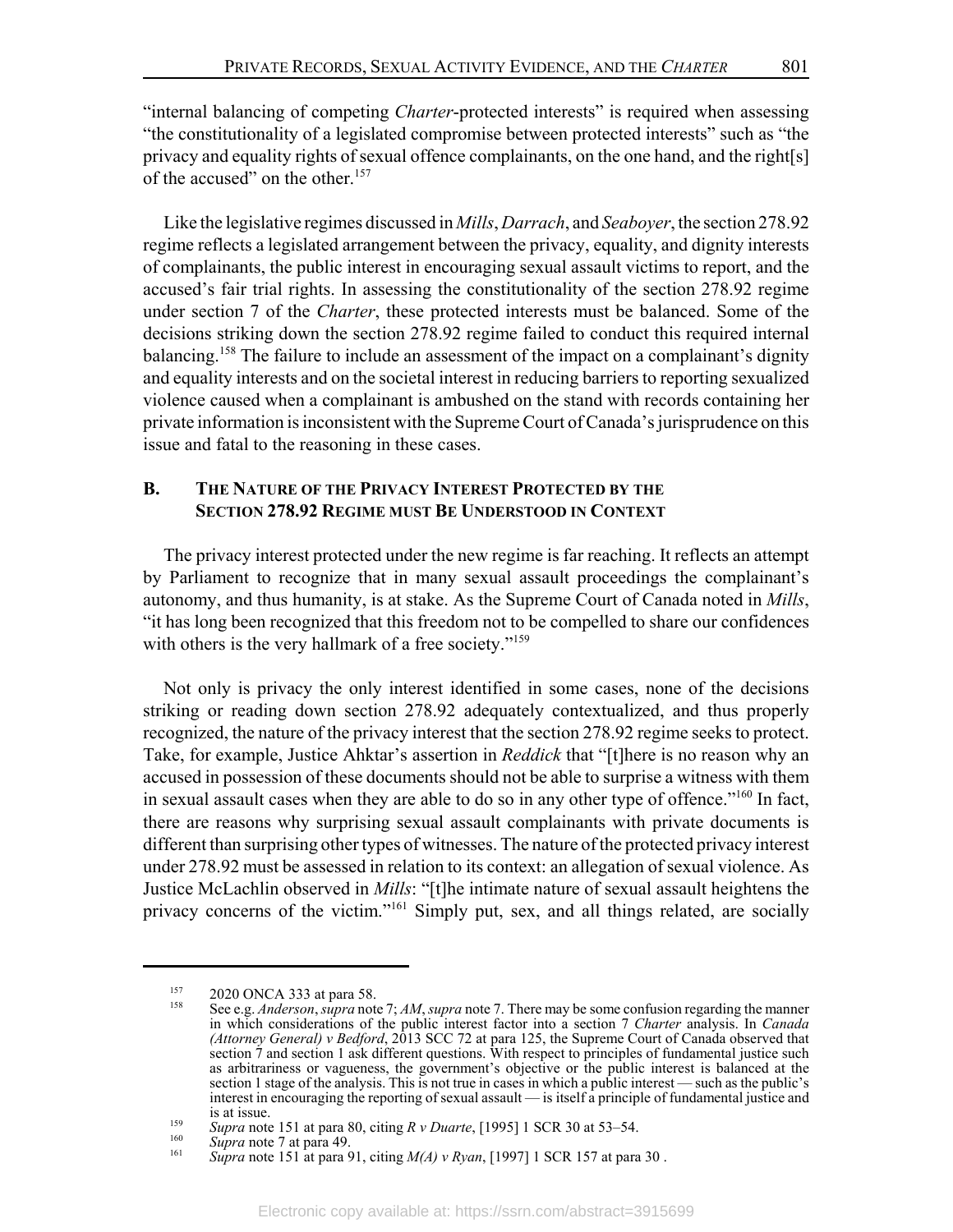constructed as deeply private. The impact of an intrusion into the privacy of a sexual assault complainant will often be qualitatively worse than a similar breach with respect to the alleged victim of a fraud or theft, for example.

Moreover, the privacy protection offered by rules such as section 278.92 must be understood in light of both a legal history in which women who alleged rape were laid bare, put on trial, and often explicitly discriminated against, and the ongoing (often necessary) practice of scrutinizing to a highly granular degree every detail of a sexual assault complainant's allegation. This too makes the nature of the privacy interest different in this context. Some intrusions into the privacy of a sexual assault complainant are a necessary part of the criminal justice process. In some circumstances, ensuring a full and rigorous ability to challenge the Crown's case, such as a case in which identity is at issue, will require that defence counsel be permitted to bring an application after the complainant's testimony has begun. The aim of section 278.92 is to eliminate or reduce the unnecessary intrusions, and the needless ambushes, such as those driven by a legal legacy which discriminated against women or an ongoing social reality in which attitudes continue to be informed by problematic and empirically unfounded social assumptions about sex and women (particularly marginalized women).<sup>162</sup>

In addition, understanding the nature of the privacy interest at stake requires recognition of the interconnectedness between the privacy interest protected under section 278.92 and the dignity and equality rights that the regime seeks to preserve. Discussing this relationship in the context of third party records sought by the accused, Justice McLachlin explained that failing to protect communications between a sexual assault complainant and her doctor perpetuates the disadvantage experienced by sexual assault victims, in part due to the heightened privacy concerns they experience.<sup>163</sup> This makes it more difficult for victims, who are often women, to seek legal recourse for the wrong(s) they have suffered.<sup>164</sup> As a result, she explains,

[t] he victim of a sexual assault is ... placed in a disadvantaged position as compared with the victim of a different wrong. The result may be that the victim of sexual assault does not obtain the equal benefit of the law to which s.15 of the Charter entitles her. She is doubly victimized, initially by the sexual assault and later by the price she must pay to claim redress.<sup>165</sup>

Justice McLachlin went on to note: "[t]hese concerns highlight the need for an acute sensitivity to context when determining the content of the accused's right to make full answer and defence, and its relationship to the complainant's privacy right."<sup>166</sup> This equality interest is heightened for survivors whose lives have been heavily documented.<sup>167</sup> As a consequence of structural discrimination, Indigenous women, racialized women, women living with disabilities and women living in poverty are more likely to have been scrutinized through

<sup>162</sup> Supra note 4.

<sup>163</sup> See Mills, supra note 151 at para 92. 164

Ibid. 165

Ibid at para 91. 166

*Ibid* at para 93. 167

See e.g. Karen Busby, "Discriminatory Uses of Personal Records in Sexual Violence Cases" (1997) 9:1 Can J Women & L 148.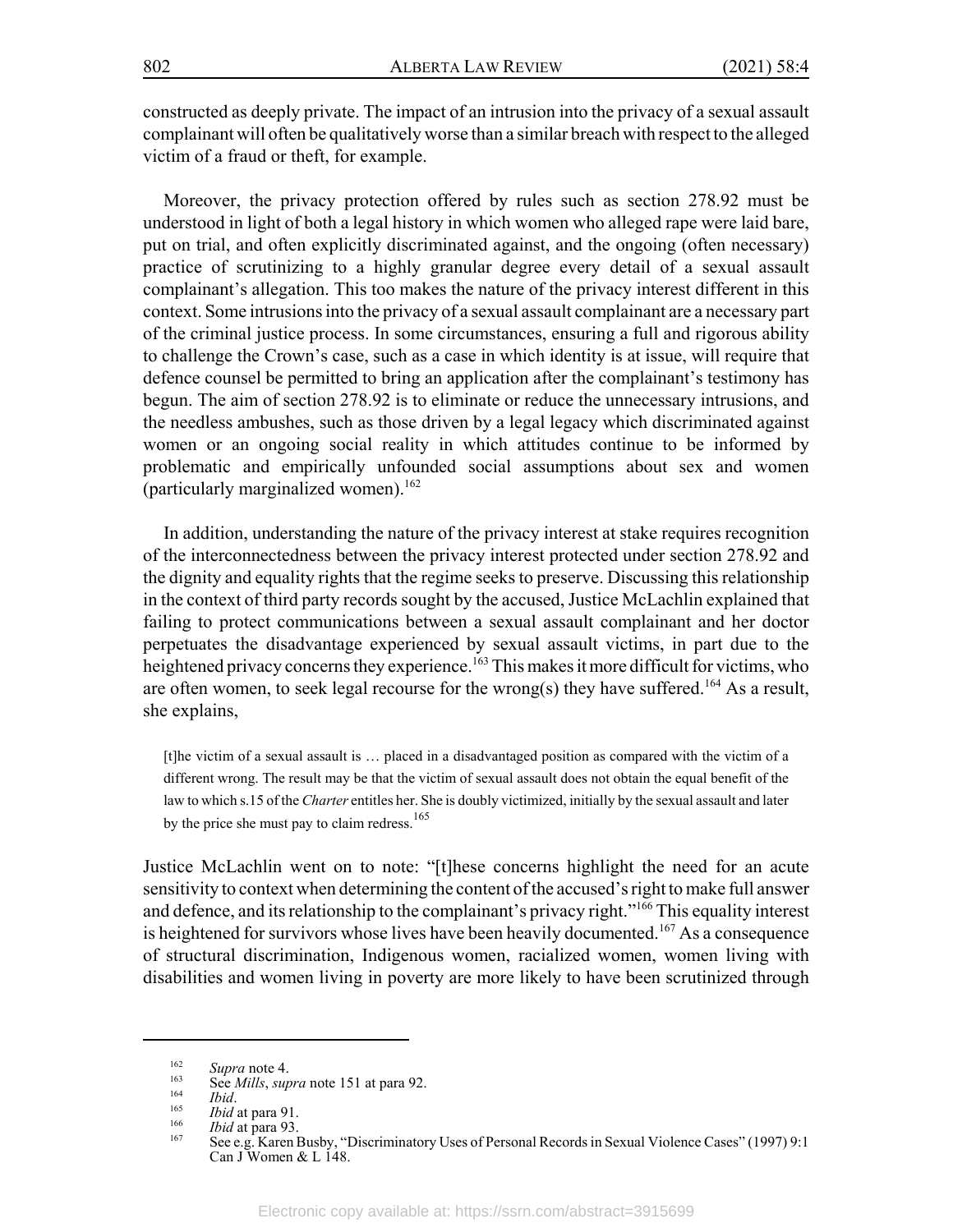state apparatus. The more records that exist, the greater the jeopardy to privacy interests, and the higher the barriers to reporting.

Again, the scope of the accused's fair trial rights must be interpreted in light of the privacy (and equality) interests of complainants.<sup>168</sup> The latter must be calibrated in context. This includes recognizing that the gendered nature of sexual violence will often produce a context in which an accused has access to and power over many aspects of a complainant's private or intimate life. It also requires recognition of the increased scrutiny and corresponding documentation to which women marginalized on the basis of race, Indigeneity, disability, and poverty are subjected. With respect, there are indeed reasons why a legal process aimed at achieving a just balance between competing interests would limit an accused's ability to surprise a complainant with her private records in a sexual assault trial but not in a criminal proceeding for a non-sexual offence.

### $\mathbf{C}$ . THE PROTECTED INTERESTS LEGISLATED UNDER THE **SEXUAL ASSAULT PROVISIONS OF THE CRIMINAL CODE ARE BOTH SUBSTANTIVE AND PROCEDURAL**

Some cases did recognize that the equality and dignity interests of sexual assault complainants also have a constitutional foundation and must be balanced with the accused's right to a fair trial.<sup>169</sup> Unfortunately, some of these decisions still failed to assess the constitutionality of the regime, in particular the procedural parts of the regime, in light of both the accused's right to a fair trial *and* these competing interests. For example, in RS, Justice Breen did not recognize that these other principles of fundamental justice inform not only the admissibility criteria under the regime but also its procedural aspects. The fundamental flaw in Justice Breen's Charter analysis in RS is captured in the following two sentences: "the complainant's constitutionally protected interests are only engaged at the point the defence seeks to elicit such evidence. A judicial determination of admissibility, at this point and in accordance with ss.  $276(2)$  or  $278.92(2)$ , fully protects a complainant's right to privacy and equality."<sup>170</sup> With respect, Justice Breen's reliance on the reasoning in Shearing as the basis for his conclusion that a complainant's interests are protected solely through the admissibility assessment is misleading. The passage from *Shearing* that he draws upon for this proposition might, on its own, support his assertion.<sup>171</sup> But once one considers the context in which the Supreme Court made this statement in *Shearing* it becomes evident that it does not support Justice Breen's conclusion.

In *Shearing*, the Supreme Court was grappling with whether the accused was required to relinquish records already in his possession and then make an application for production under section 278 or whether it was sufficient to hold a voir dire on admissibility. The Supreme Court concluded that an admissibility voir dire was the appropriate process, in part because the privacy interests protected under section 278 by limiting the ability of an accused to use the state's power to produce a sexual assault complainant's private records were not at issue. The accused already had the record. It was in this context that the Supreme Court

<sup>168</sup> 

Mills, supra note 151 at para 94; Kelly, supra note 33.<br>See RS, supra note 7 at para 37; JJ, supra note 4; AM (ON), supra note 7.<br>Supra note 7 at para 94 [emphasis in original]. 169 170

<sup>171</sup> 

See *ibid* at para 95, citing *Shearing*, *supra* note 3 at para 110.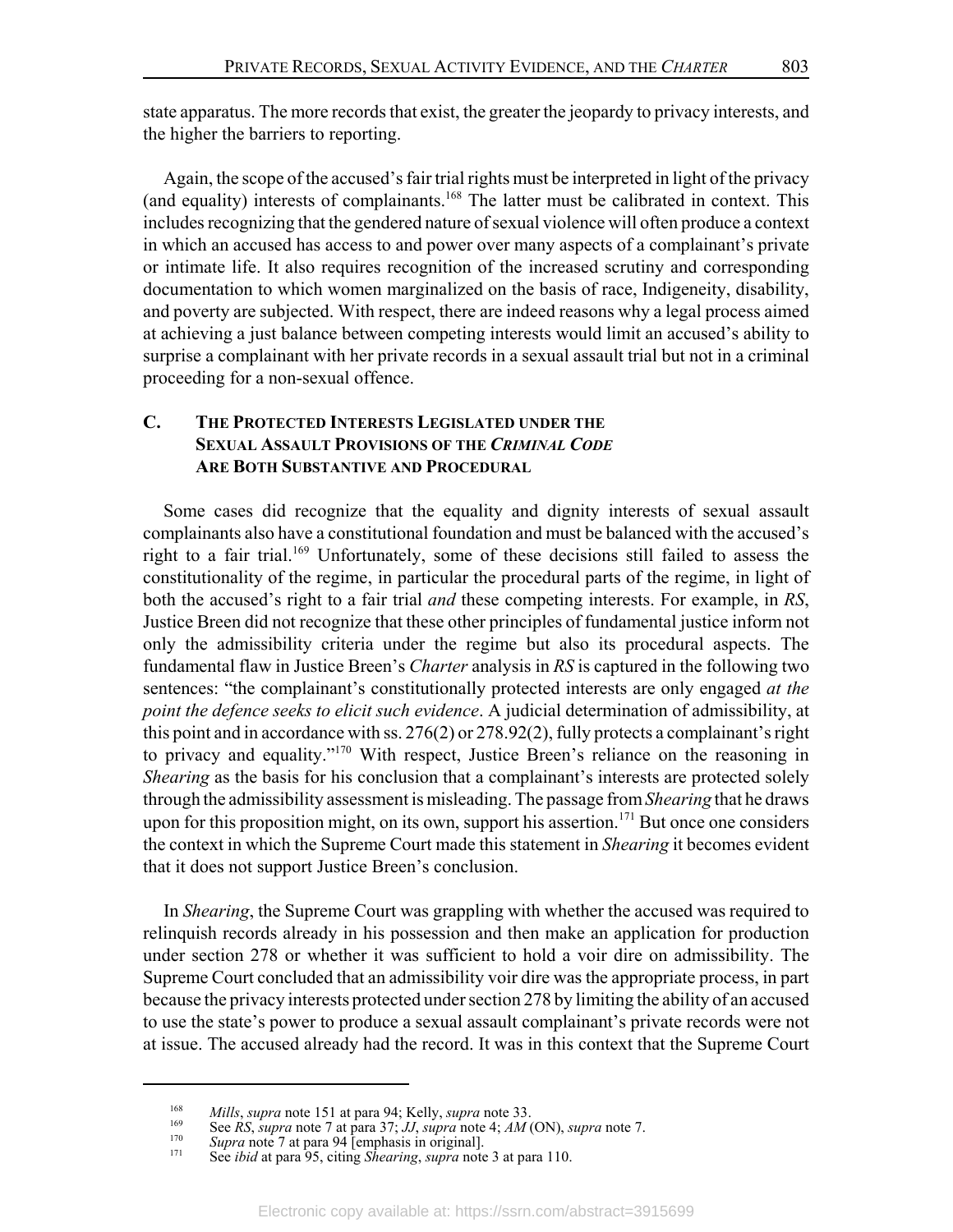in *Shearing* made the statement that all that was required to protect the complainant's interests was an admissibility hearing.

In Justice Breen's analysis, the constitutionality of the procedural aspects of the regime turns exclusively on the accused's interests and not broader societal factors or the complainant's equality and dignity interests. For example, based on his reasoning, the constitutionality of the *timing* of a section 276 application turns exclusively on the rights of the accused. He states: "it is the judicial determination of admissibility *itself* that protects the privacy interests of the witness and the broader policy concern of encouraging complainants to come forward and/or seek counselling services." $172$  In  $AM(ON)$ , Justice Christie similarly concludes that "it is not the timing of these applications, but rather the requirement for the application itself that achieves [the] purposes and objectives" of the legislation.<sup>173</sup> This is not correct.

The section 278.92 regime does establish threshold criteria for the admissibility of certain types of evidence. But the regime also attempts to protect the privacy, equality, and dignity interests of complainants, and the broader societal interest in encouraging reporting by treating complainants humanely throughout the process. It does so by including certain procedural requirements with respect to sexual history evidence and private records. The seven-day notice provision is one example. As Justice Chapman notes in MS:

[T]he reality of the historic disadvantage women and children have faced in seeking justice in cases of sexual abuse cannot be ignored and indeed further perpetrated through an evisceration of what is the obvious intent of Parliament — namely that, as much as possible, evidence of other sexual activity be vetted prior to trial.<sup>174</sup>

The notice provision is only one of the procedural protections not captured by the admissibility rules. For instance, a complainant is not (under the new regime nor was she under the prior provisions) compellable at a voir dire to determine the admissibility of evidence of her other sexual activity.<sup>175</sup> Similarly, hearings to determine section 276 applications are held in camera to preserve the complainant's privacy should the application be dismissed.<sup>176</sup> Like the notice provision, these procedural rules aim to protect a complainant's privacy, dignity and equality prior to the stage of the proceeding at which admissibility is determined. Contrary to Justice Breen's conclusion, the complainant's privacy, dignity and equality interests are not "fully protect[ed]"<sup>177</sup> by the judicial determination to admit or exclude evidence of her other sexual activity or private records.

The requirement that applications be brought prior to trial protects the dignity, equality, and privacy interests of complainants and promotes a humane process in several ways. Consider the following three: (1) the notice provision enables Crown attorneys to properly prepare these vulnerable witnesses; (2) it avoids bifurcated proceedings which can cause complainants an undue amount of stress and hardship; and (3) it enables complainants to

<sup>172</sup> RS, ibid at para 96 [emphasis in original].<br>Supra note 7 at para 42. 173

<sup>174</sup> 

Supra note 9 at para 92. 175

See Criminal Code, supra note 1, s 278.94(2).

<sup>176</sup> *Ibid*, s 278.94(1).

<sup>177</sup> RS, supra note 7 at para 94.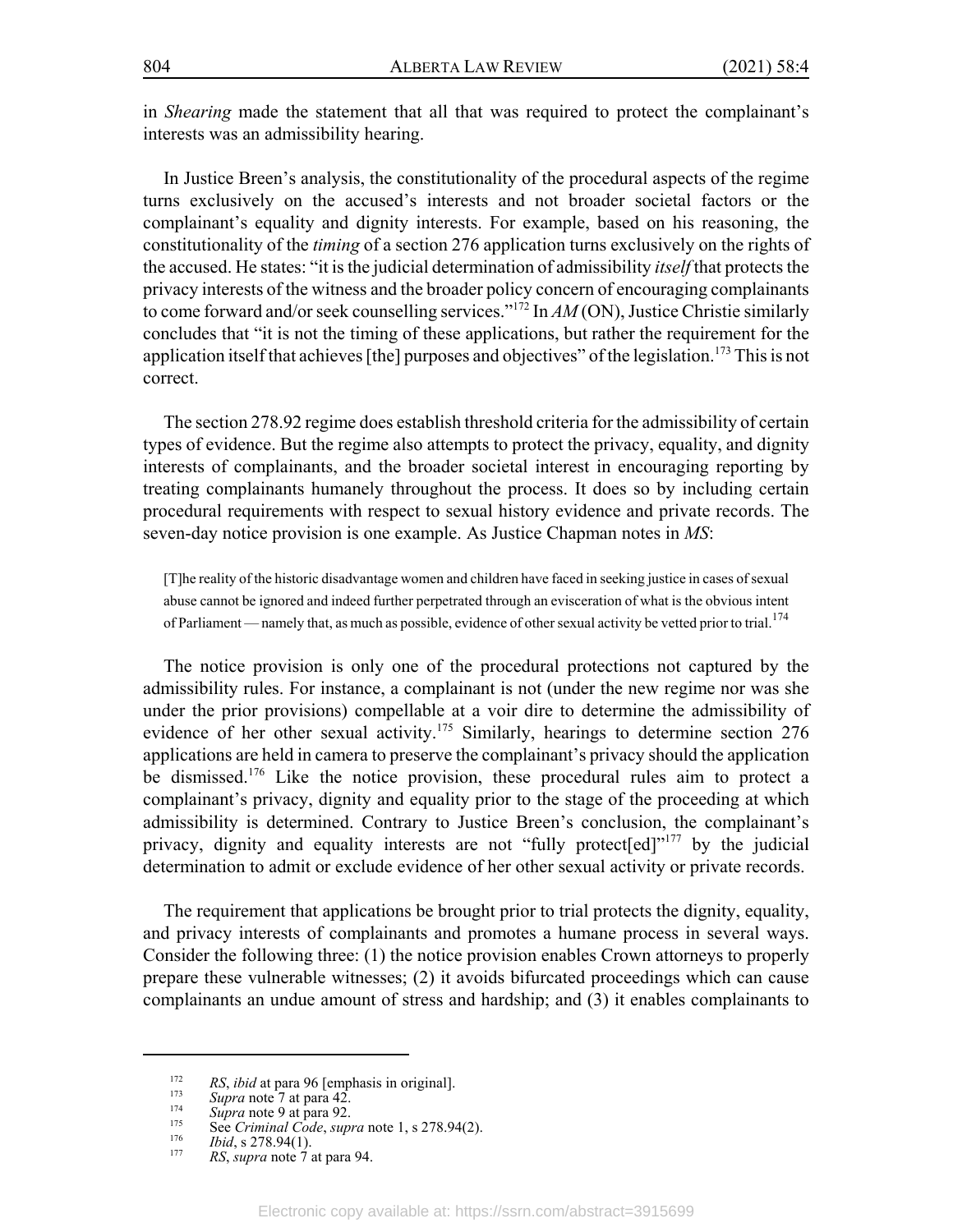make an informed decision about whether to participate in a potentially traumatic legal proceeding. All three of these protections engage the equality, privacy, and dignity interests of sexual assault survivors. None of them are achieved by the admissibility decision.

### $1<sub>1</sub>$ A FAIR TRIAL REQUIRES THAT CROWNS PERFORM THEIR DUTY TO PROPERLY CONSULT AND PREPARE VULNERABLE WITNESSES SUCH AS SEXUAL ASSAULT COMPLAINANTS

In *Darrach*, the Supreme Court of Canada determined that accused individuals who sought to rely upon evidence of a complainant's other sexual activity to defend themselves against sexual assault allegations "cannot [do so] in such a way as to surprise the complainant."<sup>178</sup> Defence counsel's argument that the requirement that the accused disclose this aspect of his defence violated the *Charter* because "the element of surprise was essential to his cross-examination" was rejected.<sup>179</sup> In arriving at this conclusion, the Supreme Court in *Darrach* expressly contemplated that the Crown would consult with complainants on section 276 applications.<sup>180</sup>

For Crown attorneys to properly consult with complainants on a section 278.92 application, the application must be brought before the complainant testifies. Rules of professional conduct prohibit Crown attorneys from communicating with a complainant during cross-examination. As Justice Chapman notes in MS: "[p] resumably the Supreme Court in *Darrach*, in approving of the Crown's ability to consult with the complainant concerning the contents of the [accused's] affidavit, was not suggesting it was appropriate to do so while she is under cross-examination by defence counsel."<sup>181</sup> In addition, while not explicitly precluded from doing so by rules of professional conduct, some Crown attorneys may be wary of consulting with a complainant after she has taken her oath. In other words, some Crown attorneys may be unwilling to consult with a complainant even during direct examination or after direct examination is finished but before cross-examination has begun. Routinely permitting section 278.92 applications after the complainant has begun testifying will preclude the ability of the Crown to consult with the complainant.<sup>182</sup>

<sup>178</sup> Supra note 29 at para 55.

<sup>179</sup> *Ibid* at paras  $9, 5\overline{5}$ . 180

Ibid at para 55. In Al-Ramadhan, supra note 6 at para 67, Justice Caponecchia found no compelling reason why "defence disclosure of private records being adduced in evidence should be treated any differently than disclosure of someone's private sexual activity. Both pertain to sensitive information over which a complainant has a privacy interest."

<sup>181</sup> MS, supra note 9 at para 90. 182

In Reddick, supra note 7, Justice Akhtar, in striking down the regime, concludes that this consultation should not include providing the complainant with the application. It seems likely that prior to the enactment of Bill C-51 some Crowns did provide complainants with the application and others did not. Justice Akhtar's reasoning on this point is difficult to understand. Whether complainants receive a physical copy of the application or are given a written or verbal summary of the evidence the defence seeks to admit is irrelevant. Moreover, Justice Akhtar's suggestion that Crown attorneys ought not to explain to complainants the accused's argument on admissibility of the evidence, and his assertion that<br>all the Supreme Court meant in *Darrach*, *supra* note 29, was that Crowns reveal the nature of the<br>evidence to the co Supreme Court in *Darrach* used the word "consult." The Supreme Court recognized that the Crown, in preparing its response to the admissibility argument, would consult with the complainant. This would, of course, in some cases necessitate explaining to her why defence counsel wanted to introduce the evidence.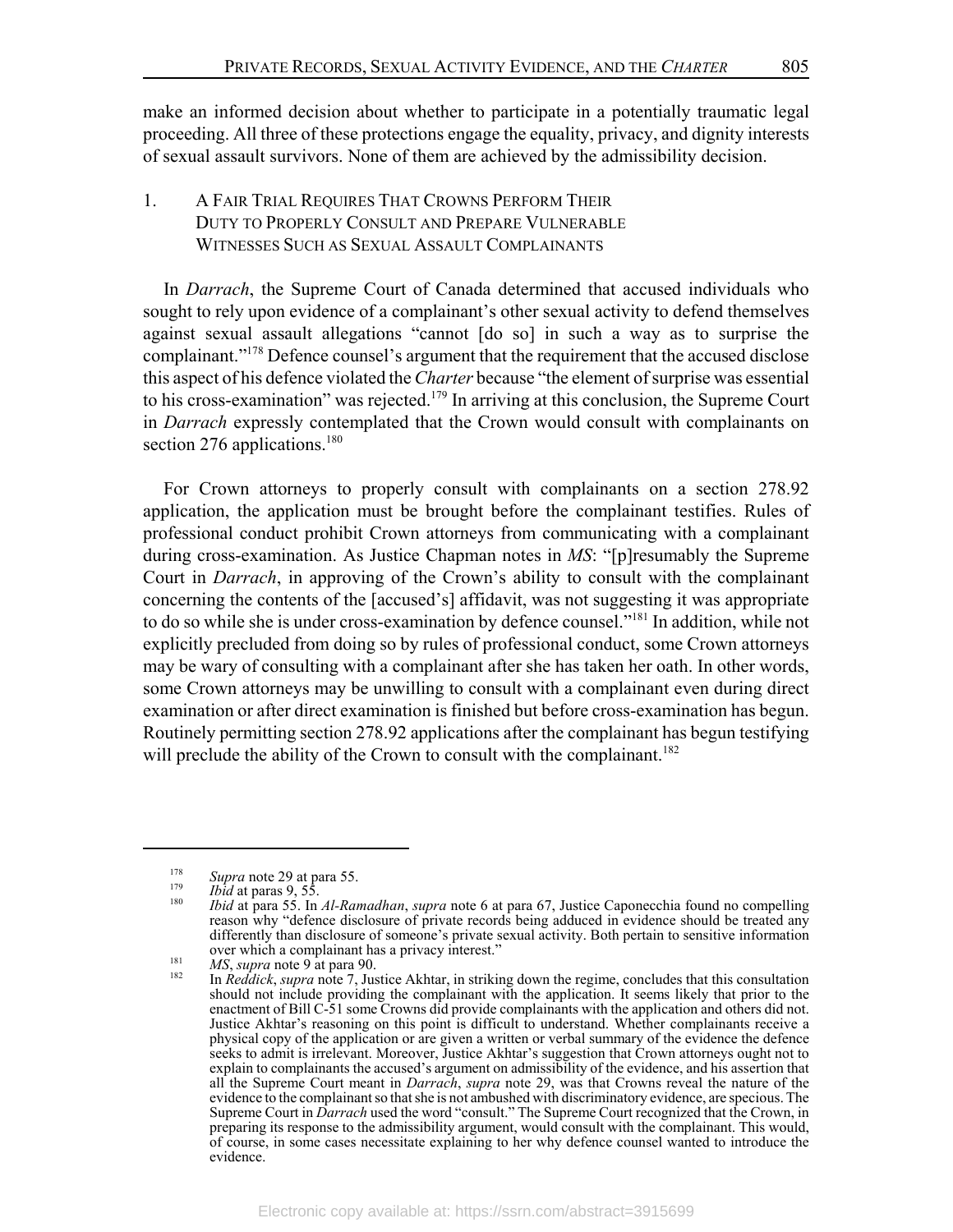In addition to inhibiting the Crown's ability to respond properly to the application by consulting with the complainant, precluding the ability of the Crown to consult with complainants on these applications adversely impacts the dignity and equality interests of complainants by impeding preparation of the complainant for trial. In Darrach, the Supreme Court noted the trial judge's comment that: "[p]art of the purpose of the s. 276.1 proceeding was to prepare the witness for a potential intrusion into her privacy."<sup>183</sup> This is also part of the purpose under the new regime.

All witnesses require proper preparation. Given the granular degree to which sexual assault complainants are likely to be questioned, and the highly sensitive evidence at issue, Crown preparation may be even more important for these witnesses.<sup>184</sup> Part of that preparation includes consultation on section 276 applications. This would include, for example, explaining to complainants what a section 276 application is, what limits such evidence can be used for, and what to expect in terms of cross-examination on the specific evidence included in the application. While testifying as a sexual assault complainant is always likely to be a difficult and upsetting process, the trauma of the trial process can be mitigated by properly preparing complainants. Permitting accused individuals to routinely bring these applications during the trial will remove this protection for complainants.

One related point should be highlighted. In Reddick, Justice Akhtar determines that the Supreme Court in *Darrach* did not envisage that complainants would have the right to retain counsel and receive privileged advice on the evidence sought to be adduced through a section 276 application.<sup>185</sup> He suggests that the new regime problematically denies the accused disclosure on the complainant's comments, reactions to, or explanation regarding the application because such communications will now be privileged. This is an unconvincing argument. First, complainants have always had the right to retain legal counsel. Communications between sexual assault complainants and their legal counsel, on any aspect of a case, have always been privileged. Second, and relatedly, whether a complainant retains a lawyer to advise her in the context of a sexual assault trial in which she serves as a witness, does not absolve the Crown of its duty to consult and prepare her  $-$  and any communications arising from these consultations and preparation will still be subject to the Crown's disclosure obligations under  $R$ . v. Stinchcombe.<sup>186</sup>

<sup>183</sup> Supra note 29 at para 9.

<sup>184</sup> I explained and supported this assertion in Elaine Craig, Putting Trials on Trial: Sexual Assault and the Failure of the Legal Profession (Montreal: McGill-Queens University Press, 2018) ch 5. 185

Supra note 7 at paras 62–66.

<sup>186</sup> See R v AM, 2020 ONSC 8061 at para 88; R v Stinchcombe, [1991] 3 SCR 326.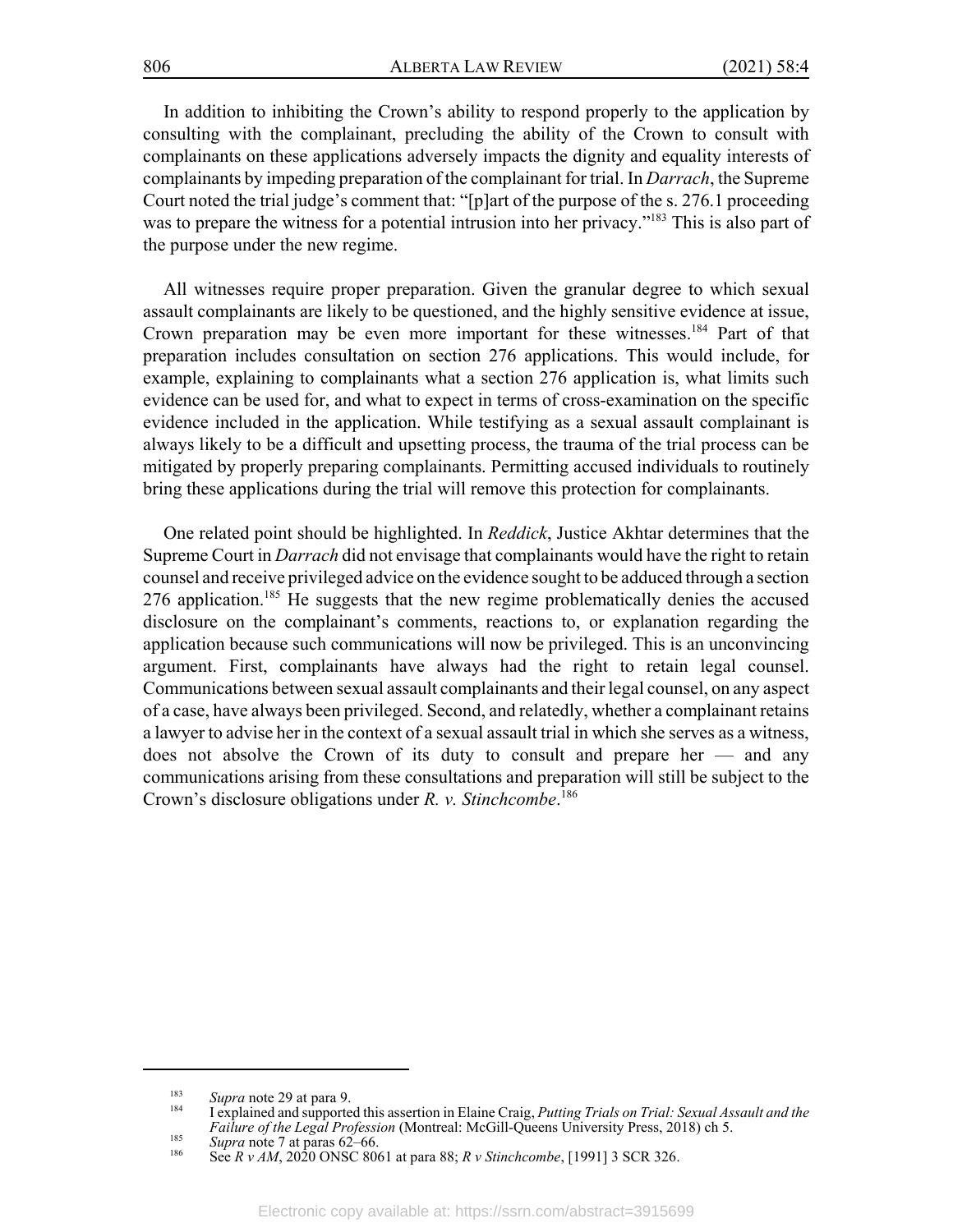### $2.$ ROUTINELY PERMITTING MID-TRIAL APPLICATIONS WILL RESULT IN BIFURCATED TRIALS THAT IMPOSE **SIGNIFICANT HARMS ON COMPLAINANTS**

Several courts have recognized the procedural delays which would arise if accused individuals were routinely permitted to bring section 278.92 applications mid-proceeding.<sup>187</sup> Justice Akhtar explained the substantial procedural issues that would arise:

The trial would necessarily be halted to allow the disclosure of the records. Counsel for the complainant would have to be retained, meet with the complainant, prepare a response, file materials, and argue the matter in front of the trial judge. This could conceivably delay the trial for weeks if not months. Such methods would be unworkable in a jury trial.  $^{188}$ 

As Justice Chapman observes in MS, "[r]ealistically this would mean that many sexual assault trials will take place on a bifurcated basis."<sup>189</sup> This would impose two types of burdens on complainants. Most acutely, it would require them to remain under oath for days, weeks, or months while the application is addressed. More generally, delay in sexual assault proceedings adversely impacts the life circumstances of accused individuals, complainants, and the friends and family of both.

While complainants in criminal proceedings do not share the accused's right to a timely trial, there is nevertheless a timing-related equality interest that must be considered in assessing the constitutionality of the requirement that section 278.92 applications be brought prior to trial whenever possible. Indeed, the implications of a bifurcated proceeding on the complainant's equality interests are grave. A bifurcated proceeding in which a sexual assault complainant's testimony is paused while an accused brings an application to introduce evidence of her other sexual activity, or her private records, will in some cases force complainants to remain under oath for weeks, or months. Consider the possible implications for a sexual assault survivor. For weeks or months, she will be unable to discuss with a therapist or loved ones her thoughts, reactions to, and feelings about the questions she was required to answer during her testimony. She will endure the physical and psychological stress of readying herself to testify in a sexual assault proceeding not once but twice. She will be unable to ask any questions of the Crown during these weeks and months of waiting. Crowns may be hesitant to communicate at all with the complainant — or will be inclined to limit themselves to written communication regarding procedural issues such as the date of the complainant's next appearance in court. Imagine the impact that this lack of communication could have on complainants whose living conditions, mental health, or employment are unstable. Allowing sexual assault trials to be bifurcated in this manner is certain to disproportionately harm sexual assault complainants who are marginalized on the basis of race, Indigeneity, income, or disability.

<sup>187</sup> 

See Al-Ramadhan, supra note 6 at para 62; MS, supra note 9.<br>Reddick, supra note 7 at para 72. To be clear, Justice Akhtar, found that the section 278.92 regime was unconstitutional. While he accepted that the seven-day not 188 necessary, he struck down the provisions granting complainants standing at the admissibility voir dire<br>(and thus by implication disclosure of the application), as well as the limits on the admissibility of other types of records in the possession of the accused.

<sup>189</sup> Supra note 9 at para 97.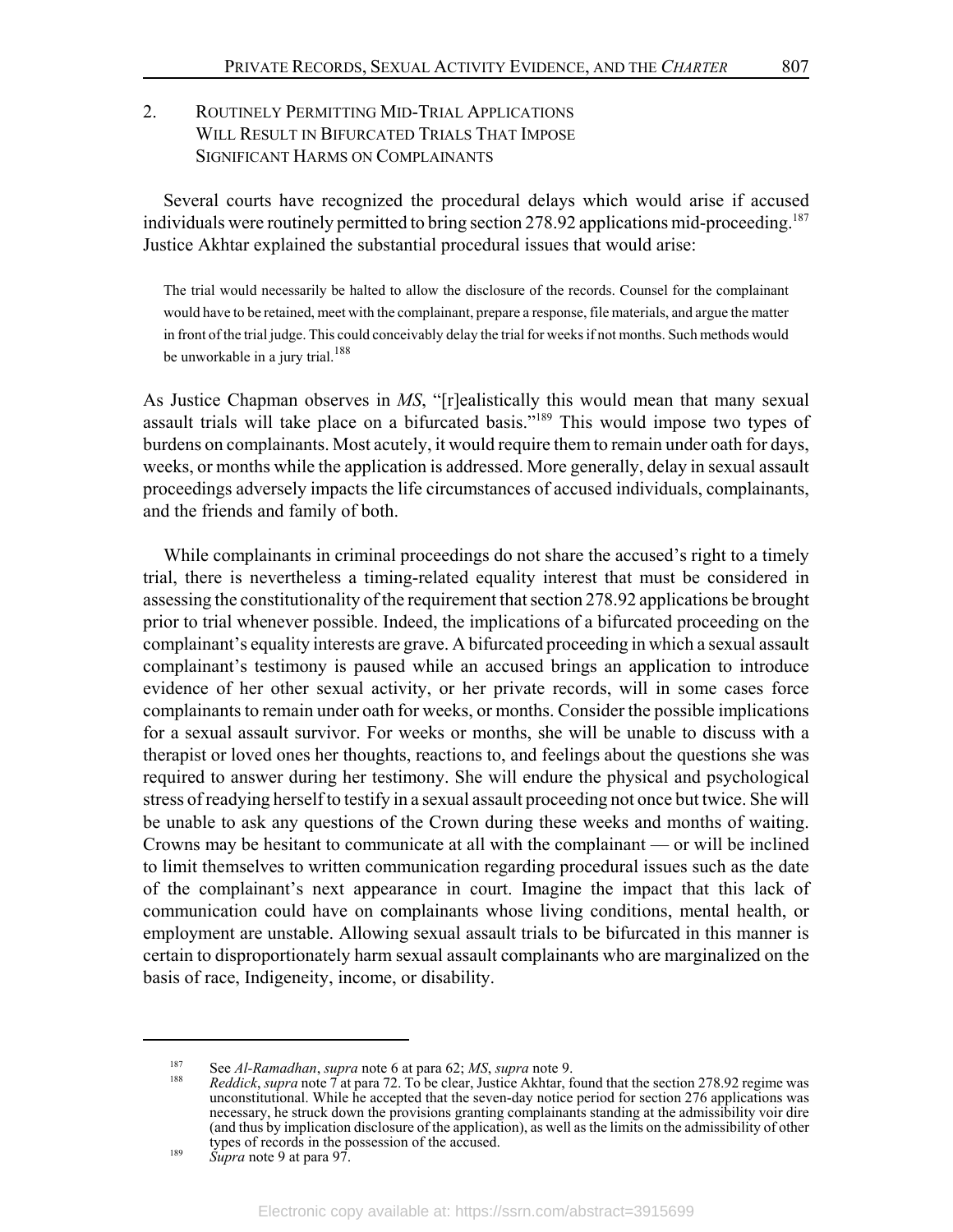In addition to the specific harms that will be imposed because complainants will be hung up in their oaths, the interruption caused by a bifurcated proceeding will impose the types of general harms always caused by delayed justice. In R. v. Jordan, the Supreme Court of Canada acknowledged the harm caused to all participants in a criminal proceeding when a resolution is delayed.<sup>190</sup> The Supreme Court recognized that "[v]ictims and their families who, in many cases, have suffered tragic losses cannot move forward with their lives" until the case is resolved.<sup>191</sup> It is not uncommon for survivors of sexualized violence to delay obtaining counselling, pursuing education, or dating until after they have gotten through the trial. Given the scarcity of judicial and court resources and the competing time demands on practicing lawyers, interrupting a complainant's testimony in order to bring a section 278.92 application is certain to extend this difficult process for complainants by weeks, if not months.

As Justice Chapman notes, the prospect of mid-trial applications "will likely have a very real adverse impact on a complainant's decision as to whether or not she wants to dispute the admission of her sexual history evidence thus necessitating the agony of ongoing proceedings."<sup>192</sup> Put most starkly, these mid-trial applications will force women to choose between "availing themselves of their equality rights" and enduring the consequence, or "giv[ing] up on those rights altogether."<sup>193</sup> The *Charter* analysis in lower court decisions in cases like RS and JJ, which read down Parliament's requirement of a seven-day notice period, failed to include an assessment of these impacts on the equality interests of complainants.

3. EQUAL PROTECTION OF THE LAW DEMANDS THAT, TO THE EXTENT POSSIBLE, COMPLAINANTS HAVE THE ABILITY TO MAKE AN INFORMED DECISION ABOUT WHETHER TO PARTICIPATE IN A POTENTIALLY TRAUMATIC LEGAL PROCEEDING

One of the dignity and equality interests served by the section 278.92 regime, and in particular the requirement that an application be brought prior to trial, is that it gives sexual assault survivors the ability to make an informed choice about whether they want to serve as a complainant in a sexual assault trial. While it is true that individuals can be compelled to serve as complainants in criminal proceedings, many prosecutors take the policy position that, as a general matter, sexual assault victims ought not to be compelled to participate. As Justice Karakatsanis observed in RV: "[t]estifying in a sexual assault case can be traumatizing and harmful to complainants."<sup>194</sup> Complainants should, to the extent possible, have the ability to make the difficult decision to undergo this often harmful and traumatizing

<sup>190</sup> 2016 SCC 27 at paras 2-3.

<sup>191</sup> Ibid at para 2.

<sup>192</sup> MS, supra note 9 at para 106.

<sup>193</sup> Ibid. In AM (ON), supra note 7 at para 89, Justice Christie responds to this concern by arguing that "this could equally be said of the pre-trial process, that complainants may not want to be involved and, therefore, give up on those rights altogether." With respect, his response misses the point made by Justice Chapman. Presumably, her point was that a mid-trial application and the resulting bifurcated 194

proceeding *adds* to the burdens born by a sexual assault complainant.<br>Supra note 142 at para 33. See also Sheehy, *supra* note 33; Cheryl Regehr et al, "Victims of Sexual Violence in the Canadian Criminal Courts" (2008) 3 "Restoring Rape Survivors: Justice, Advocacy, and a Call to Action" (2006) 1087 Annals NY Academy<br>Sciences 206 at 218–22; Cheryl Regehr & Ramona Alaggia, "Perspectives of Justice for Victims of Sexual Violence" (2006) 1:1 Victims & Offenders 33.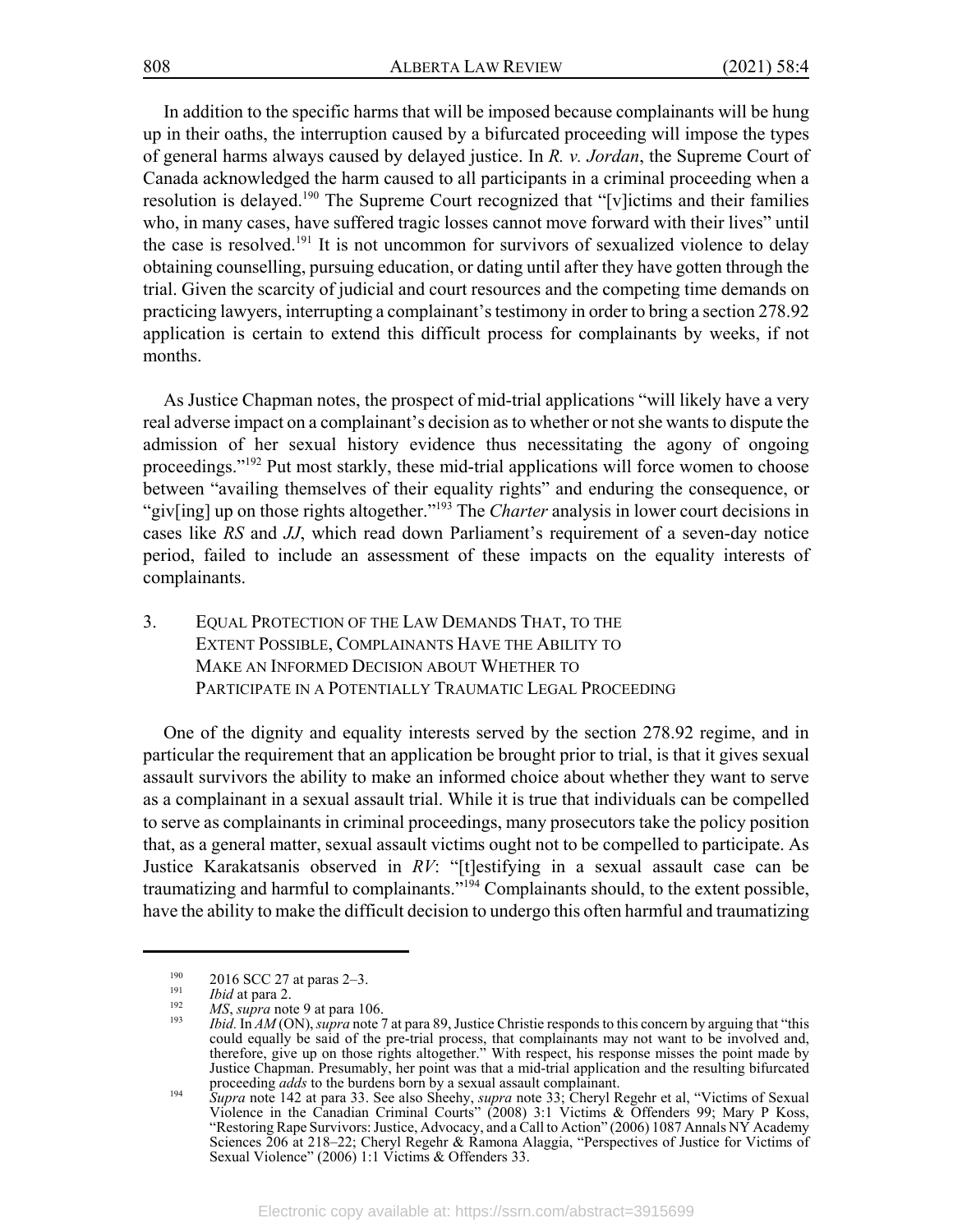experience in an informed manner. As Justice Chapman noted in  $\overline{MS}$  in explaining the advantages of requiring that section 276 applications be brought pretrial:

[O]ne incidental benefit of the notice requirements is that complainants can make an informed decision as to whether or not they wish to take part in a trial.... It may very well make a difference to a complainant if she is not only being made to testify to events that are the subject of the charge but also, for example, the sexual abuse she experienced at the hands of her father.<sup>195</sup>

The same may be true with respect to evidence that does not fall within the scope of section 276 but that is contained in a record in the accused's possession in which she has a reasonable expectation of privacy. For example, a sexual assault complainant's decision to be a part of a criminal trial might be influenced by whether she will be confronted with records revealing details about her eating disorder, that she stole from her parents, or about her multiple suicide attempts.

"Sexual assault is not like any other crime"<sup>196</sup> and sexual assault trials are unlike most other types of criminal proceedings. The vulnerability of complaining witnesses in sexual assault proceedings, coupled with the need to ensure that an individual accused of a sexual offence has the proper latitude to rigorously test the Crown's evidence including that of the complainant, necessitates granting complainants the ability, whenever possible, to make an informed decision about whether to undergo the difficult and often traumatic experience of cross-examination. This is a matter of equal protection under the law.

### **IV. CONCLUSION**

Were it true that a complainant's advance knowledge of aspects of the accused's trial plan by definition, or automatically, eviscerated or rendered meaningless his right to crossexamination, it would be impossible to hold a constitutionally sound retrial following an appeal or mistrial. It would mean that the unsuccessful Charter challenges to the section 276 regime<sup>197</sup> and the third party records regime<sup>198</sup> in the 1990s and early 2000s were wrongly decided. It would put into question advance disclosure obligations with respect to the defence of alibi. That is not to suggest that the reality of these other contexts in which advance knowledge occurs means that it is constitutional in this context.<sup>199</sup> The pertinent question, in

- 196 Seaboyer, supra note 154 at 648. 197
- See Darrach, supra note 29. 198
- See Mills, supra note 151. 199

Supra note 9 at para 92. In  $AM$  (ON), supra note 7, Justice Christie responds to this argument by asserting that a complainant can still make an informed decision because defence counsel can be 195 expected to notify the court at the pretrial conference that he or she anticipates a section 276 application that knowledge that such an application may or will be brought is sufficient for complainants to make an informed decision in advance of trial as to whether to voluntarily participate. This is not a compelling argument. There is no reason to assume that complainants will be able to guess what evidence the defence seeks to adduce. Indeed, most of the *Charter* challenges to the new regime are premised on the assertion that the element of surprise is fundamental to defence counsel's ability to properly crossexamine the complainant. Moreover, the anguish caused to complainants who are put on notice that the accused will seek to introduce evidence of their other sexual activity or of their private records but not told what private records or which sexual activities is sure to discourage survivors from turning to the legal system to respond to their experiences of sexual violation.

This point is made in both RS, supra note 7, and JJ, supra note 4. Notably, the Ontario Court of Appeal relied upon precisely this type of reasoning in  $R \nu$  Darrach (1998), 38 OR (3d) 1 (ONCA) to uphold advance disclosure under the section 276 regime.